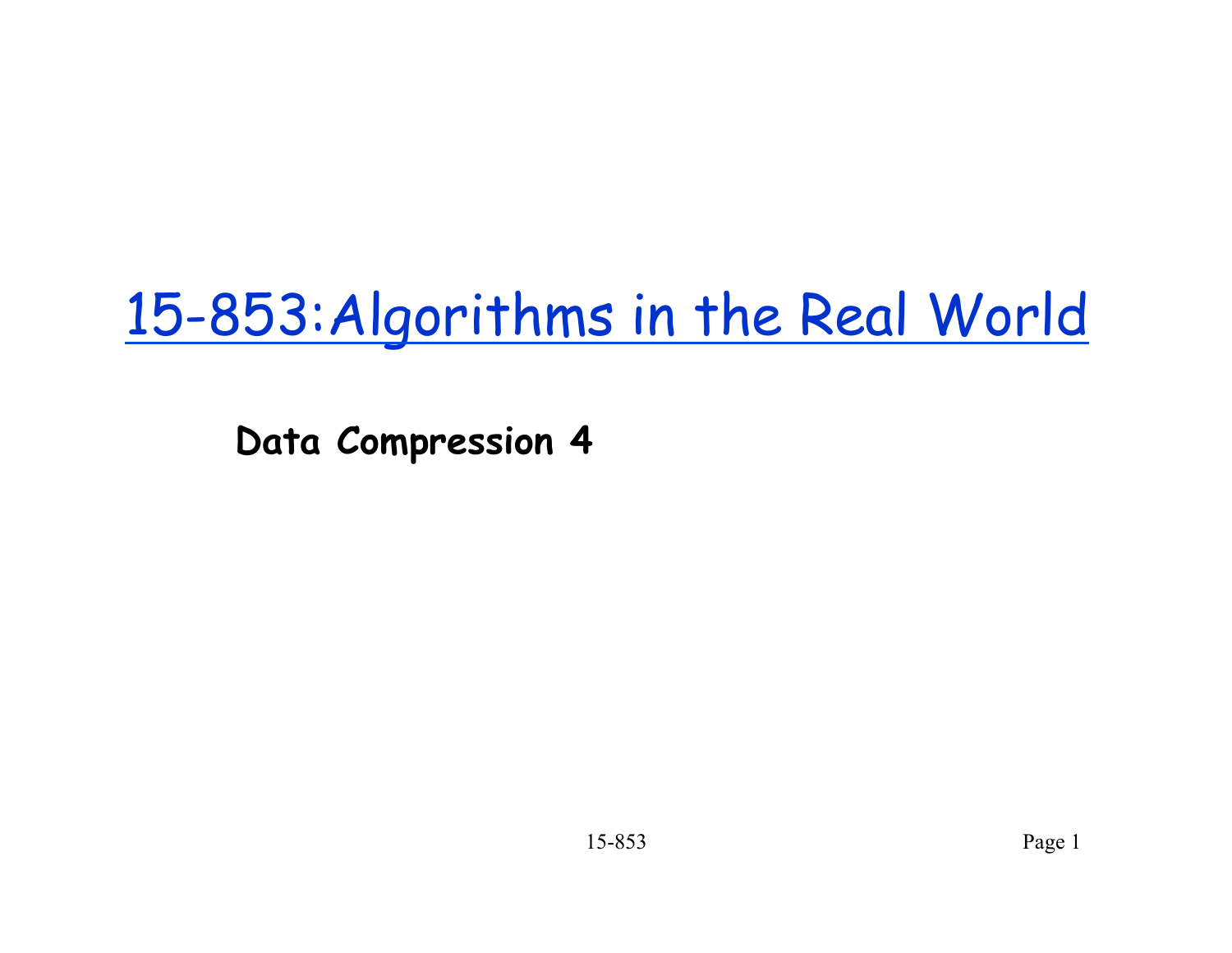# Compression Outline

**Introduction**: Lossy vs. Lossless, Benchmarks, … **Information Theory**: Entropy, etc. **Probability Coding**: Huffman + Arithmetic Coding **Applications of Probability Coding**: PPM + others **Lempel-Ziv Algorithms**: LZ77, gzip, compress, … **Other Lossless Algorithms:** Burrows-Wheeler **Lossy algorithms for images:** JPEG, MPEG, ...

- Scalar and vector quantization
- JPEG and MPEG

**Compressing graphs and meshes:** BBK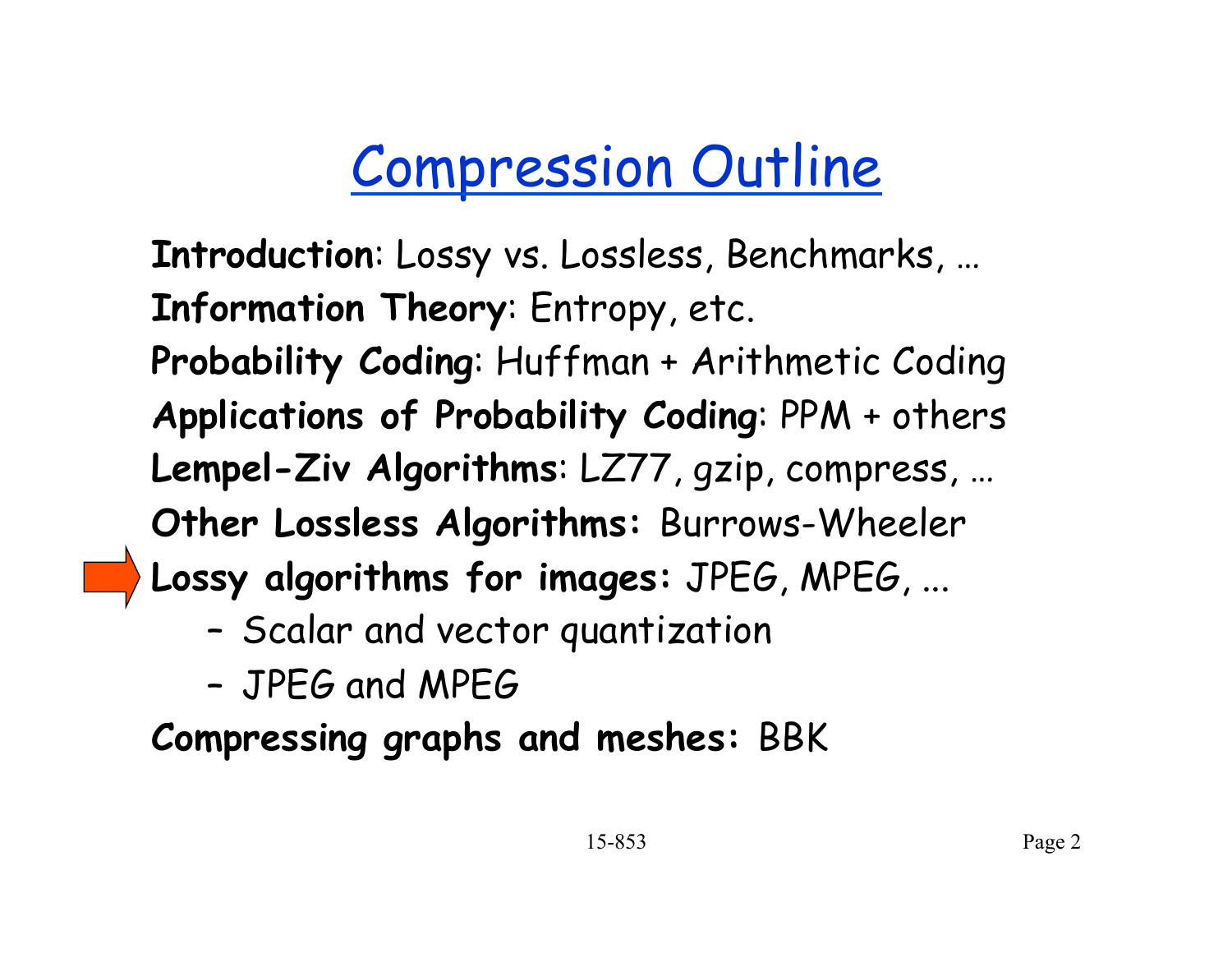### Scalar Quantization

Quantize regions of values into a single value:



Can be used to reduce # of bits for a pixel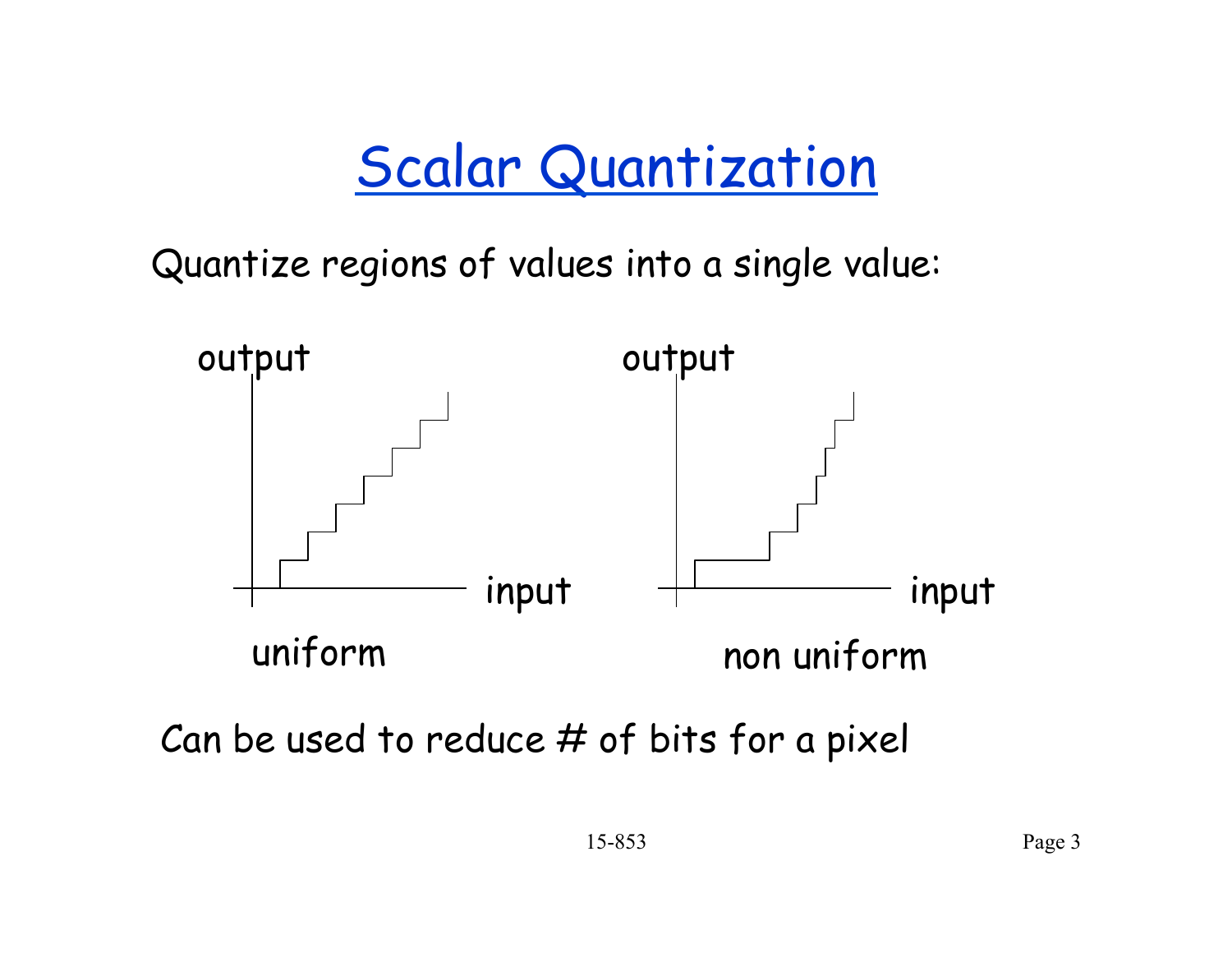#### Vector Quantization

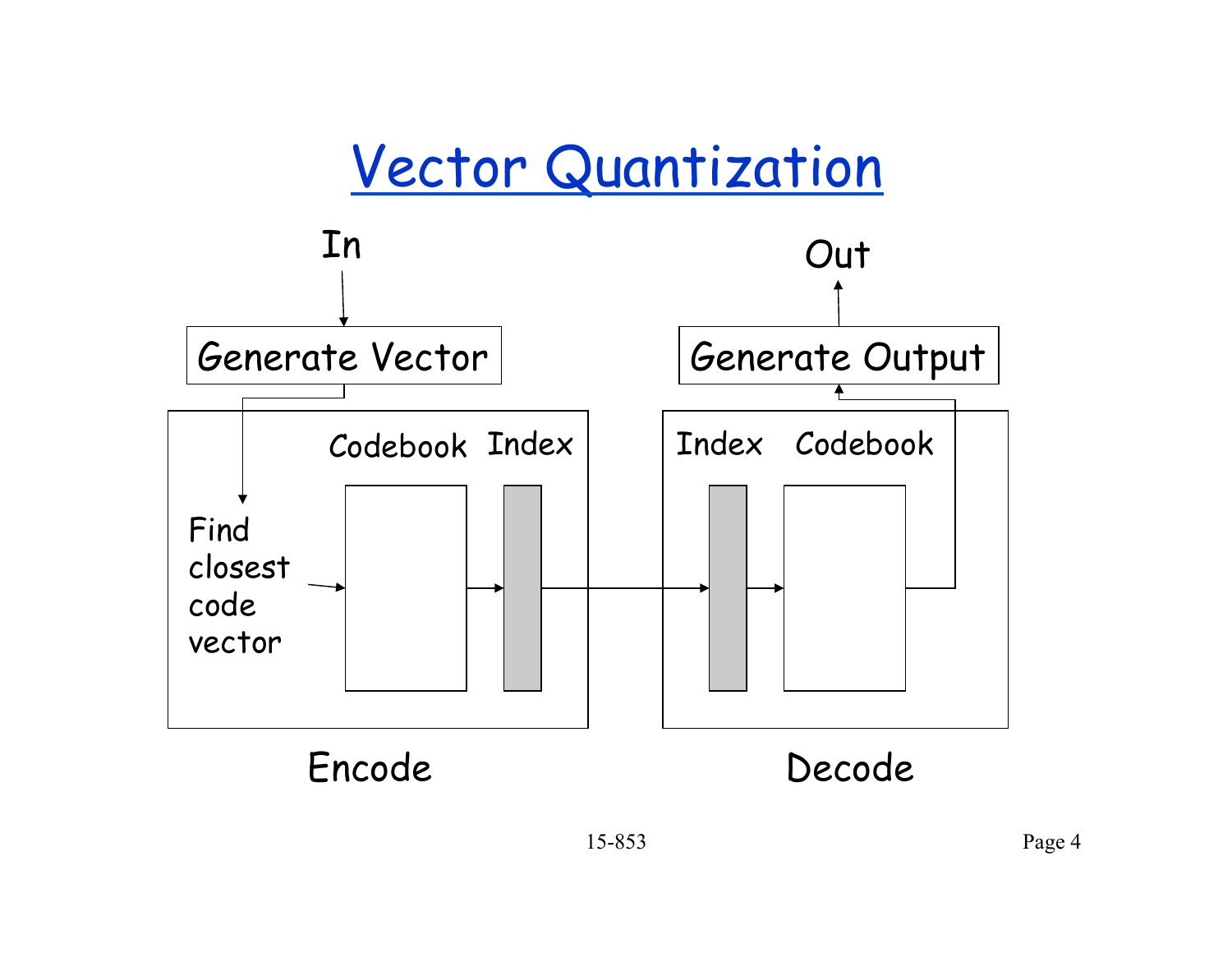# Vector Quantization

What do we use as vectors?

- Color (Red, Green, Blue)
	- Can be used, for example to reduce 24bits/ pixel to 8bits/pixel
	- Used in some terminals to reduce data rate from the CPU (colormaps)
- K consecutive samples in audio
- Block of K pixels in an image How do we decide on a codebook
- Typically done with **clustering**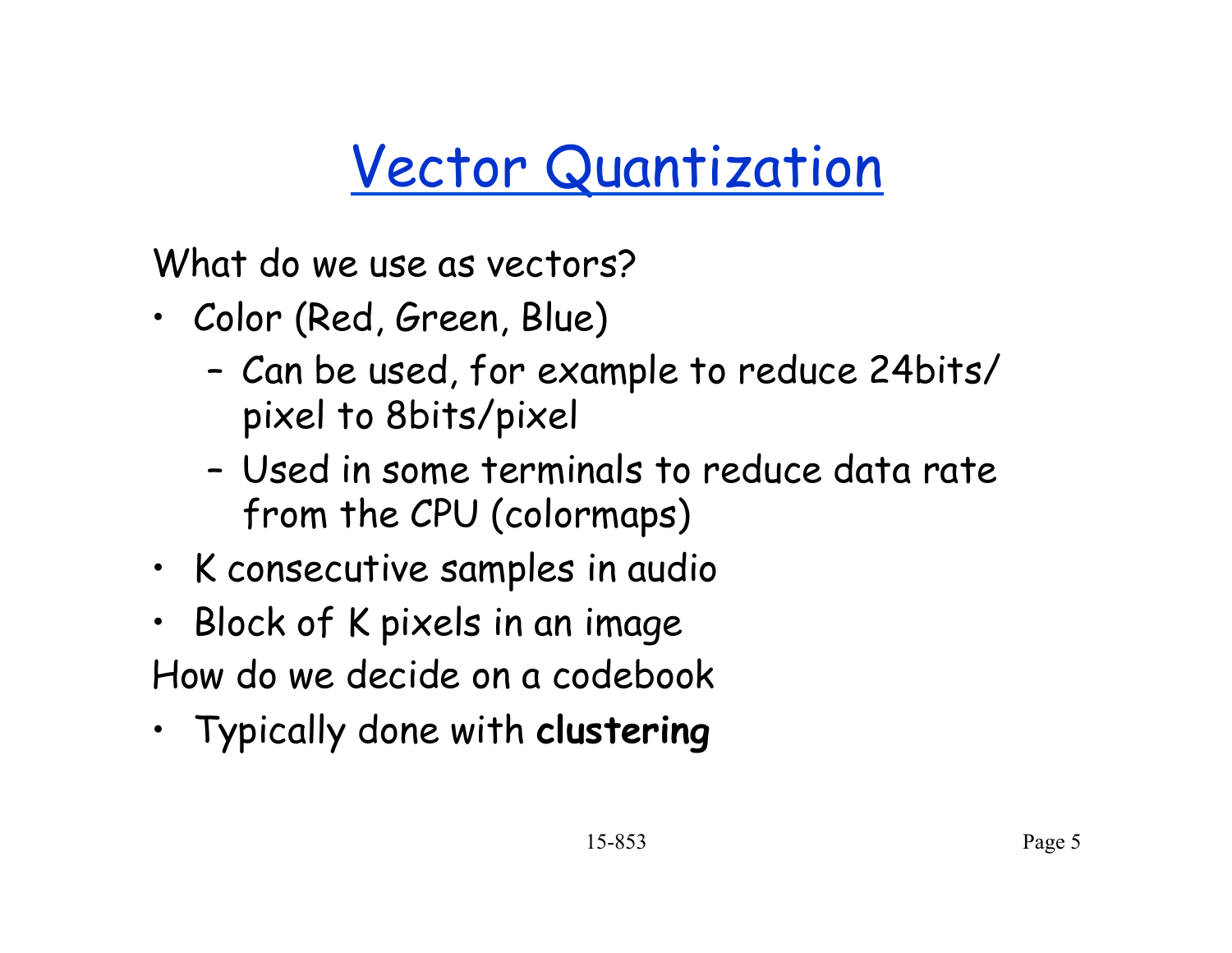#### Vector Quantization: Example

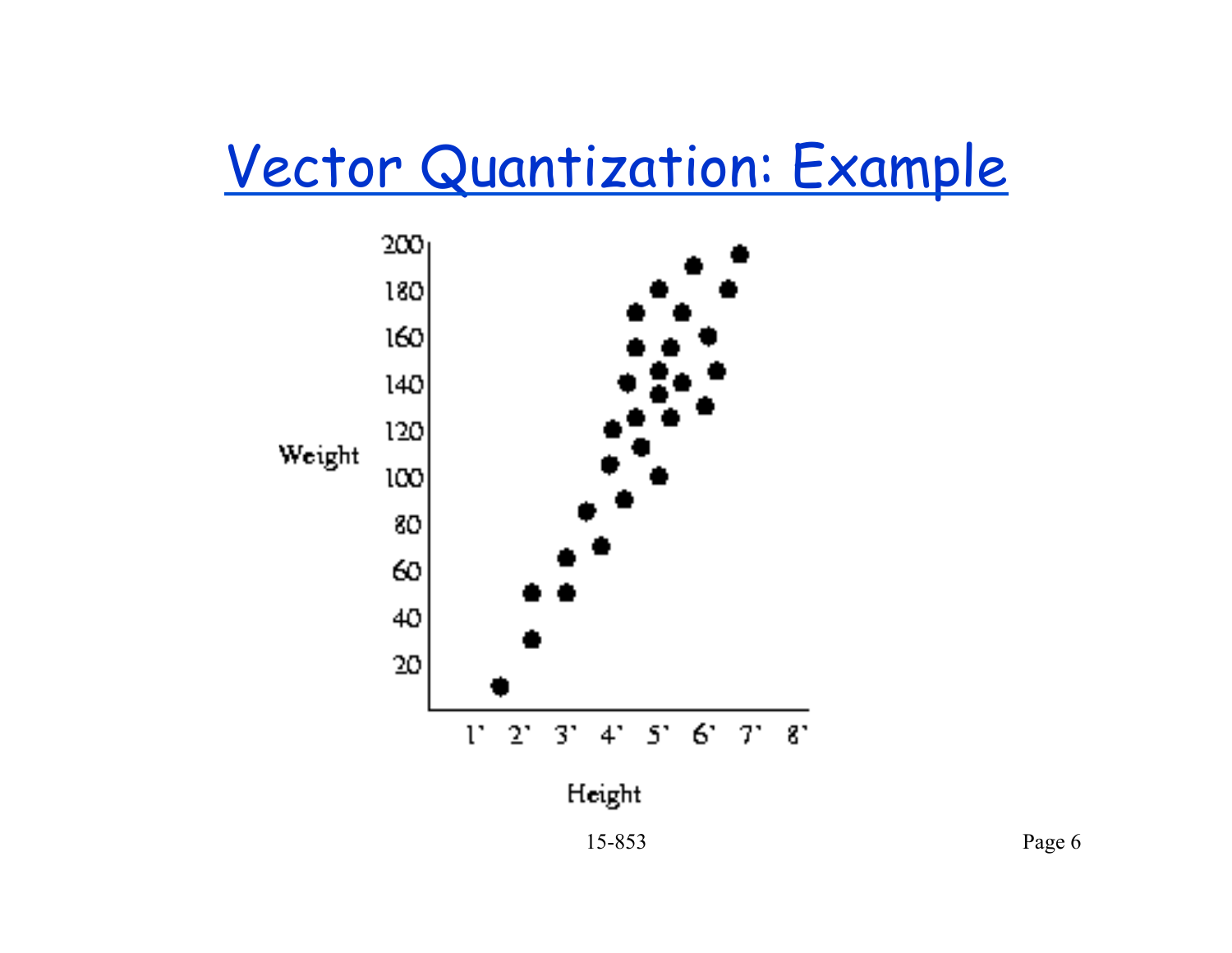# Linear Transform Coding

Want to encode values over a region of time or space

#### – Typically used for images or audio

#### Select a set of linear basis functions  $\phi_i$  that span the space

- sin, cos, spherical harmonics, wavelets, …
- Defined at discrete points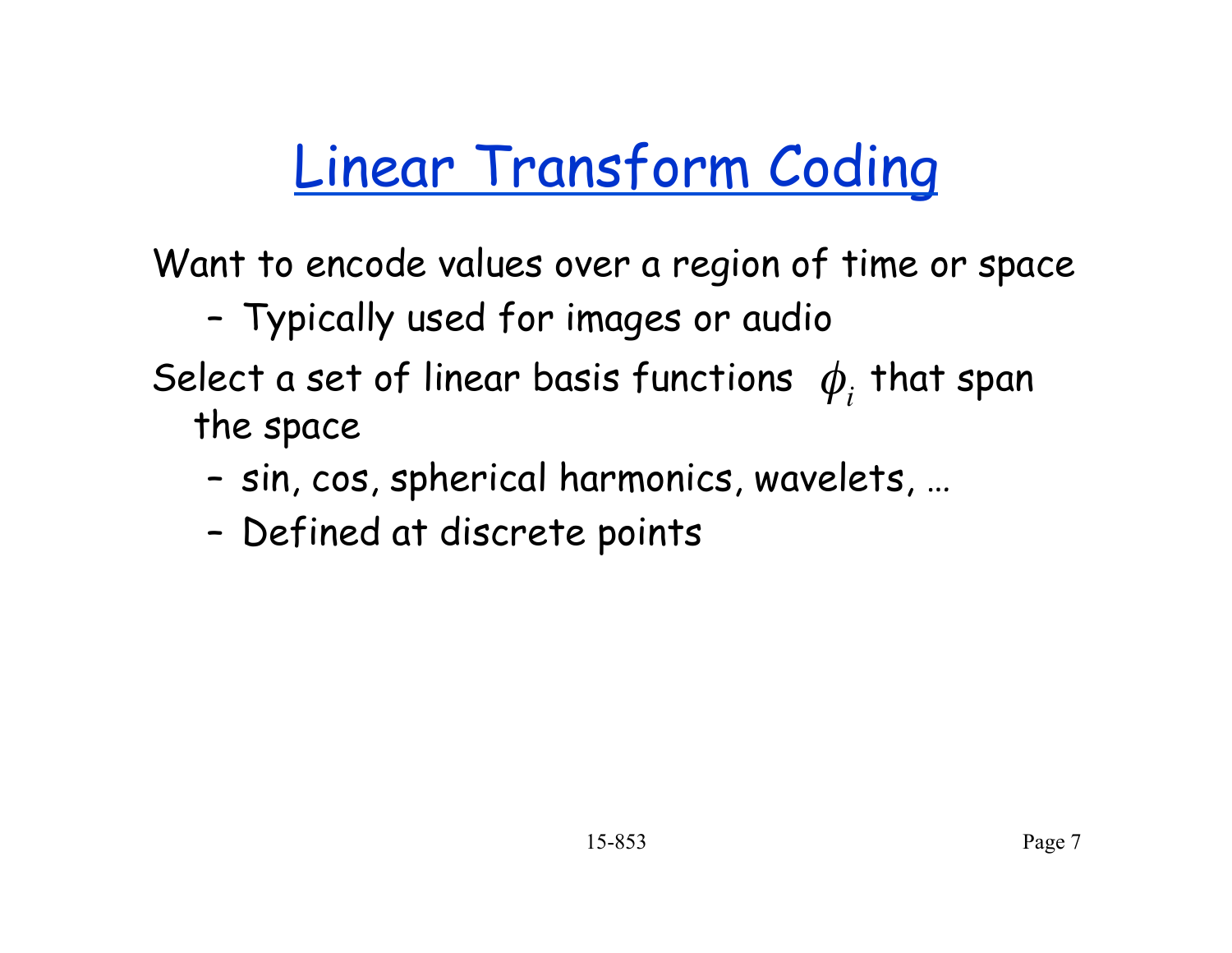# Linear Transform Coding

**Coefficients:** 
$$
\Theta_i = \sum_j x_j \phi_i(j) = \sum_j x_j a_{ij}
$$

\n $\Theta_i = i^{th}$  resulting coefficient

\n $x_j = j^{th}$  input value

\n $a_{ij} = i j^{th}$  transform coefficient =  $\phi_i(j)$ 

\n $\Theta = Ax$ 

\n**In matrix notation:**  $x = A^{-1} \Theta$ 

Where A is an n x n matrix, and each row defines a basis function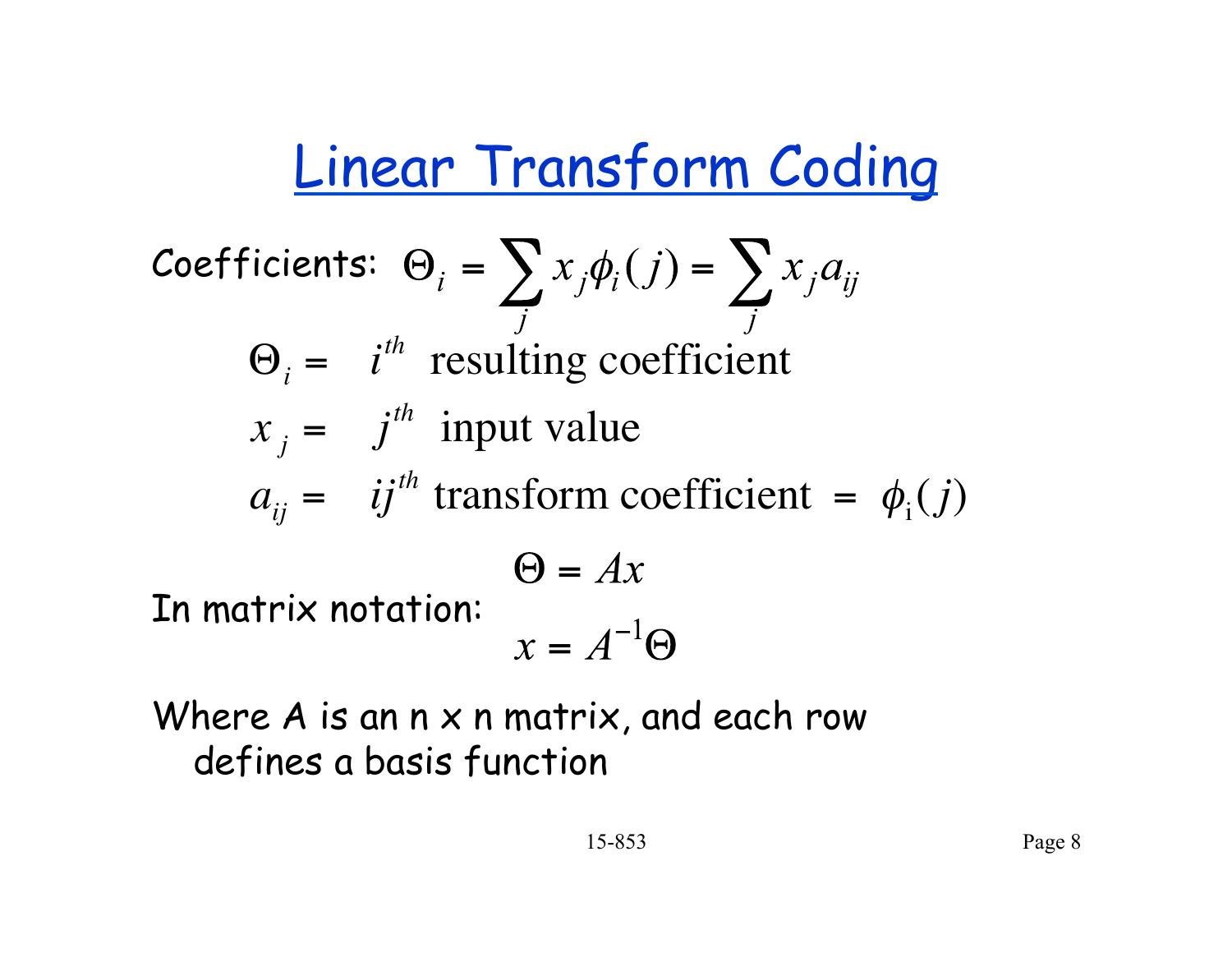#### Example: Cosine Transform

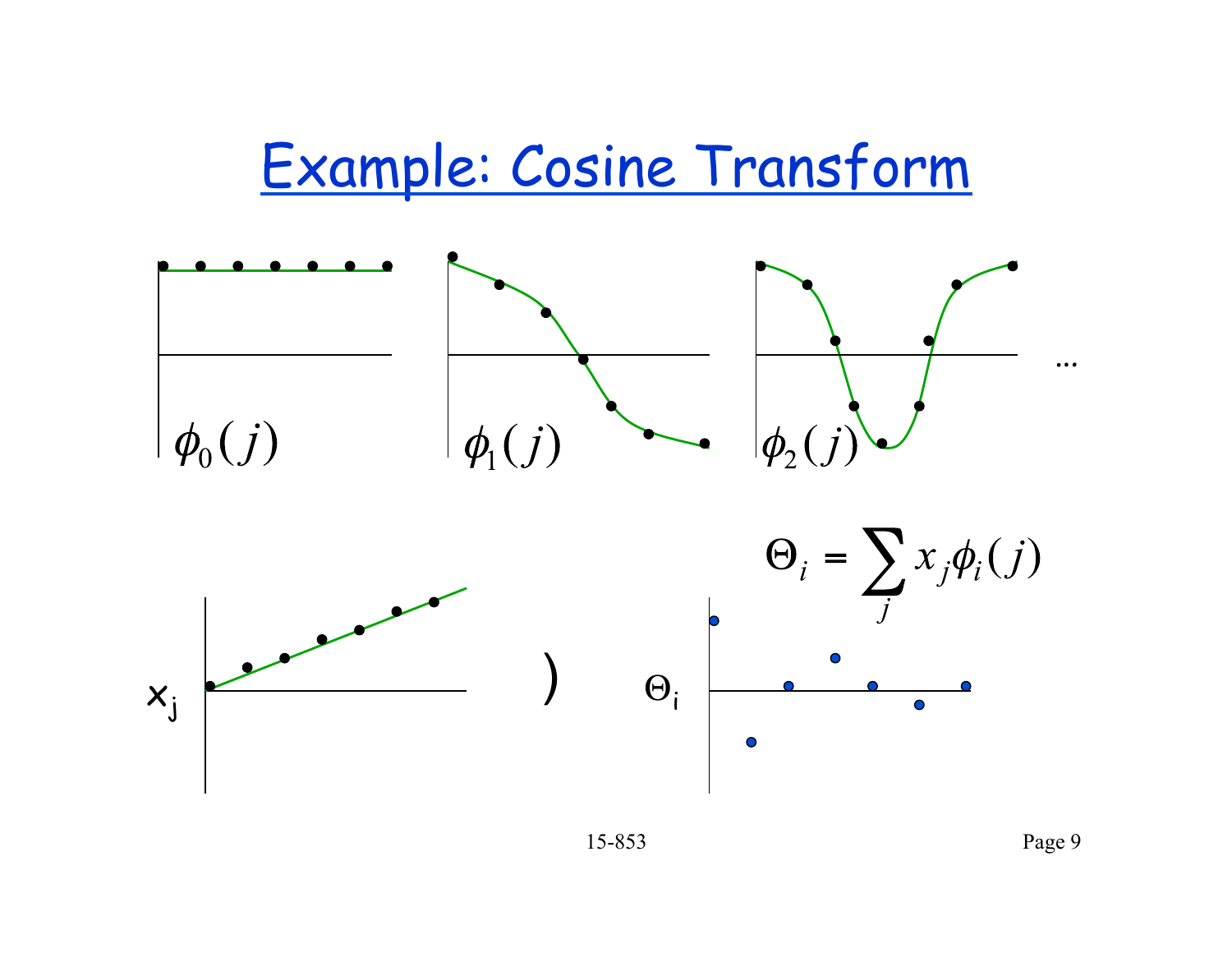#### Other Transforms

Polynomial:



Wavelet (Haar):

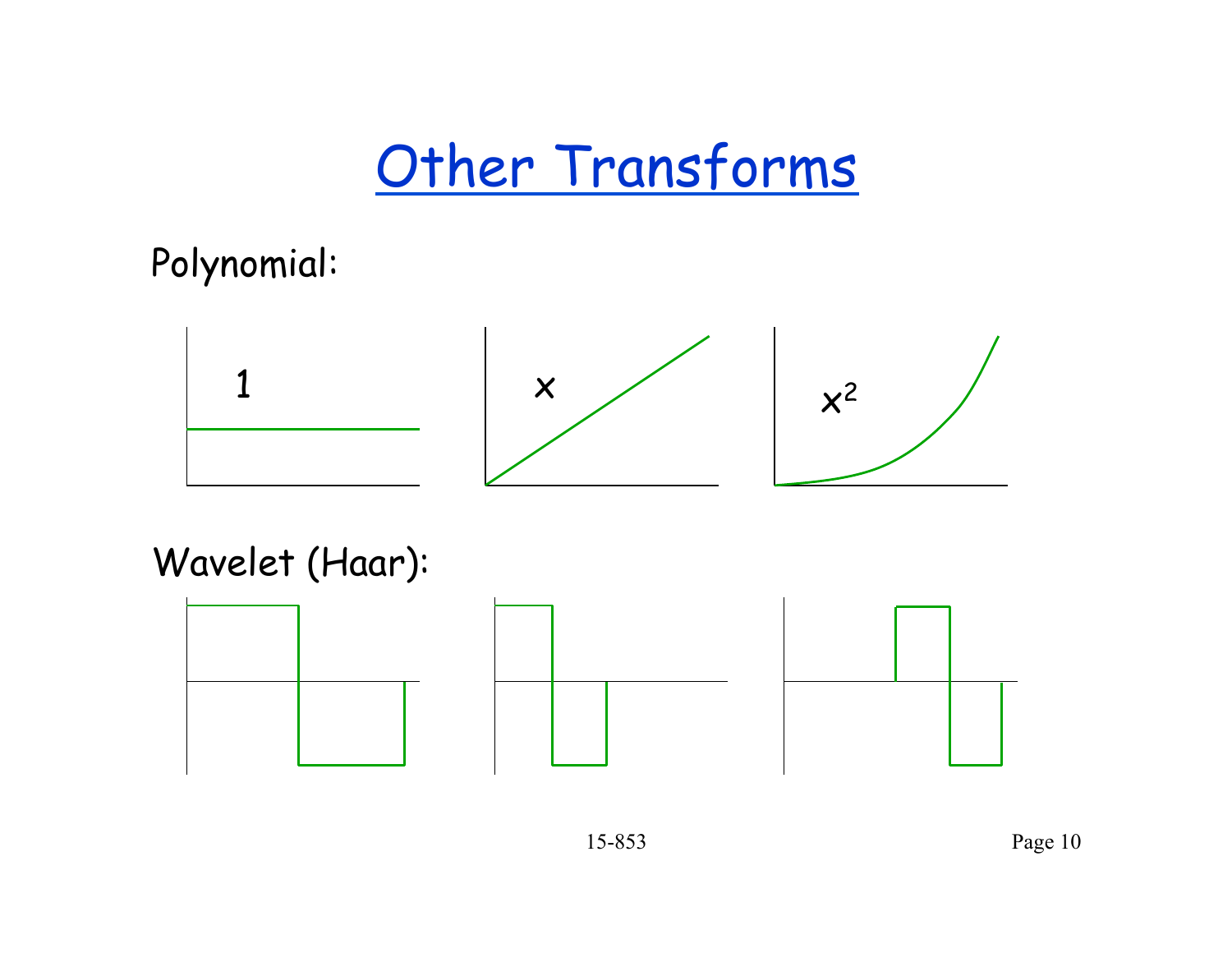# How to Pick a Transform

**Goals:** 

- Decorrelate
- Low coefficients for many terms
- Basis functions that can be ignored by perception
- Why is using a Cosine of Fourier transform across a whole image bad?

How might we fix this?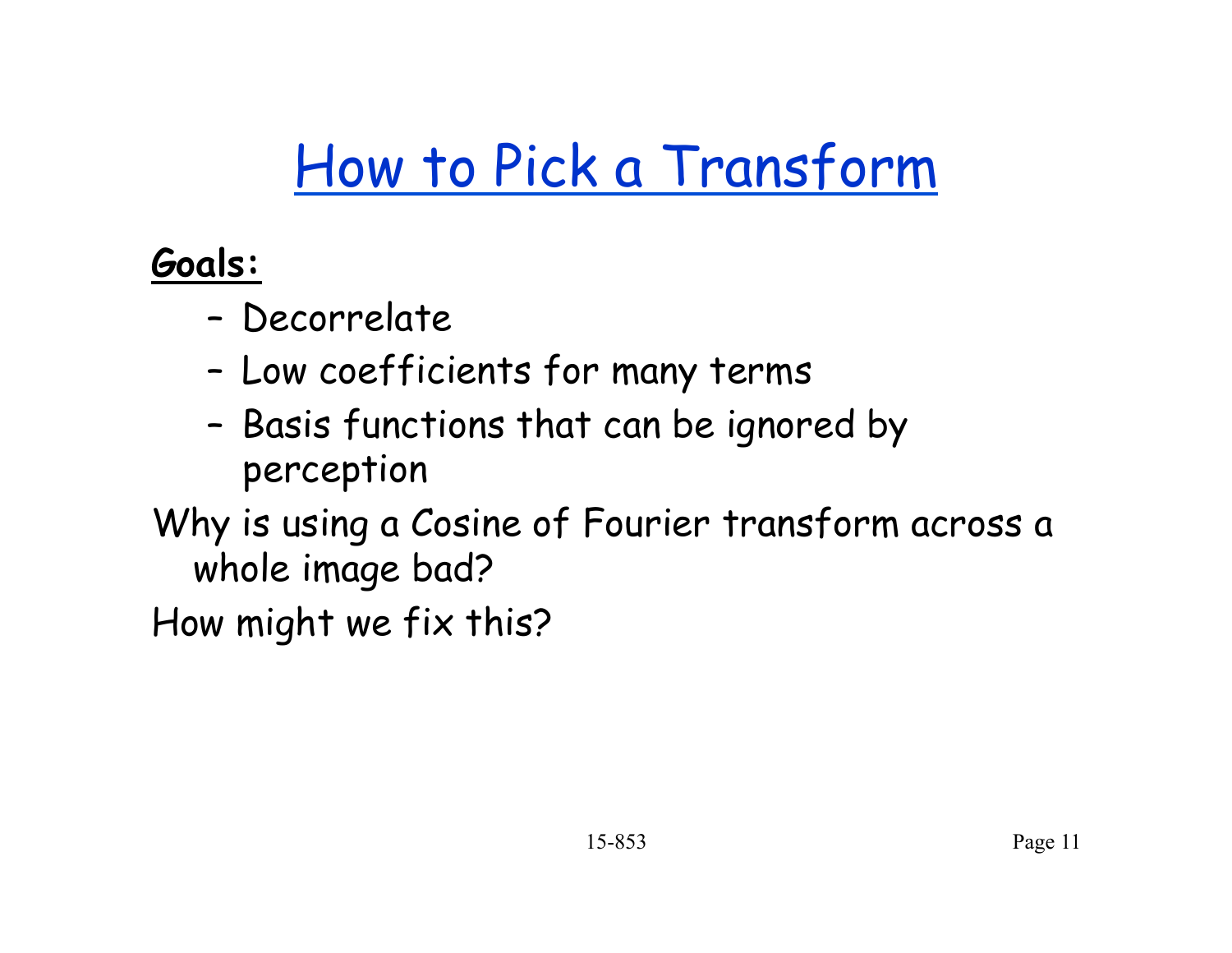# Usefulness of Transform

Typically transforms A are **orthonormal**: A-1 = AT **Properties of orthonormal transforms**:

 $-\sum x^2 = \sum \Theta^2$  (energy conservation)

Would like to compact energy into as few coefficients as possible

$$
G_{TC} = \frac{\frac{1}{n} \sum \sigma_i^2}{\prod \sigma_i^2 y_n^2}
$$

(the **transform coding gain**) arithmetic mean/geometric mean

 $\sigma_i = (\Theta_i - \Theta_{av})$ The higher the gain, the better the compression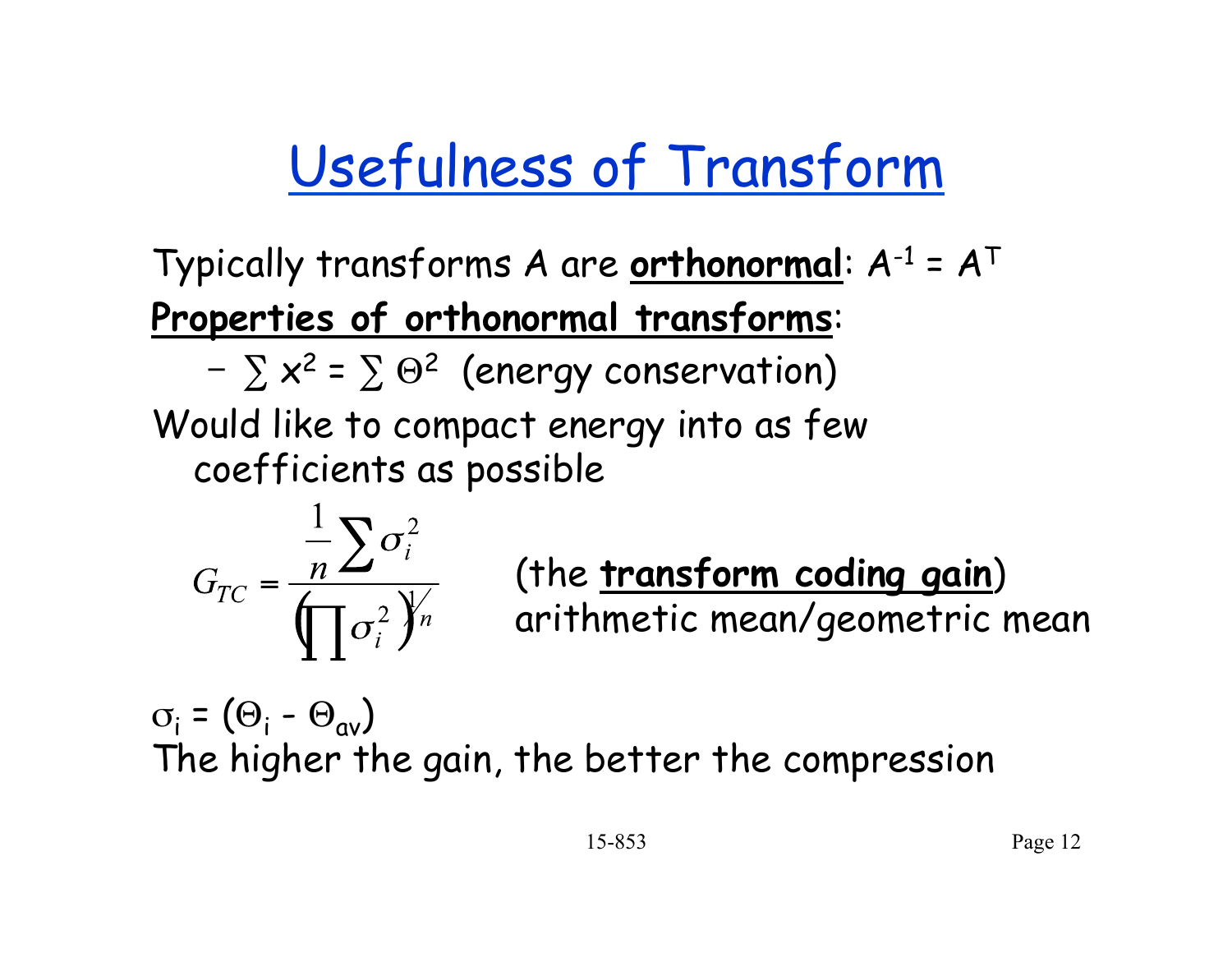# Case Study: JPEG

A nice example since it uses many techniques:

- Transform coding (Cosine transform)
- Scalar quantization
- Difference coding
- Run-length coding
- Huffman or arithmetic coding
- **JPEG** (Joint Photographic Experts Group) was designed in **1991** for **lossy** and **lossless** compression of **color** or **grayscale images**. The lossless version is rarely used.

Can be adjusted for compression ratio (typically 10:1)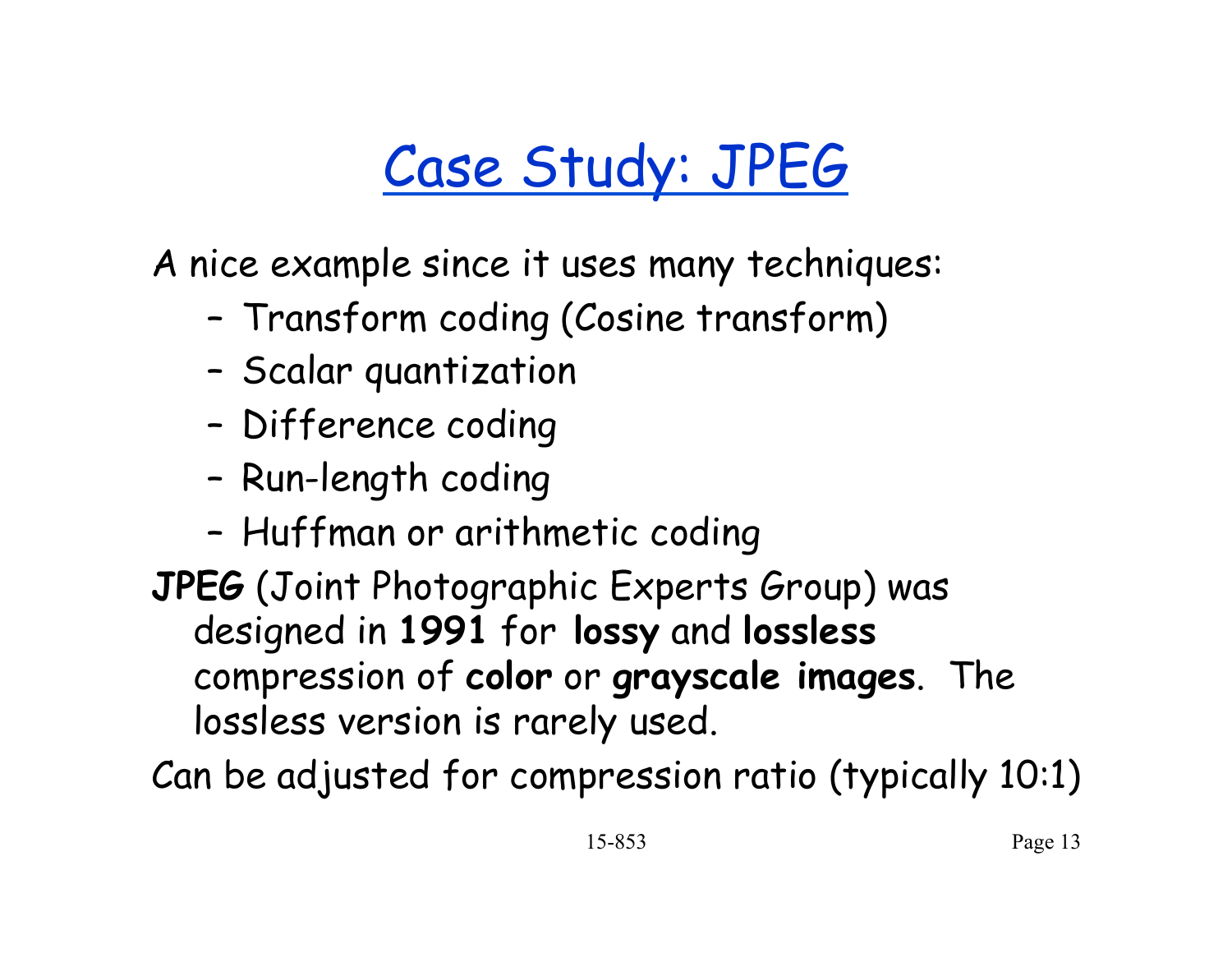## JPEG in a Nutshell

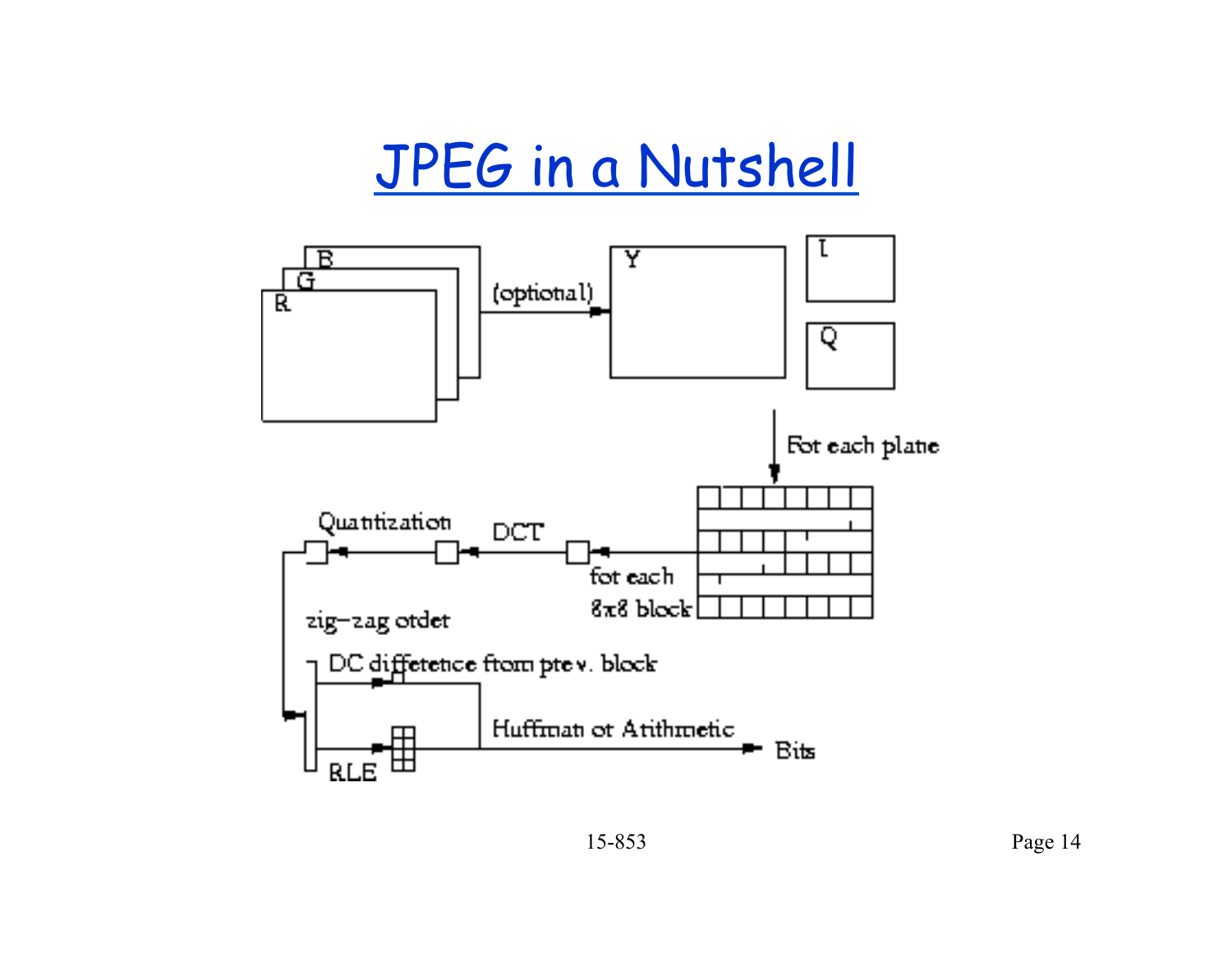# JPEG: Quantization Table

| 16 | 11 | 10 | 16 | 24  | 40  | 51  | 61  |
|----|----|----|----|-----|-----|-----|-----|
| 12 | 12 | 14 | 19 | 26  | 58  | 60  | 55  |
| 14 | 13 | 16 | 24 | 40  | 57  | 69  | 56  |
| 14 | 17 | 22 | 29 | 51  | 87  | 80  | 62  |
| 18 | 22 | 37 | 56 | 68  | 109 | 103 | 77  |
| 24 | 35 | 55 | 64 | 81  | 104 | 113 | 92  |
| 49 | 64 | 78 | 87 | 103 | 121 | 120 | 101 |
| 72 | 92 | 95 | 98 | 112 | 100 | 103 | 99  |

Also divided through uniformaly by a quality factor which is under control.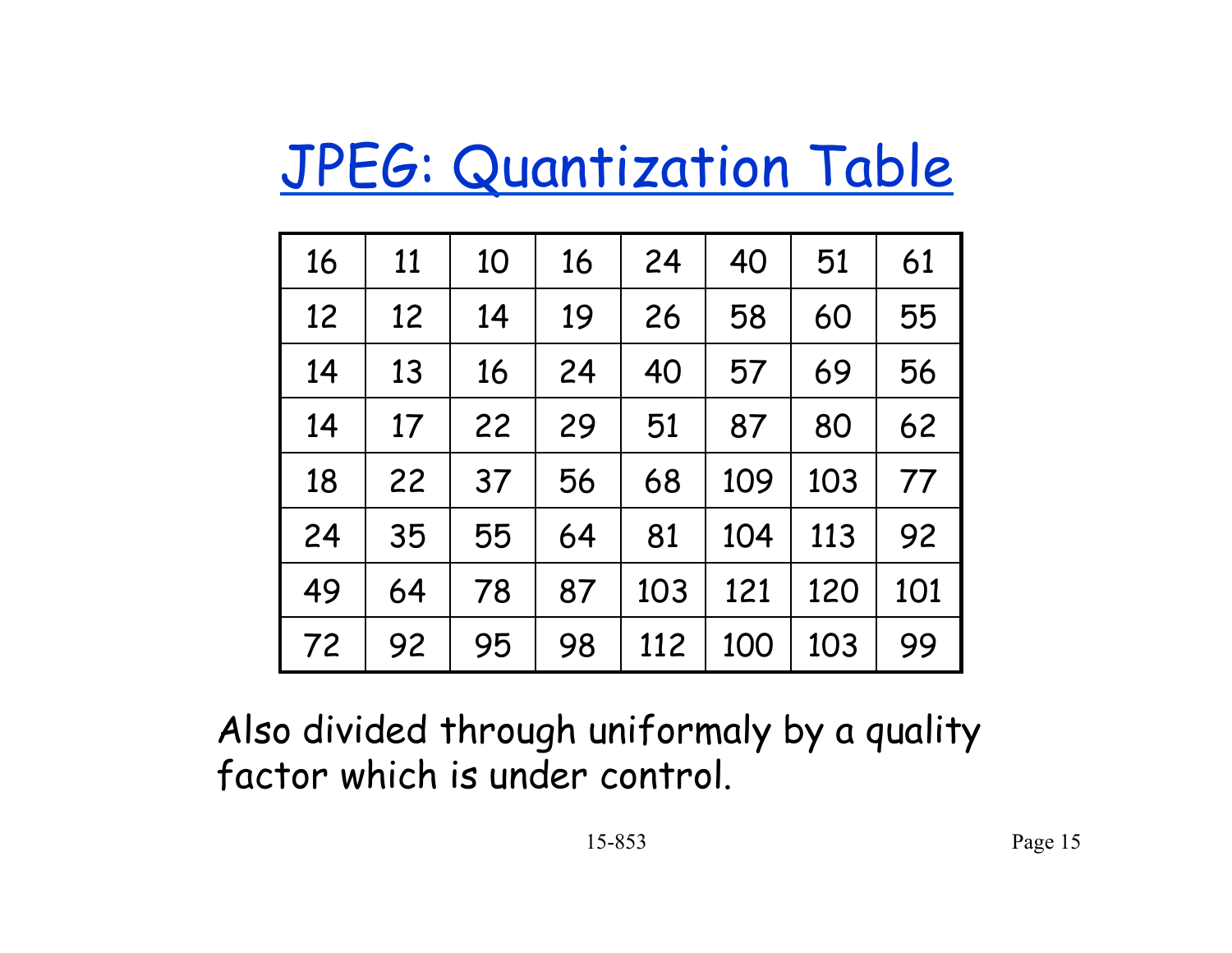## JPEG: Block scanning order



#### Uses run-length coding for sequences of zeros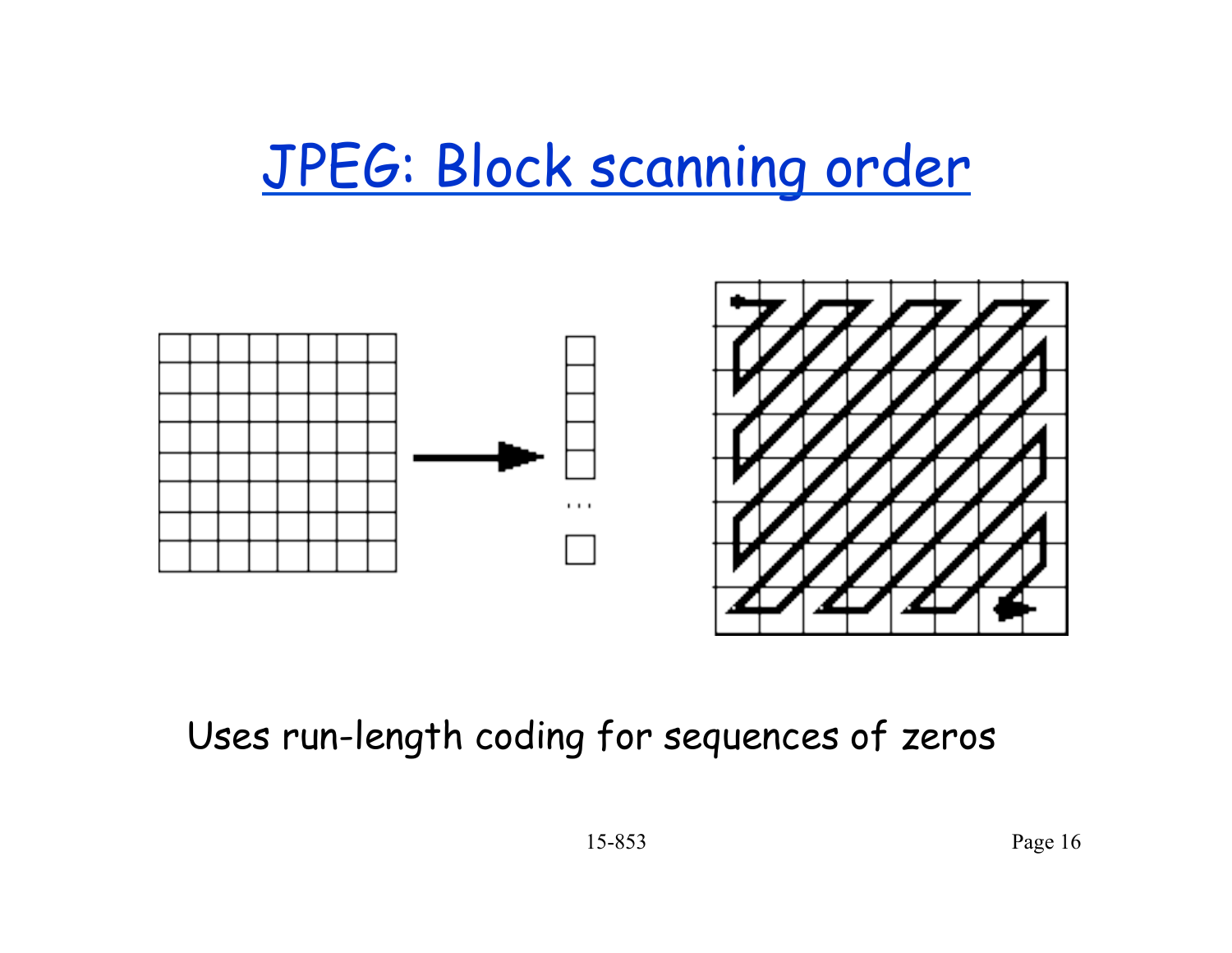



.125 bits/pixel (factor of 200)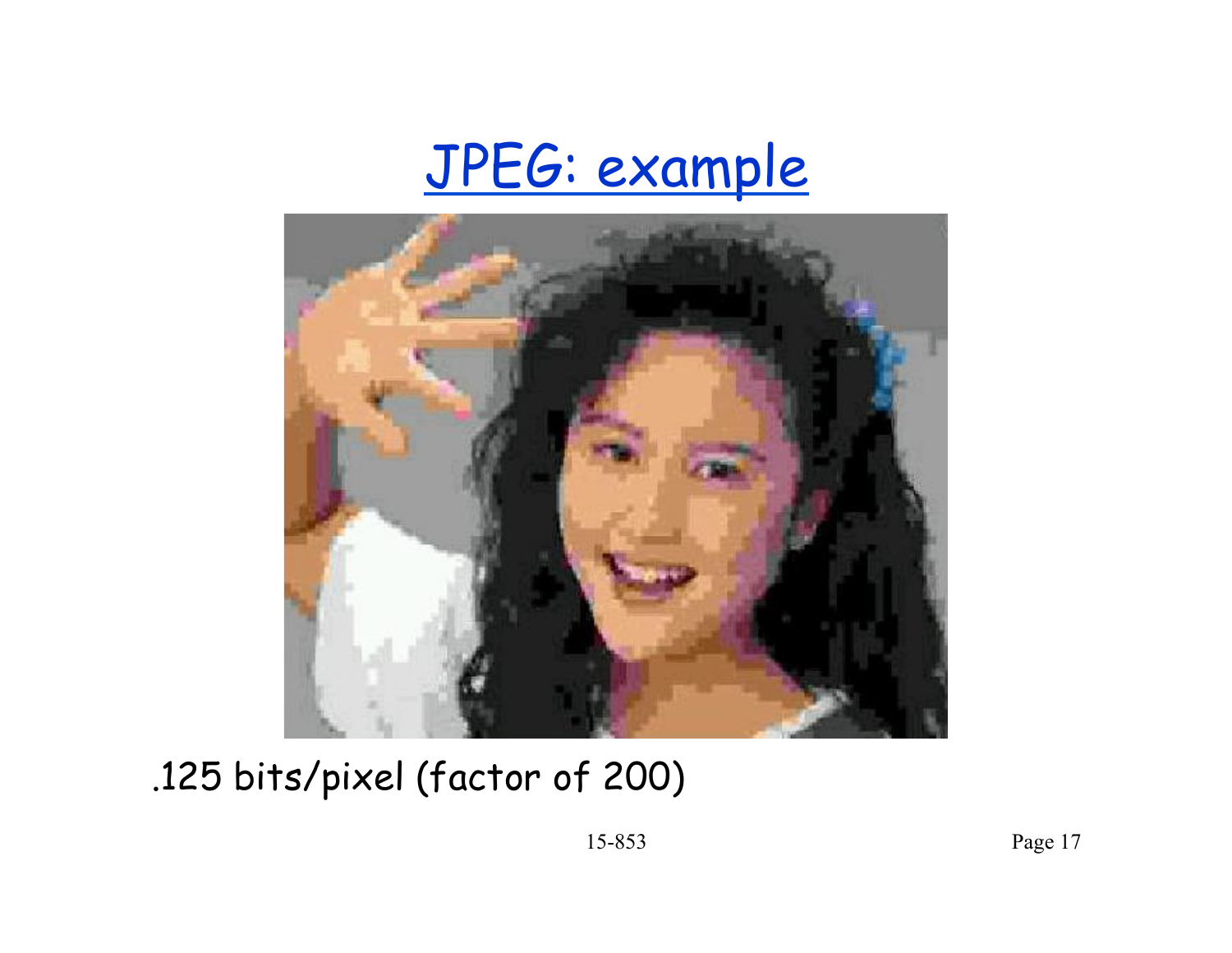# Case Study: MPEG

Pretty much JPEG with **interframe coding** Three types of frames

- **I** = intra frame (aprox. JPEG) anchors
- **P** = predictive coded frames
- B = bidirectionally predictive coded frames

#### **Example:**

| Type: I B B P B B P B B B I          |  |  |  |  |  |  |  |
|--------------------------------------|--|--|--|--|--|--|--|
| Order: 1 3 4 2 6 7 5 9 10 8 12 13 11 |  |  |  |  |  |  |  |

**I** frames are used for random access.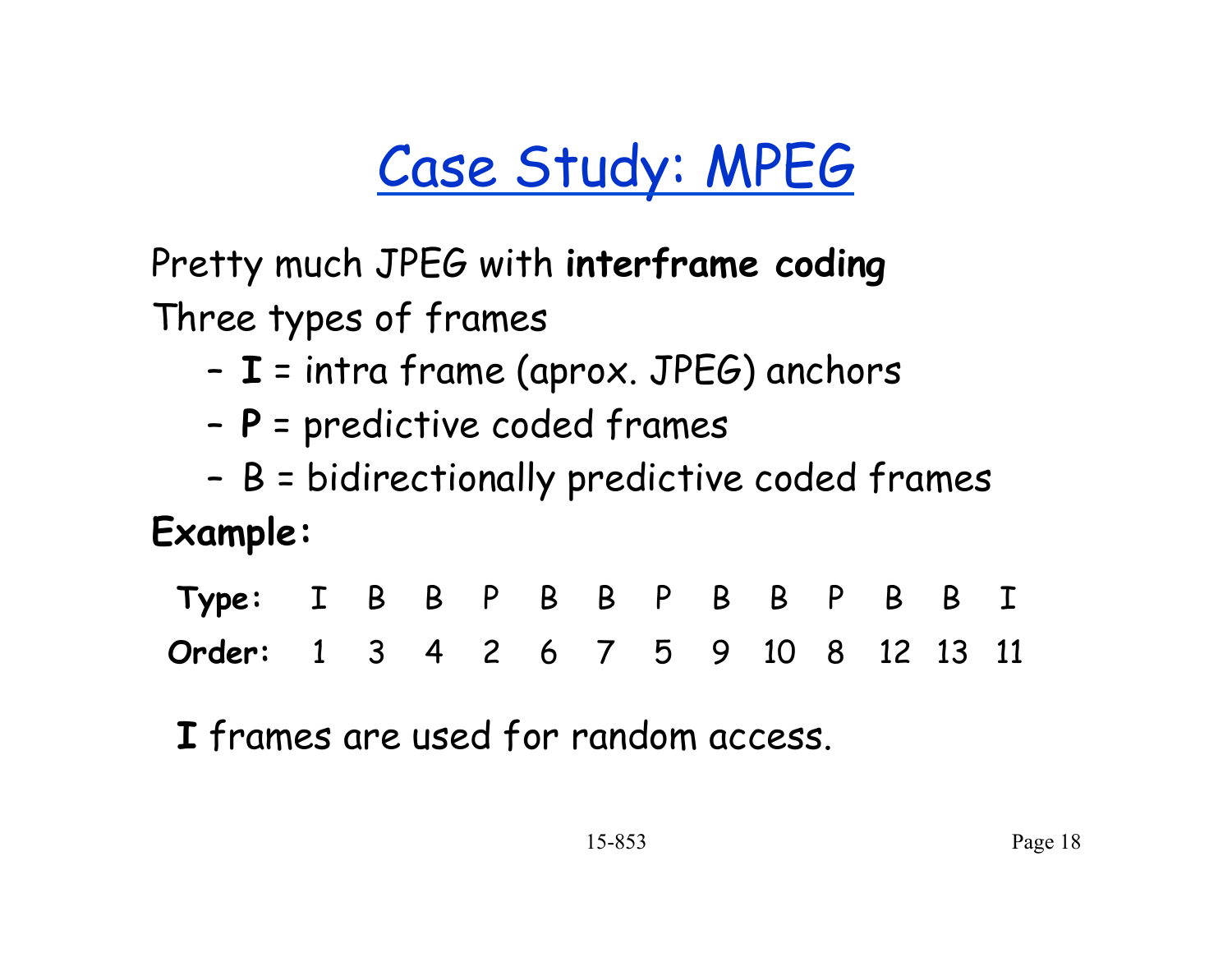## MPEG matching between frames



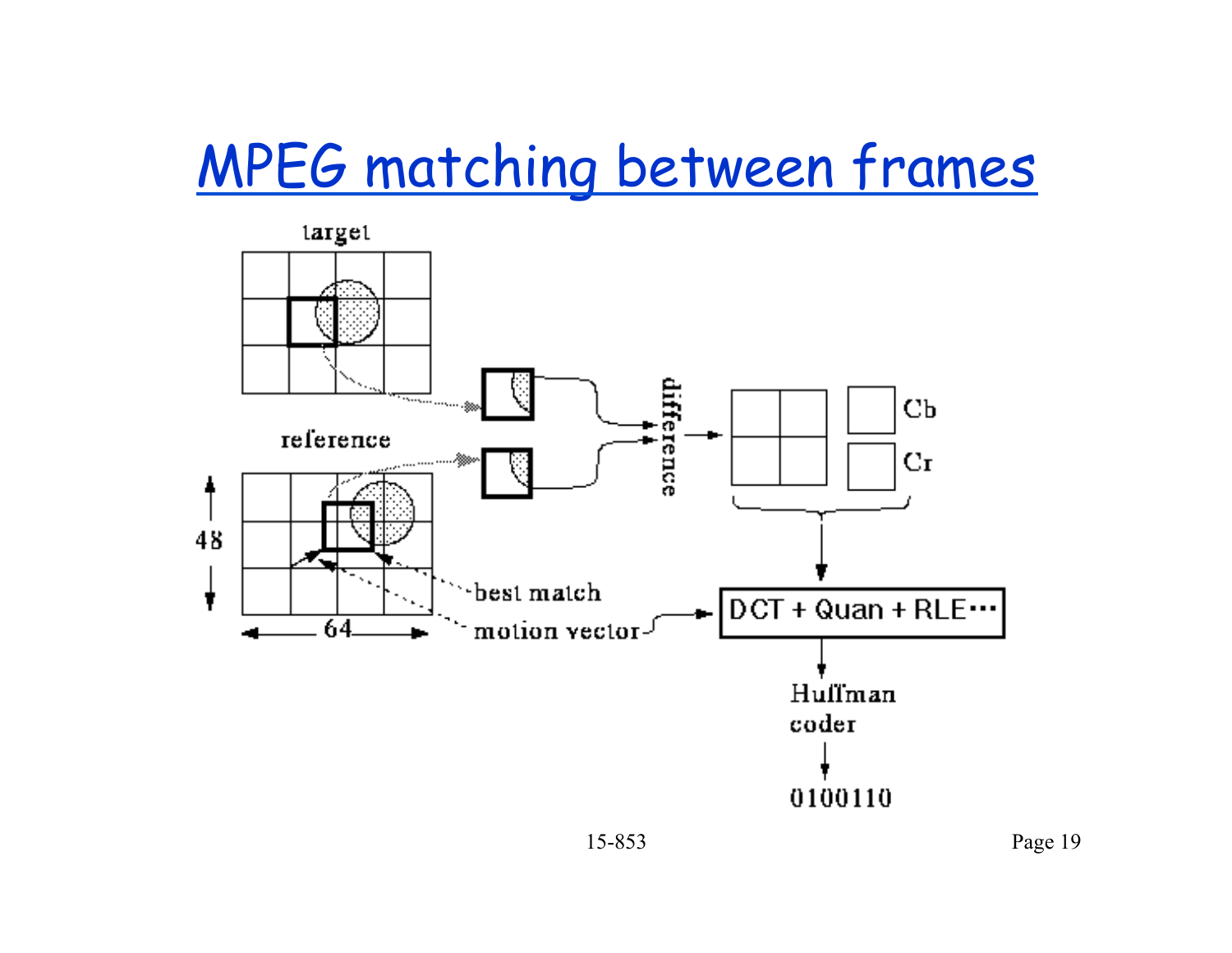# MPEG: Compression Ratio

356 x 240 image

| Type    | Size        | Compression |
|---------|-------------|-------------|
|         | <b>18KB</b> | 7/1         |
|         | 6KB         | 20/1        |
| B       | 2.5KB       | 50/1        |
| Average | 4.8KB       | 27/1        |

30 frames/sec x 4.8KB/frame x 8 bits/byte

= 1.2 Mbits/sec + .25 Mbits/sec (stereo audio) HDTV has 15x more pixels

= 18 Mbits/sec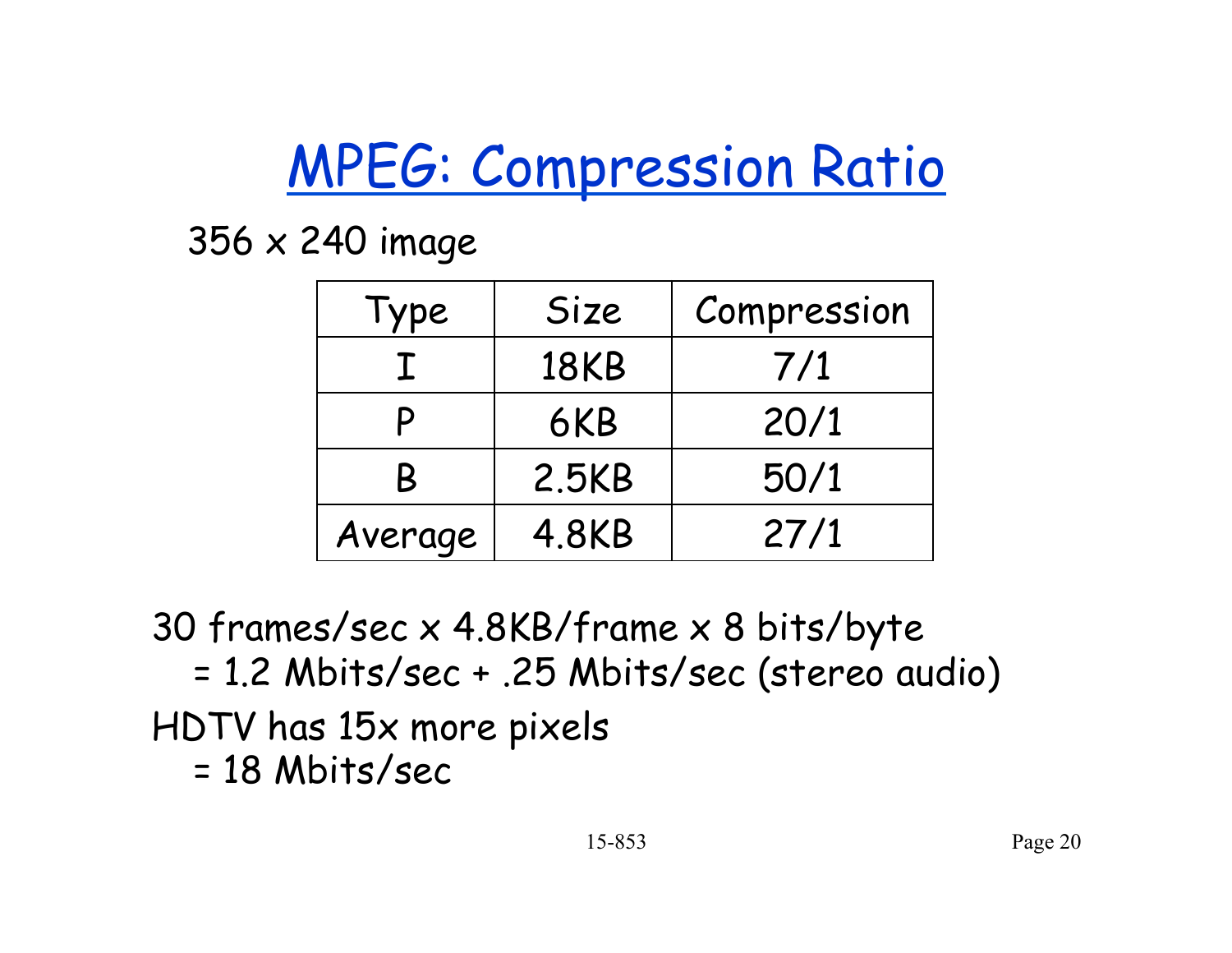# MPEG in the "real world"

- DVDs
	- Adds "encryption" and error correcting codes
- Direct broadcast satellite
- HDTV standard
	- Adds error correcting code on top
- Storage Tech "Media Vault"
	- Stores 25,000 movies

Encoding is much more expensive than encoding. Still requires special purpose hardware for high resolution and good compression.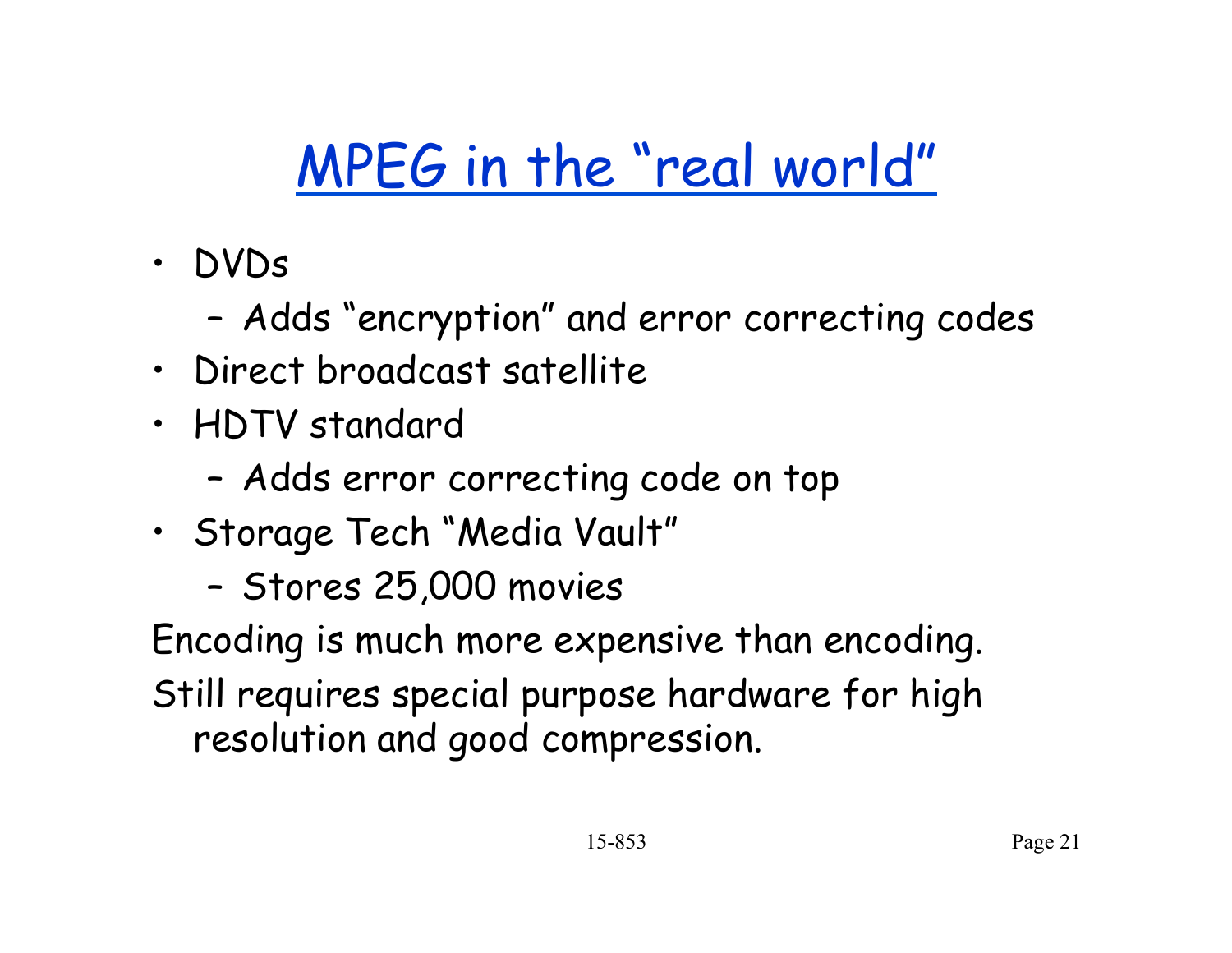## Wavelet Compression

- A set of localized basis functions
- Avoids the need to block

#### "**mother function**" φ(x)

$$
\varphi_{sl}(x) = \varphi(2^s x - 1)
$$
  
s = scale 1 = location

#### **Requirements**

$$
\int_{-\infty}^{\infty} \varphi(x) dx = 0 \quad \text{and} \quad \int_{-\infty}^{\infty} |\varphi(x)|^2 dx < \infty
$$

Many **mother** functions have been suggested.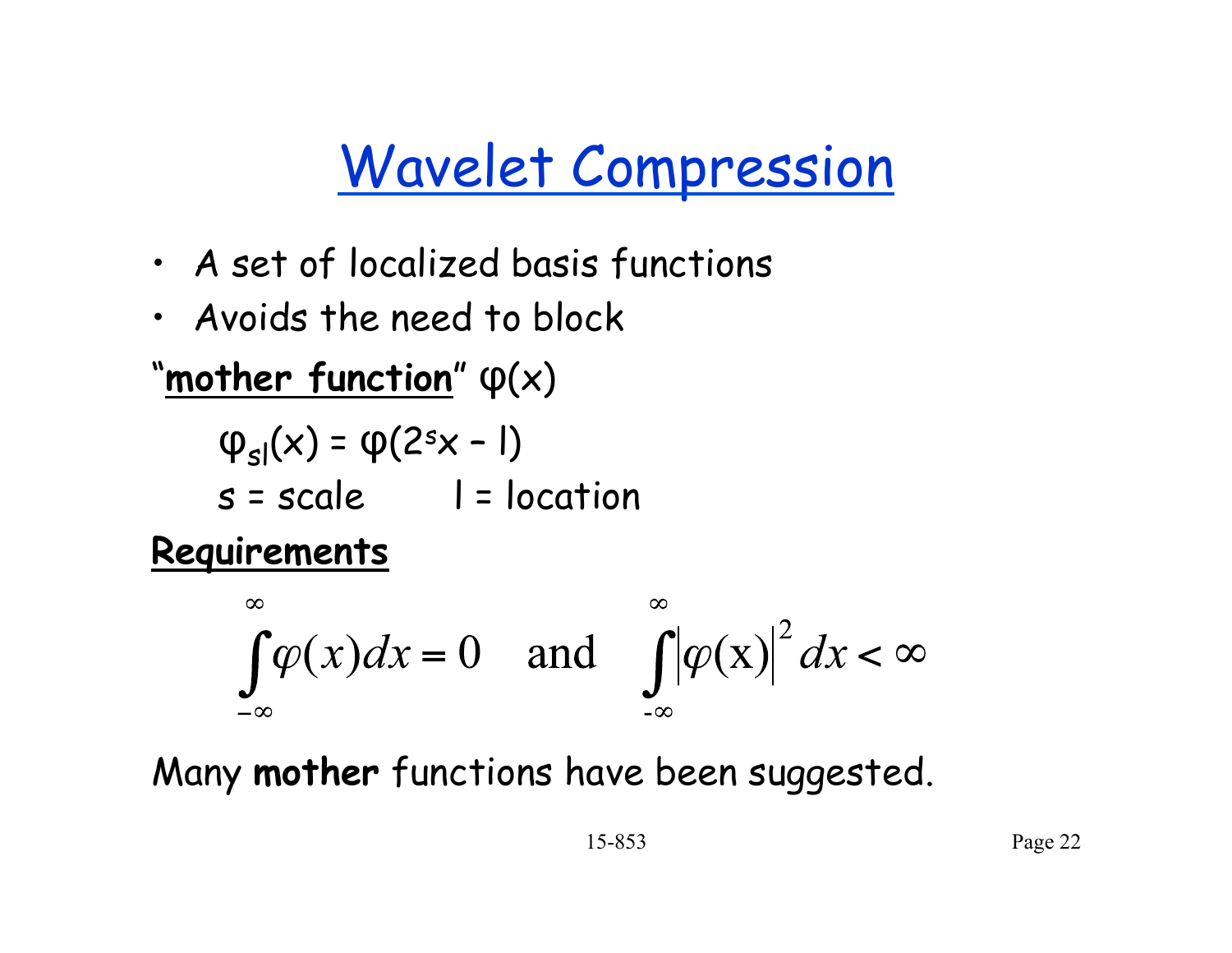#### Haar Wavelets



+ DC component =  $2^{k+1}$  components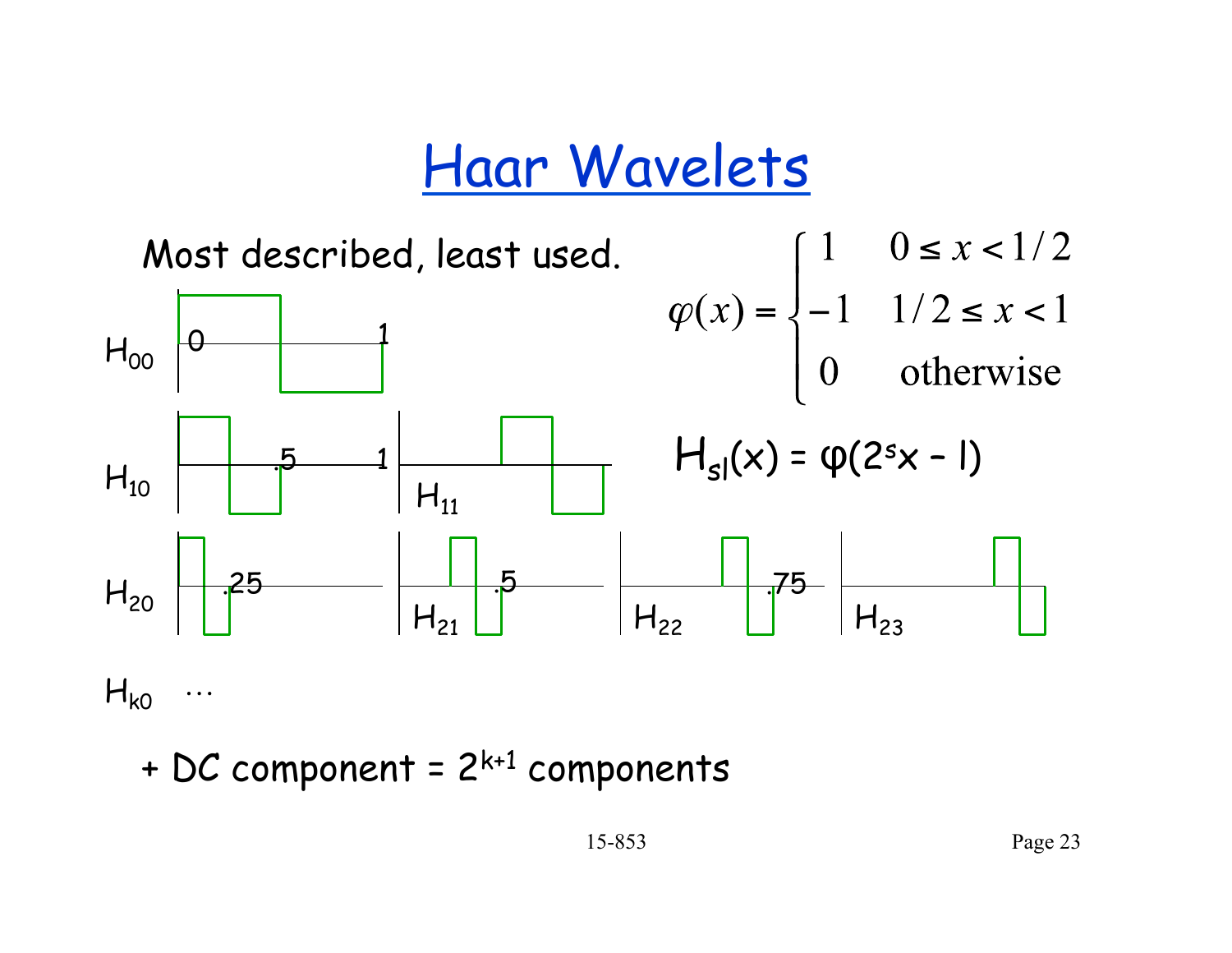## Haar Wavelet in 2d

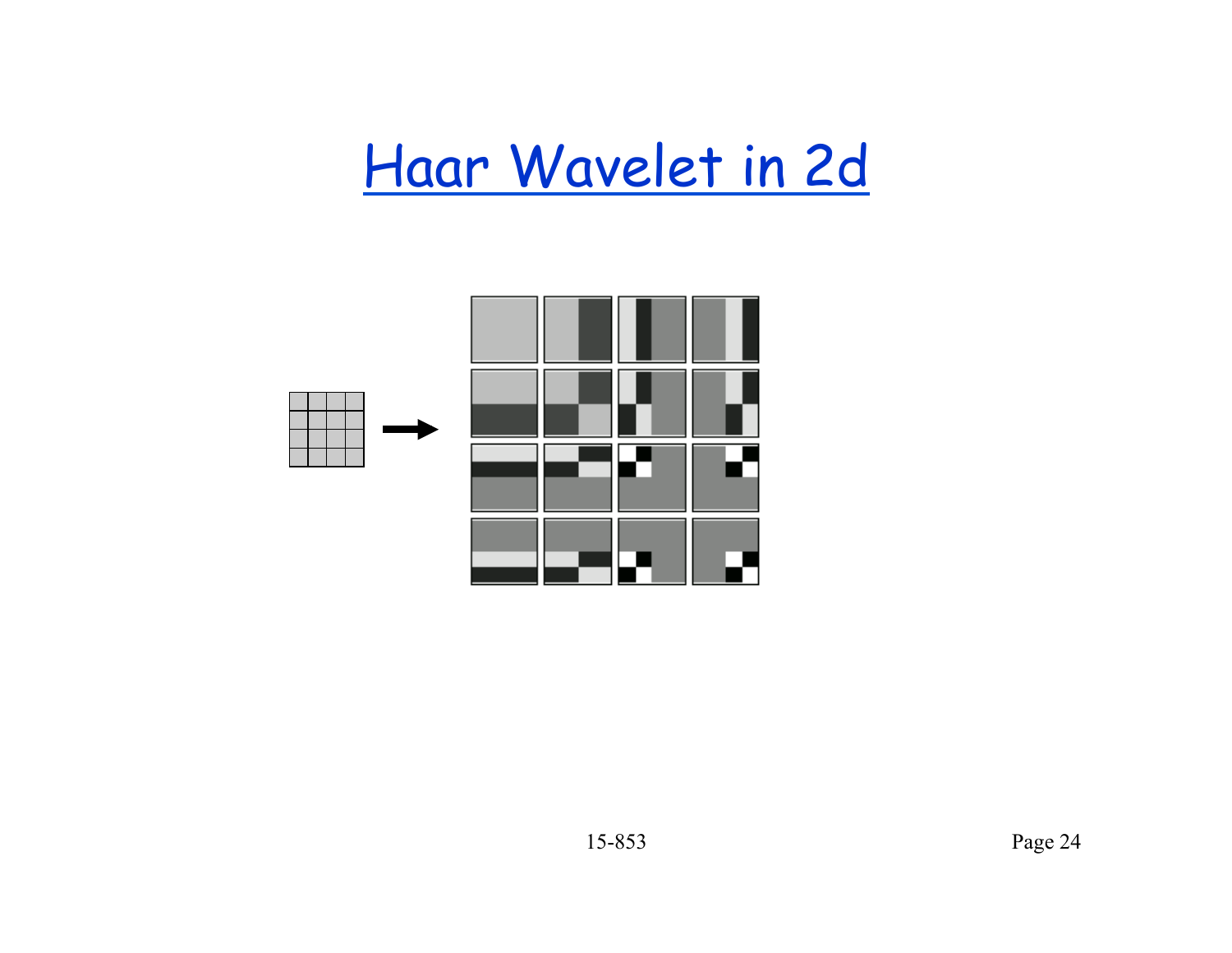#### Discrete Haar Wavelet Transform



How do we convert this to the wavelet coefficients?

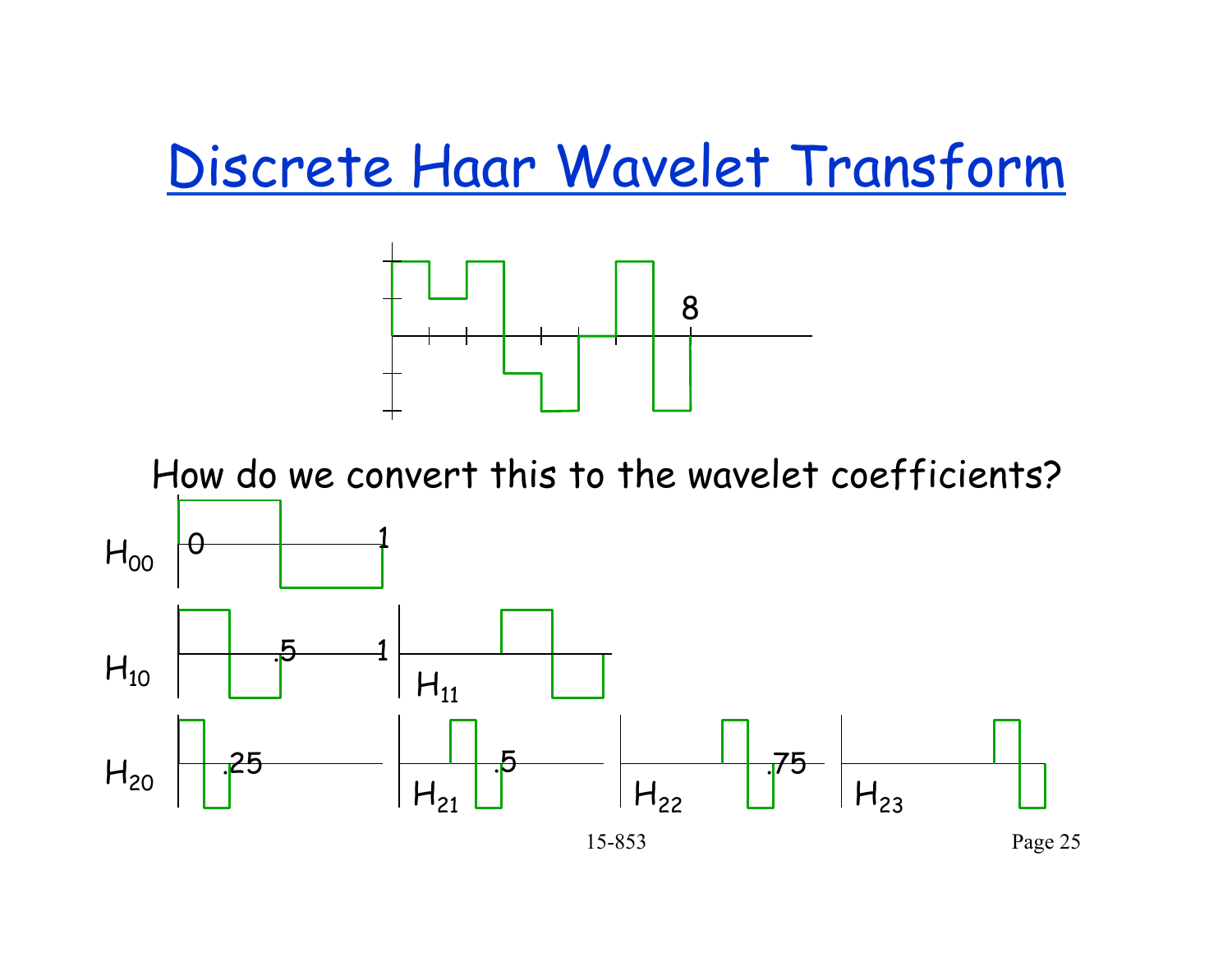Discrete Haar Wavelet Transform



How do we convert this to the wavelet coefficients?

$$
\begin{array}{ll}\n\text{for } (j = n/2; j >= 1; j = j/2) \\
\text{for } (i = 1; i < j; i++) {\text{Averages} } \\
\text{b[i] = (a[2i-1] + a[2i])/2;} \\
\text{b[j+i] = (a[2i-1] - a[2i])/2;} \\
\text{a[1..2*j] = b[1..2*j];} \n\end{array}
$$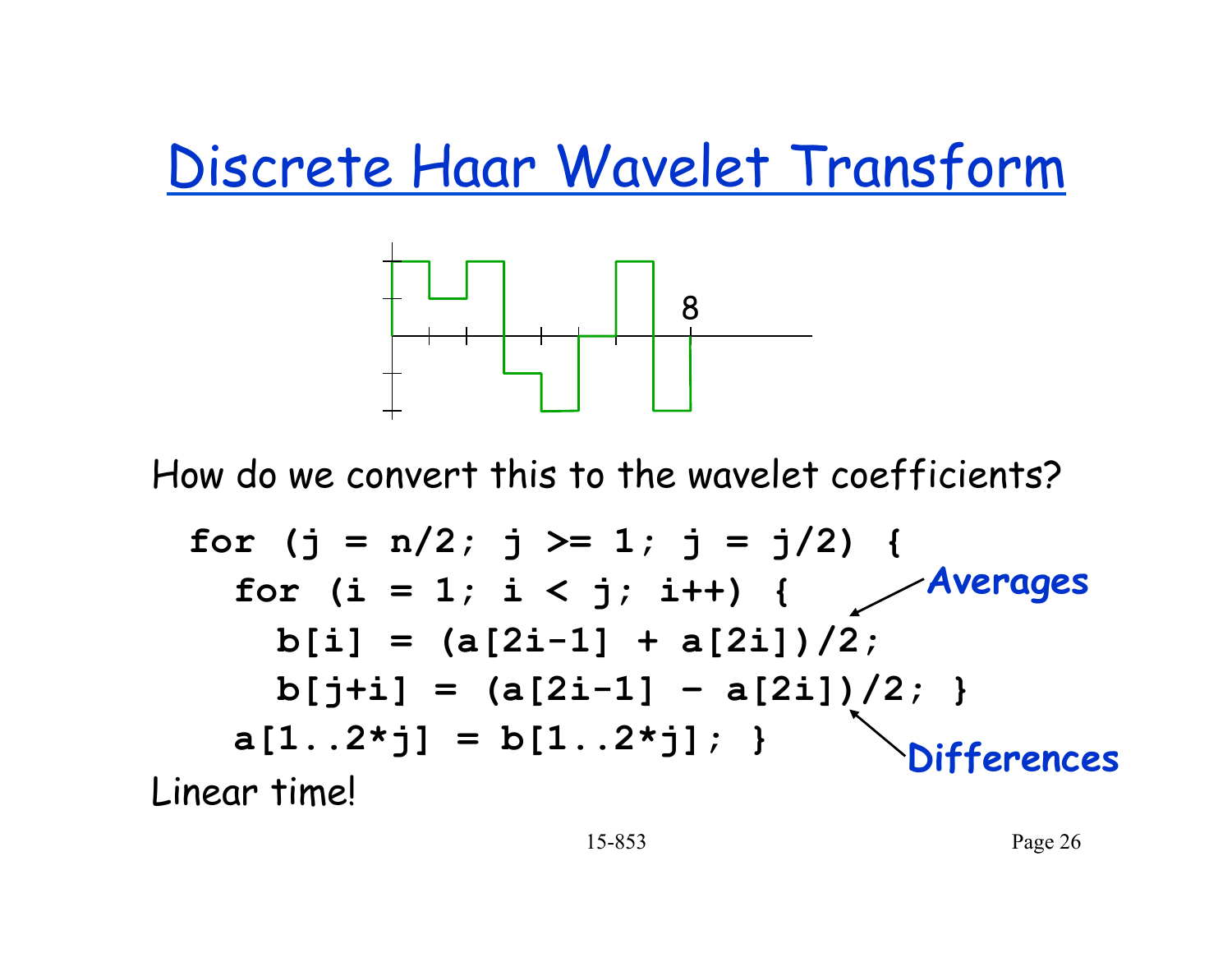Haar Wavelet Transform: example



| Q |          |               | $= 2$ 1 2 -1 -2 0 2 -2              |      |                   |  |
|---|----------|---------------|-------------------------------------|------|-------------------|--|
|   | $\equiv$ |               | $1.5$ $.5$ $-1$ 0 $.5$ $1.5$ $-1$ 2 |      |                   |  |
|   |          |               | $= 1 - 5$ .5                        | $-5$ |                   |  |
|   |          | $= 0.25$ . 75 |                                     |      |                   |  |
| a |          |               | = .25 .75 .5                        | .5   | $.5$ $1.5$ $-1$ 2 |  |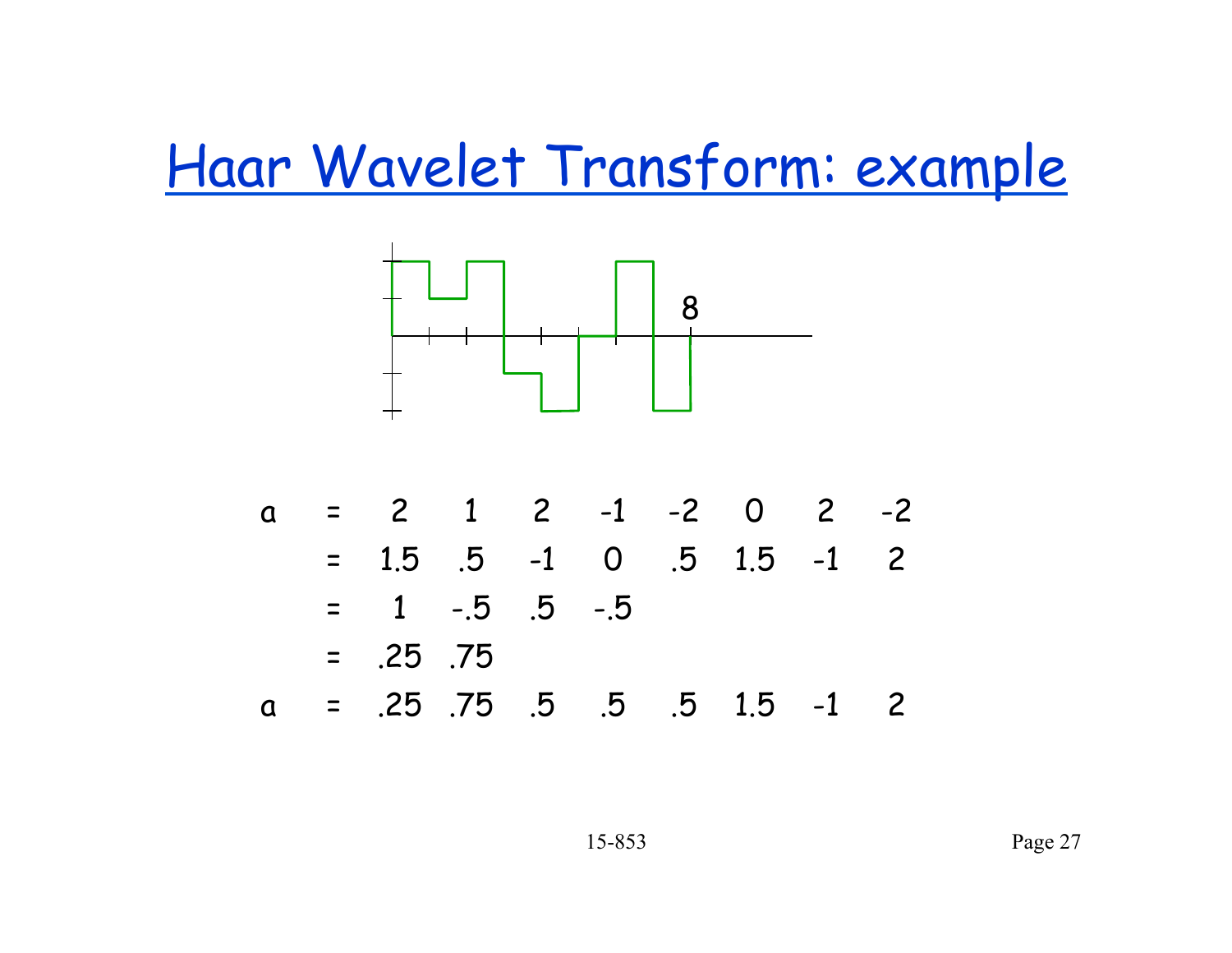# Wavelet decomposition



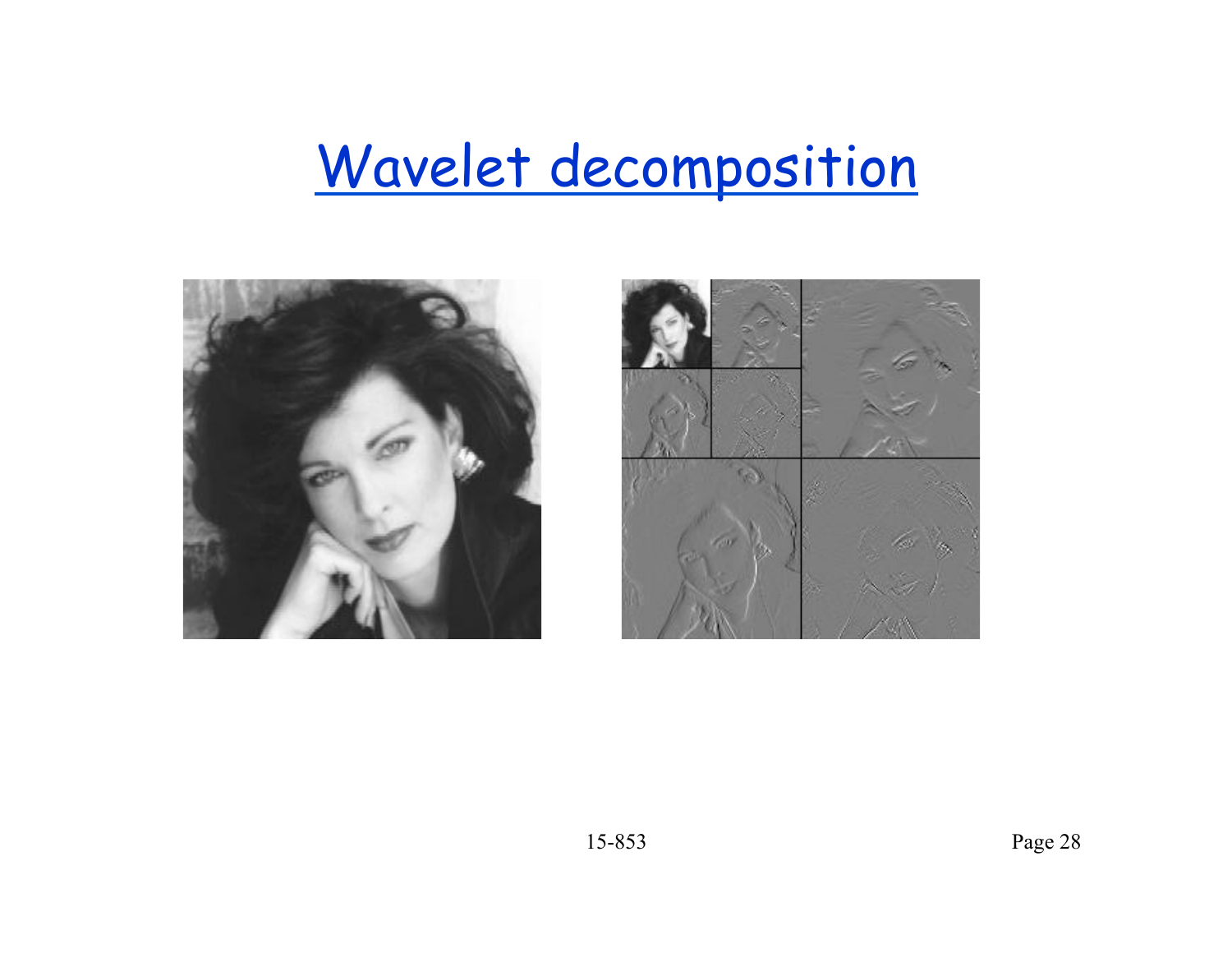# Morlet Wavelet

$$
\phi(\mathbf{x}) = \mathbf{Gaussian} \times \mathbf{Cosine} = e^{-\left(\frac{x^2}{2}\right)} \cos(5x)
$$



Corresponds to wavepackets in physics.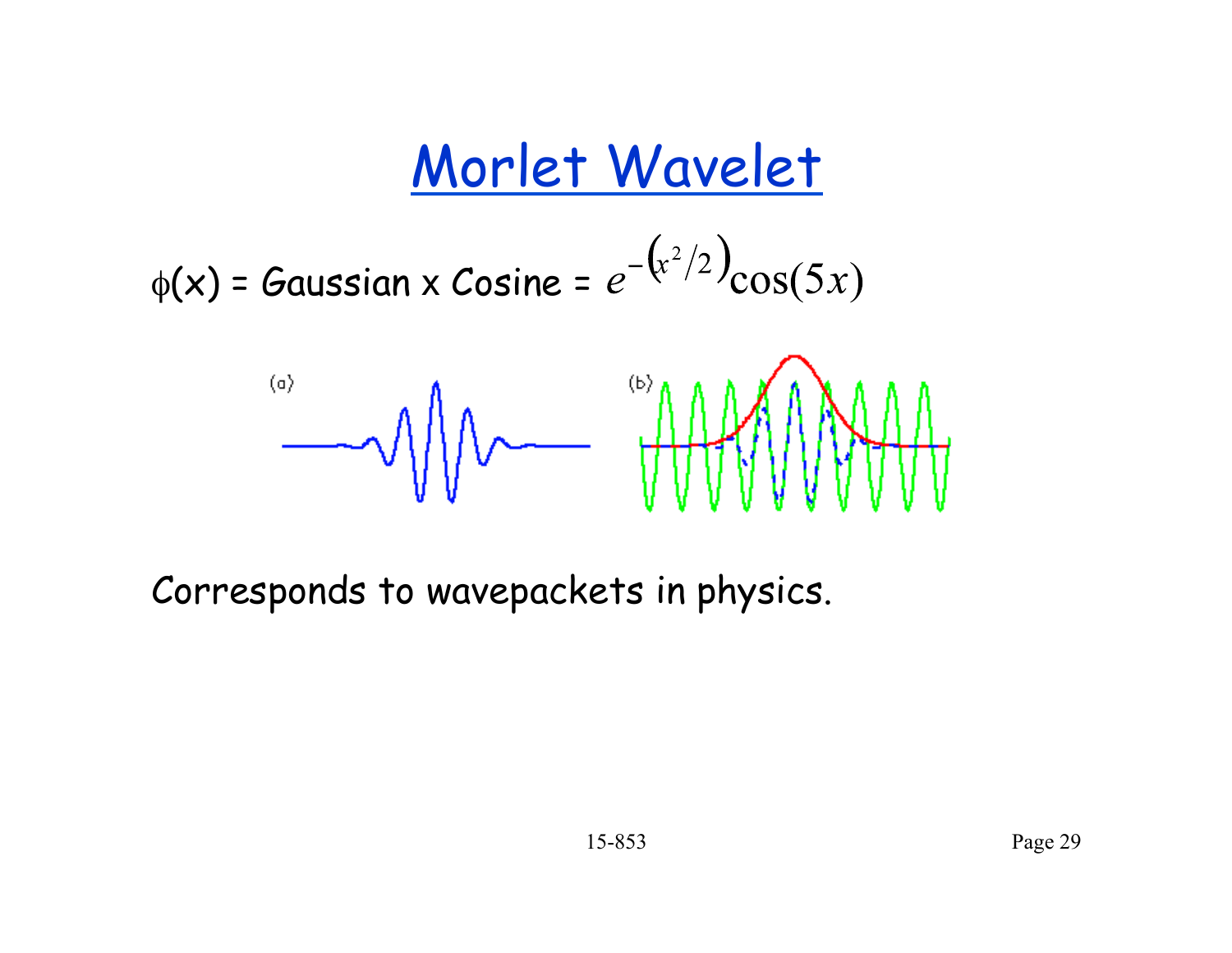### Daubechies Wavelet

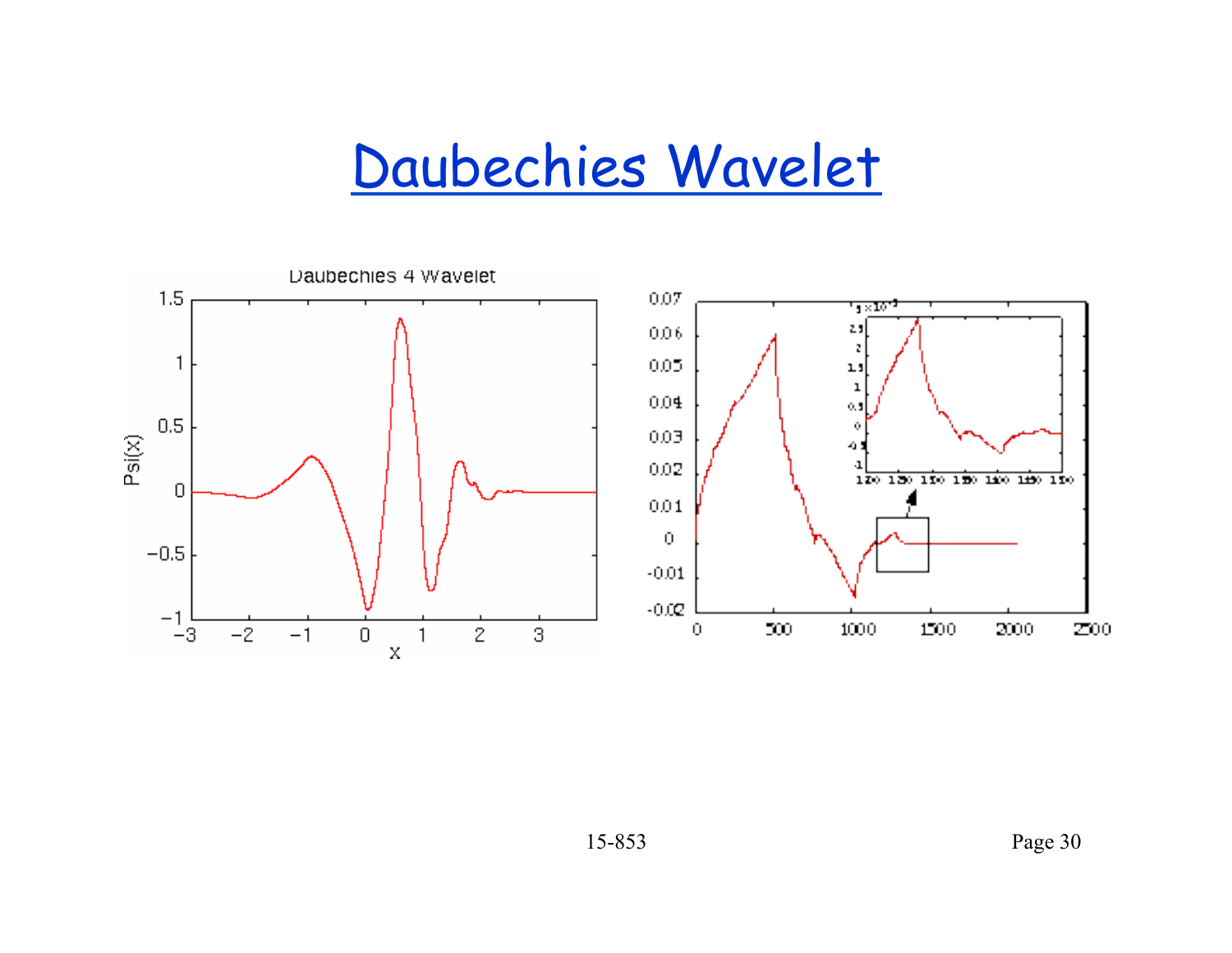# JPEG2000

#### **Overall Goals:**

- High compression efficiency with good quality at compression ratios of .25bpp
- Handle large images (up to  $2^{32} \times 2^{32}$ )
- Progressive image transmission
	- Quality, resolution or region of interest
- Fast access to various points in compressed stream
- Pan and Zoom while only decompressing parts
- Error resilience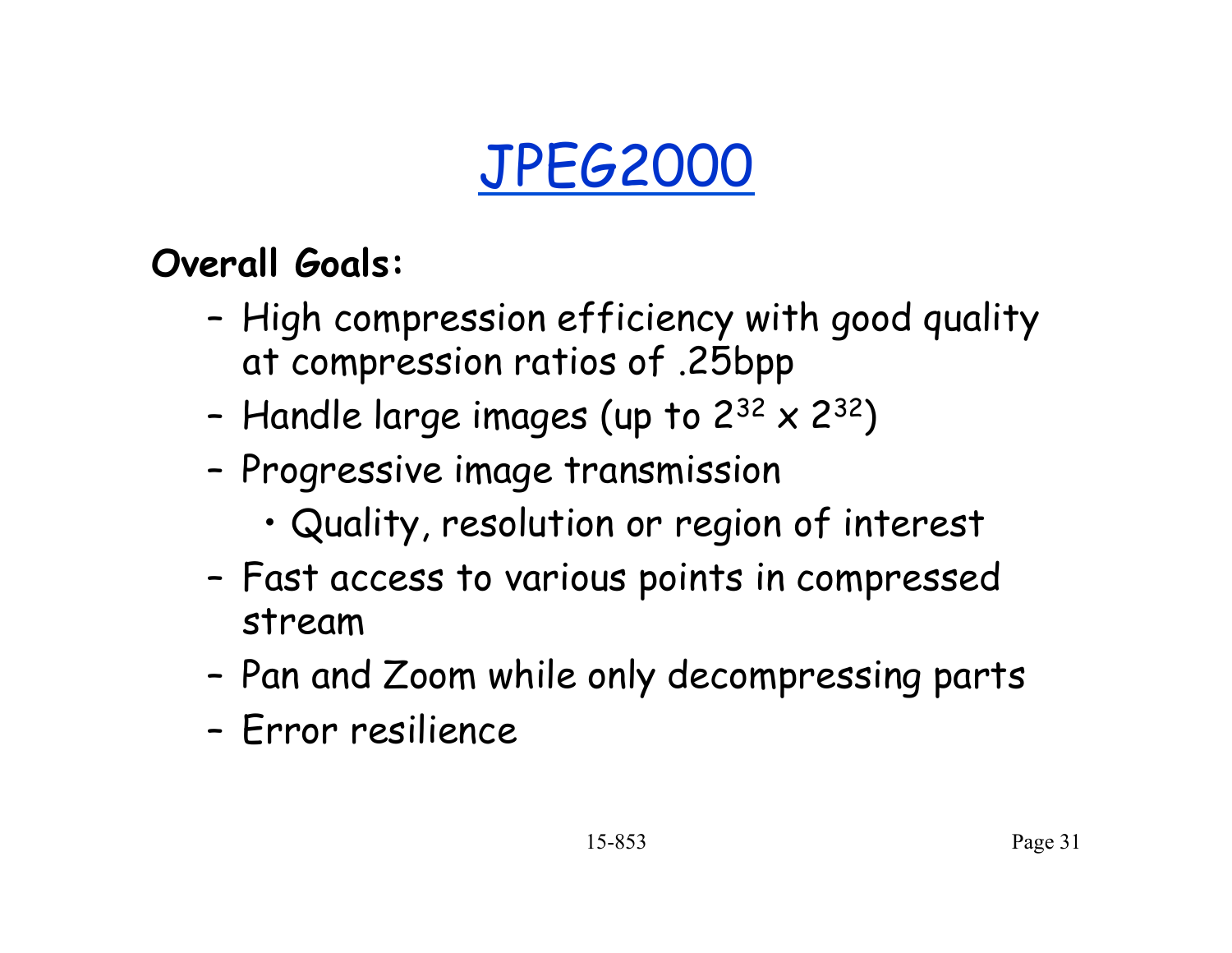# JPEG2000: Outline

Main similarities with JPEG

- Separates into Y, I, Q color planes, and can downsample the I and Q planes
- Transform coding
- Main differences with JPEG
- Wavelet transform
	- Daubechies 9-tap/7-tap (irreversible)
	- Daubechies 5-tap/3-tap (reversible)
- Many levels of hierarchy (resolution and spatial)
- Only arithmetic coding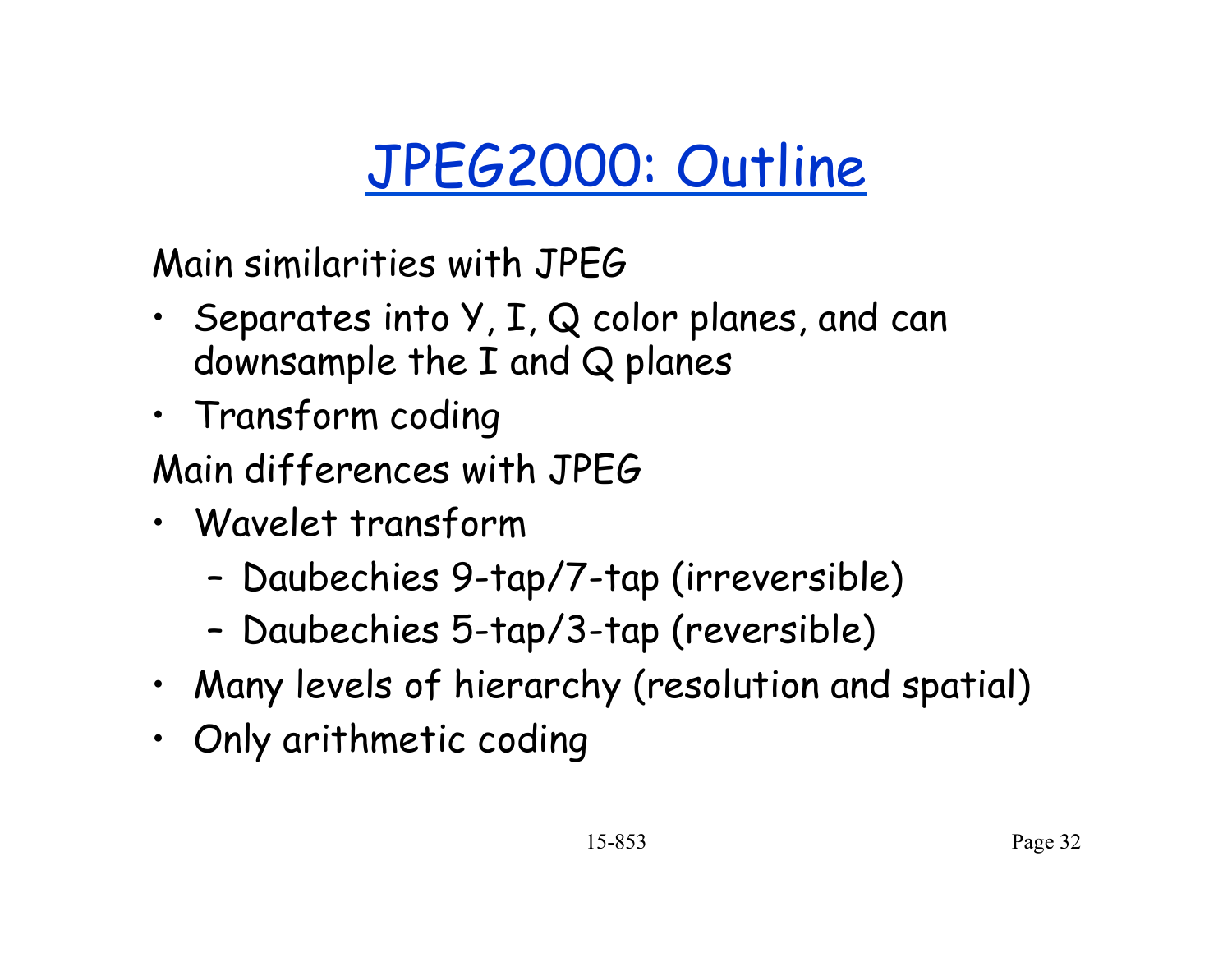# JPEG2000: 5-tap/3-tap

- **h[i] = a[2i-1] (a[2i] + a[2i-2])/2;**
- **l[i] = a[2i] + (h[i-1] + h[i] + 2)/2;**
- **h[i]:** is the "high pass" filter, ie, the **differences** it depends on 3 values from a (3-tap) **l[i]:** is the "low pass" filter, ie, the **averages** it depends on 5 values from a (5-tap)

Need to deal with boundary effects. This is reversible: assignment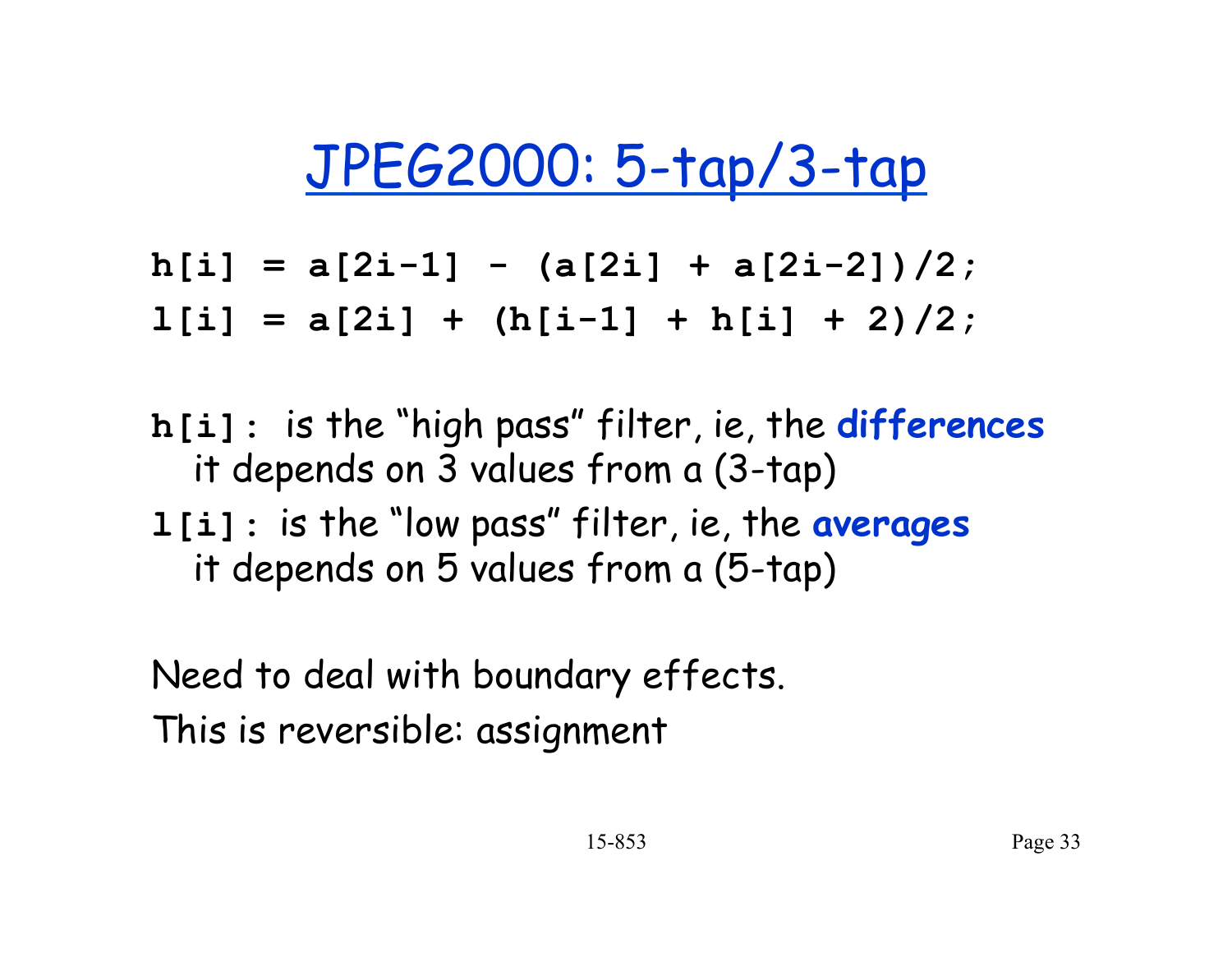# JPEG 2000: Outline

- **A spatial and resolution hierarchy** 
	- **Tiles:** Makes it easy to decode sections of an image. For our purposes we can imagine the whole image as one tile.
	- **Resolution Levels:** These are based on the wavelet transform. High-detail vs. Low detail.
	- **Precinct Partitions:** Used within each resolution level to represent a region of space.
	- **Code Blocks:** blocks within a precinct
	- **Bit Planes:** ordering of significance of the bits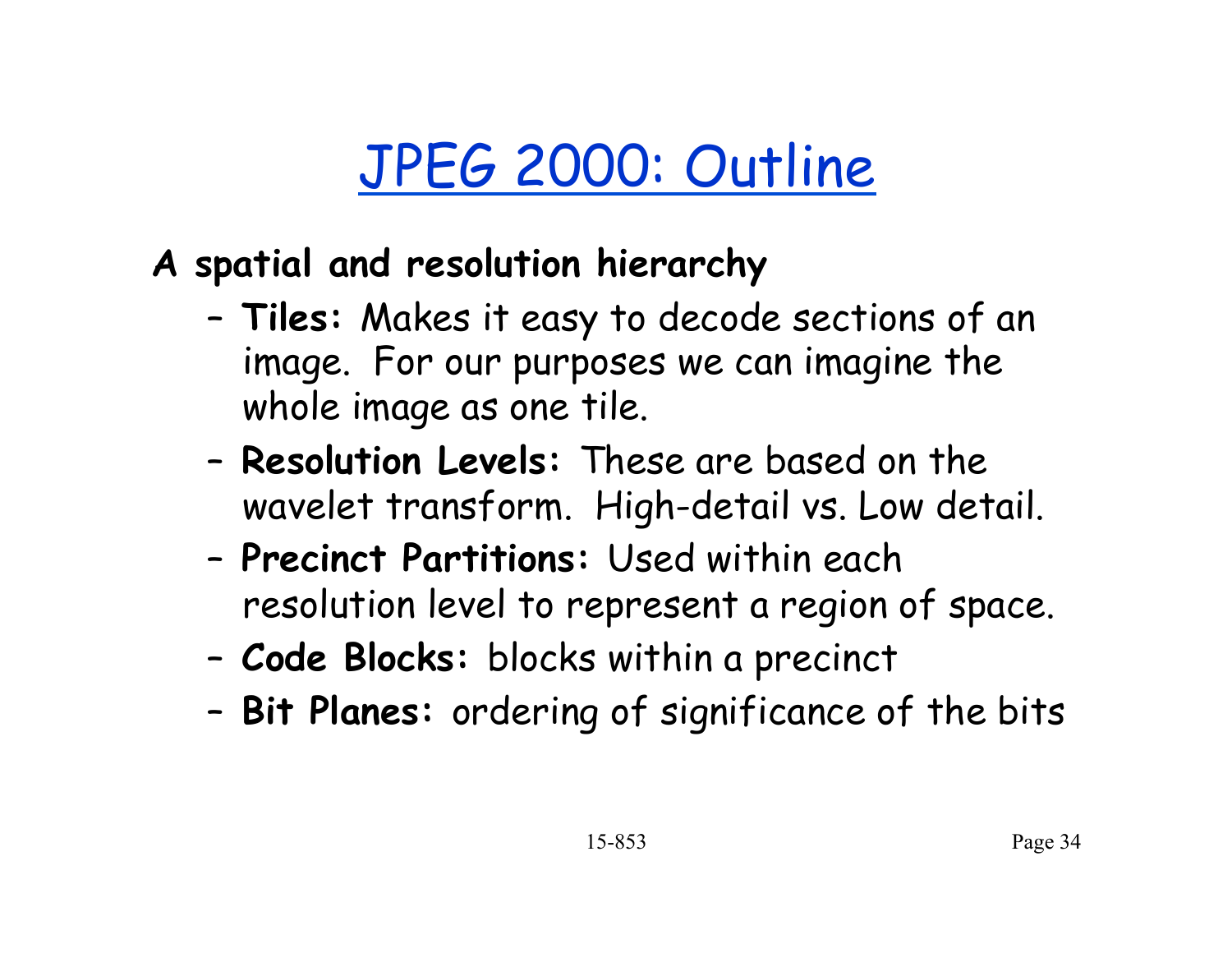### JPEG2000: Precincts

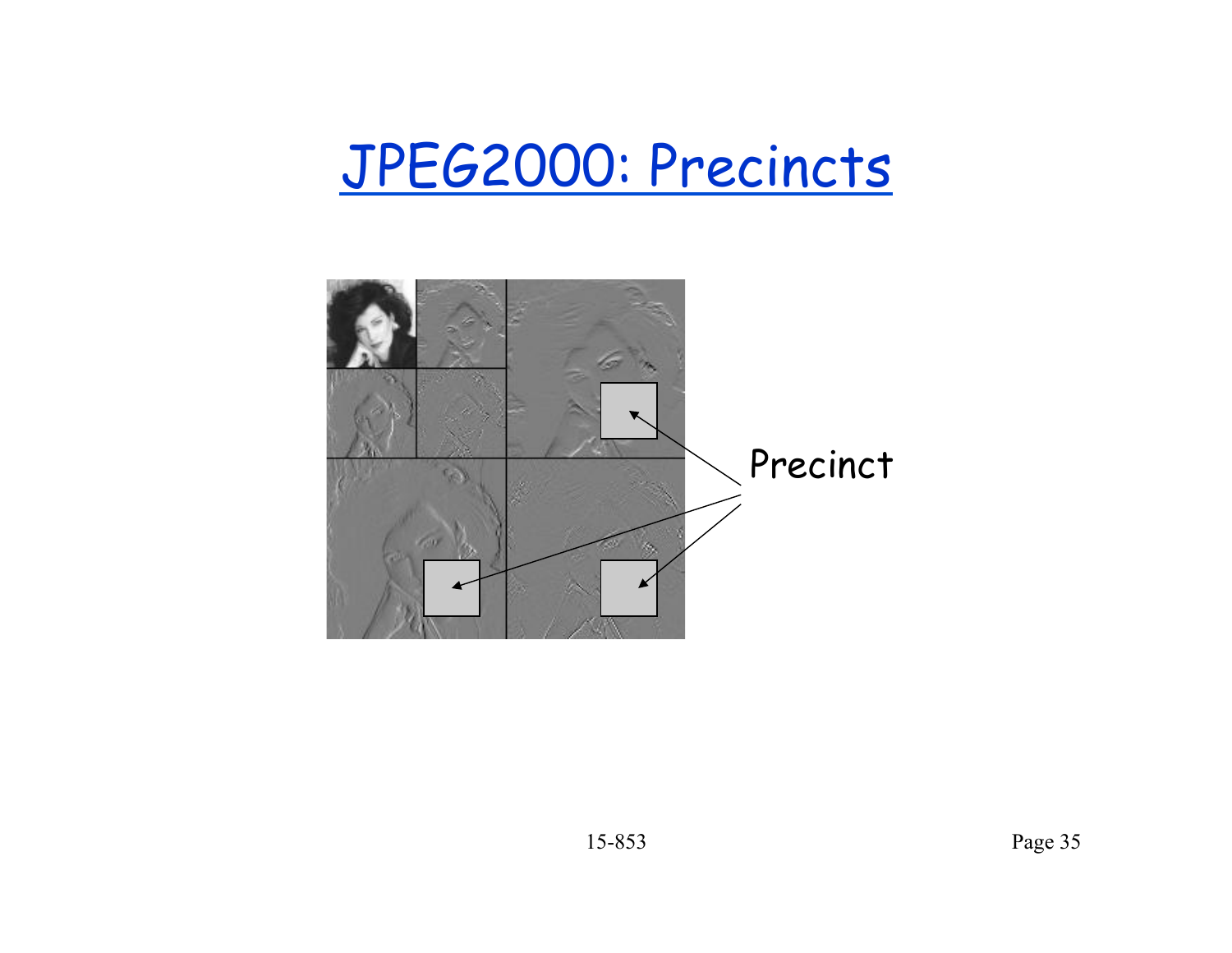### JPEG vs. JPEG2000





#### JPEG: .125bpp JPEG2000: .125bpp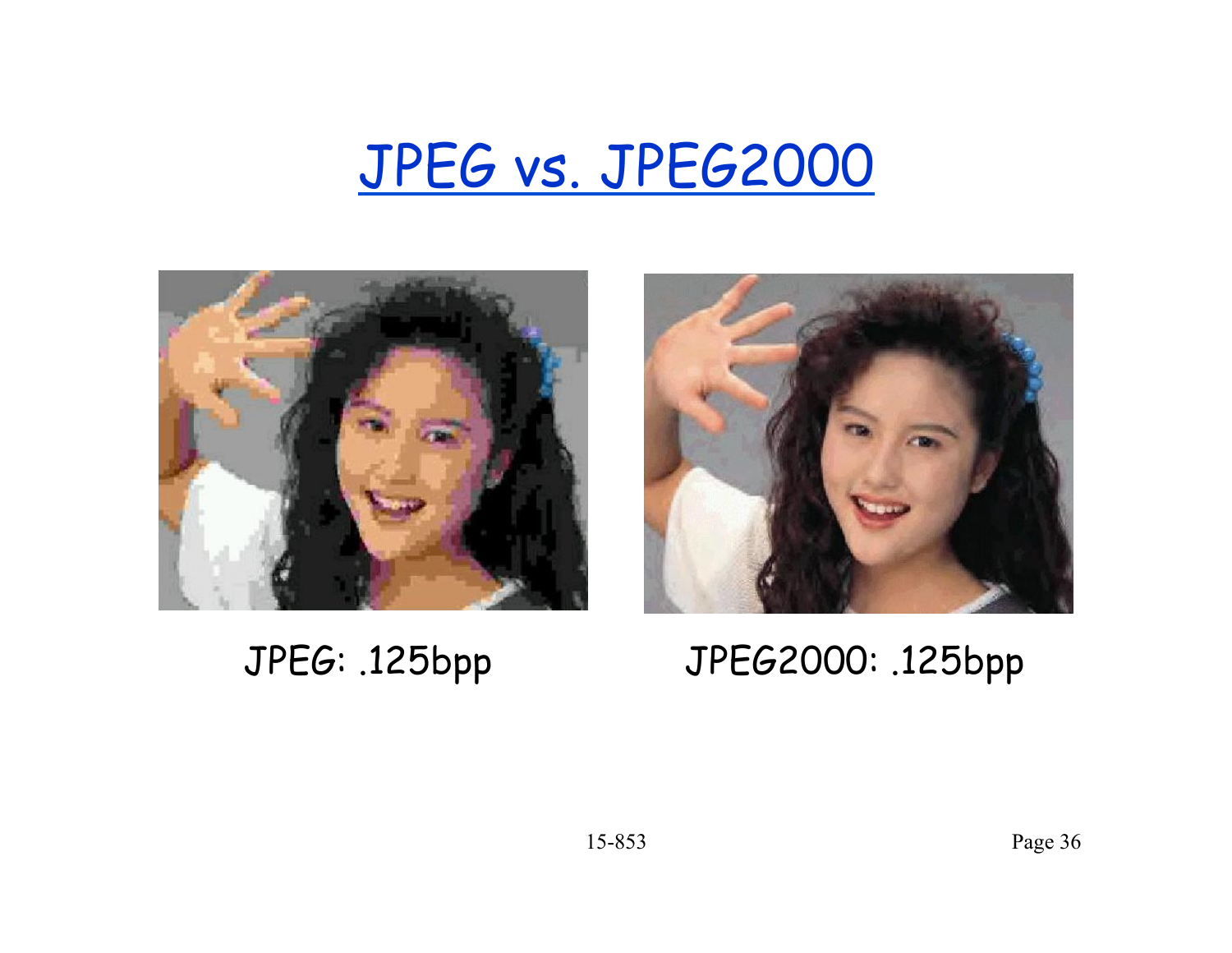# Compression Outline

**Introduction**: Lossy vs. Lossless, Benchmarks, … **Information Theory**: Entropy, etc. **Probability Coding**: Huffman + Arithmetic Coding **Applications of Probability Coding**: PPM + others **Lempel-Ziv Algorithms**: LZ77, gzip, compress, … **Other Lossless Algorithms:** Burrows-Wheeler **Lossy algorithms for images:** JPEG, MPEG, ... **Compressing graphs and meshes:** BBK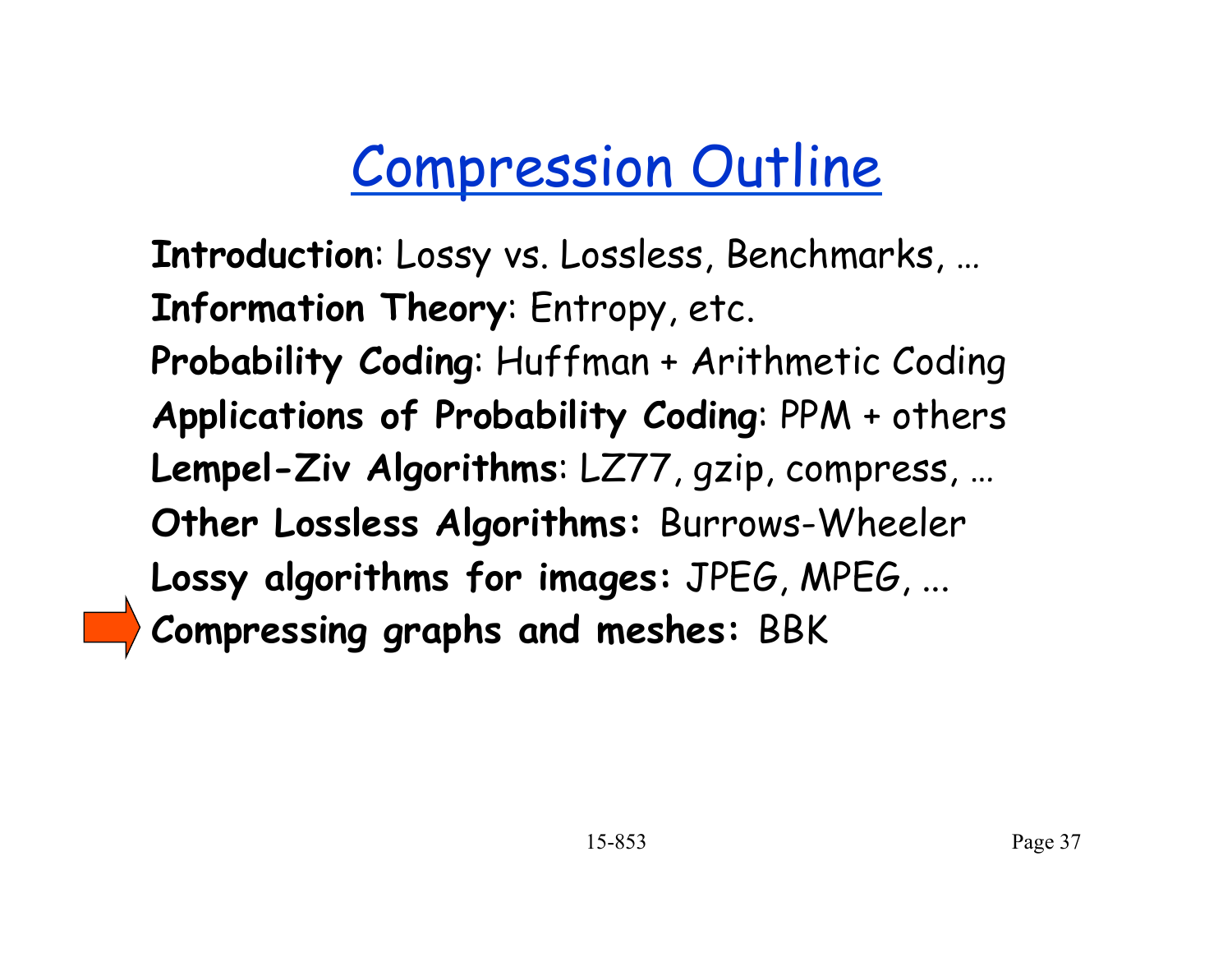# Compressing Structured Data

So far we have concentrated on Text and Images, compressing sound is also well understood. What about various forms of "structured" data?

- Web indexes
- Triangulated meshes used in graphics
- Maps (mapquest on a palm)
- XML
- Databases

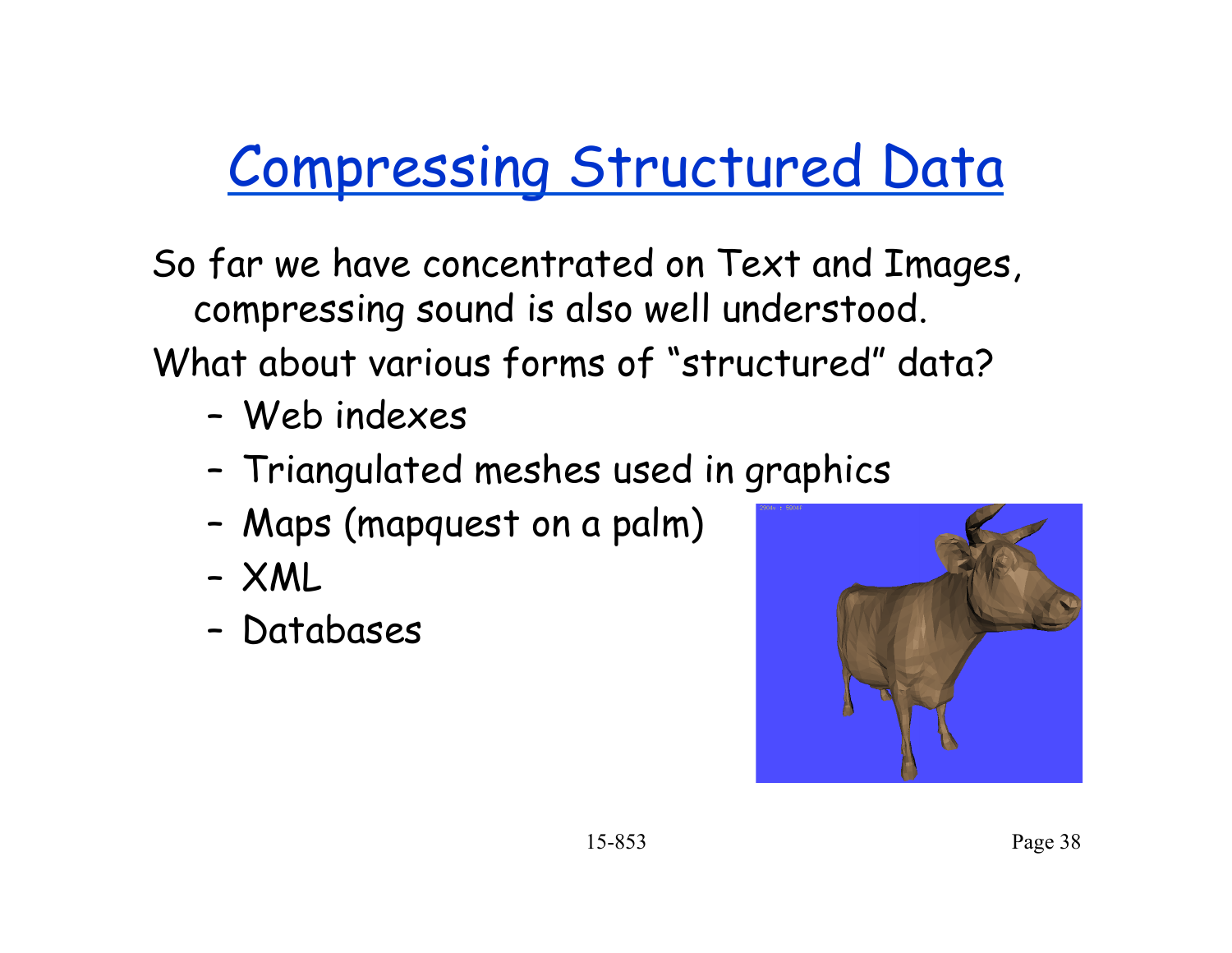# Compressing Graphs

- **Goal:** To represent large graphs compactly while supporting queries efficiently
	- e.g., adjacency and neighbor queries
	- want to do significantly better than adjacency lists (e.g. a factor of 10 less space, about the same time)

**Applications**:

- Large web graphs
- Large meshes
- Phone call graphs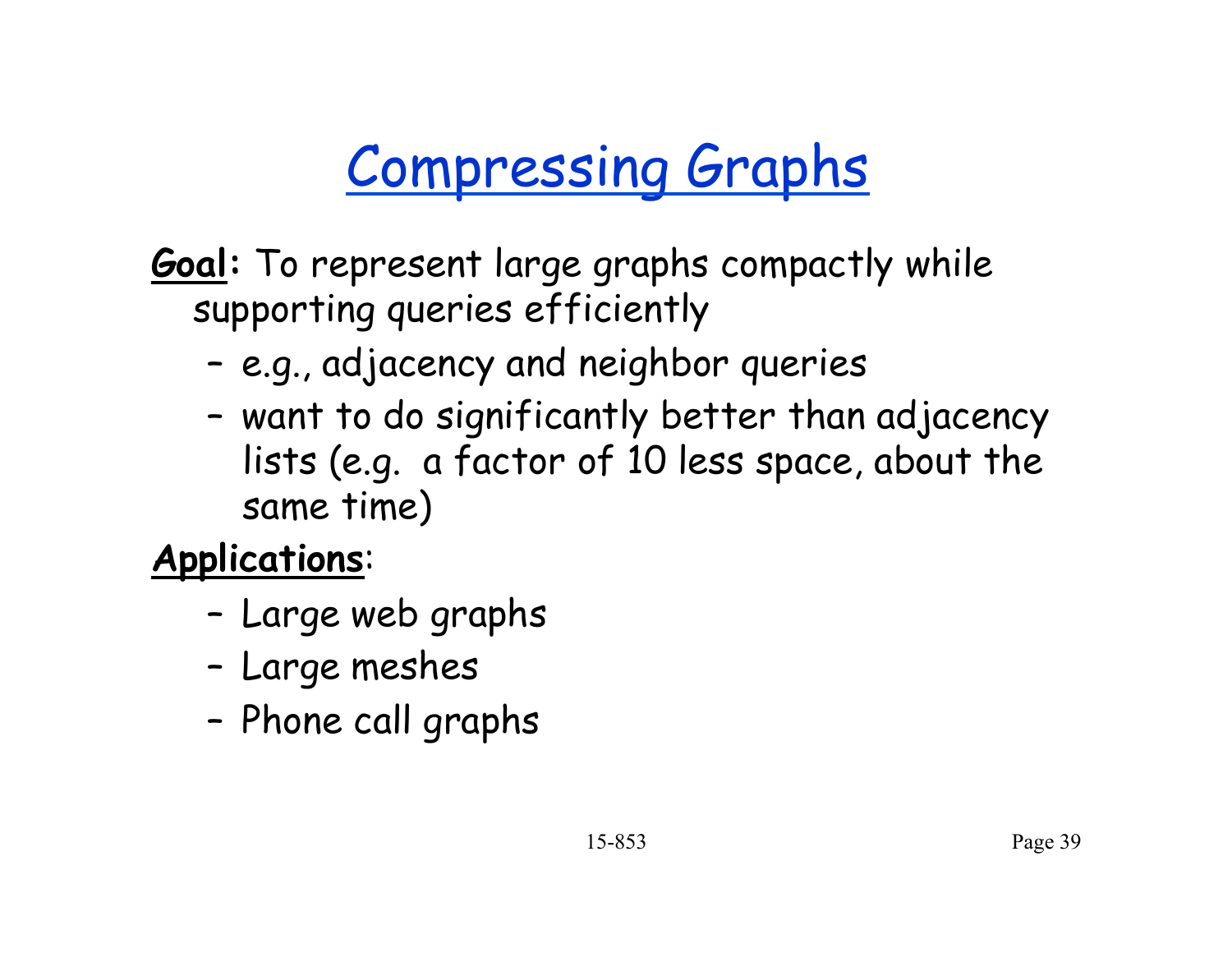### How to start?

**Lower bound** for n vertices and m edges?

- 1. If there are N possible graphs then we will need log N bits to distinguish them
- 2. in a directed graph there are  $n^2$  possible edges (allowing self edges)
- 3. we can choose any m of them so  $N = (n^2 \text{ choose } m)$
- 4. We will need log  $(n^2 \text{ choose } m) = O(m \log (n^2/m))$ bits in general
- For sparse graphs (m = kn) this is hardly any better than adjacency lists (perhaps factor of 2 or 3).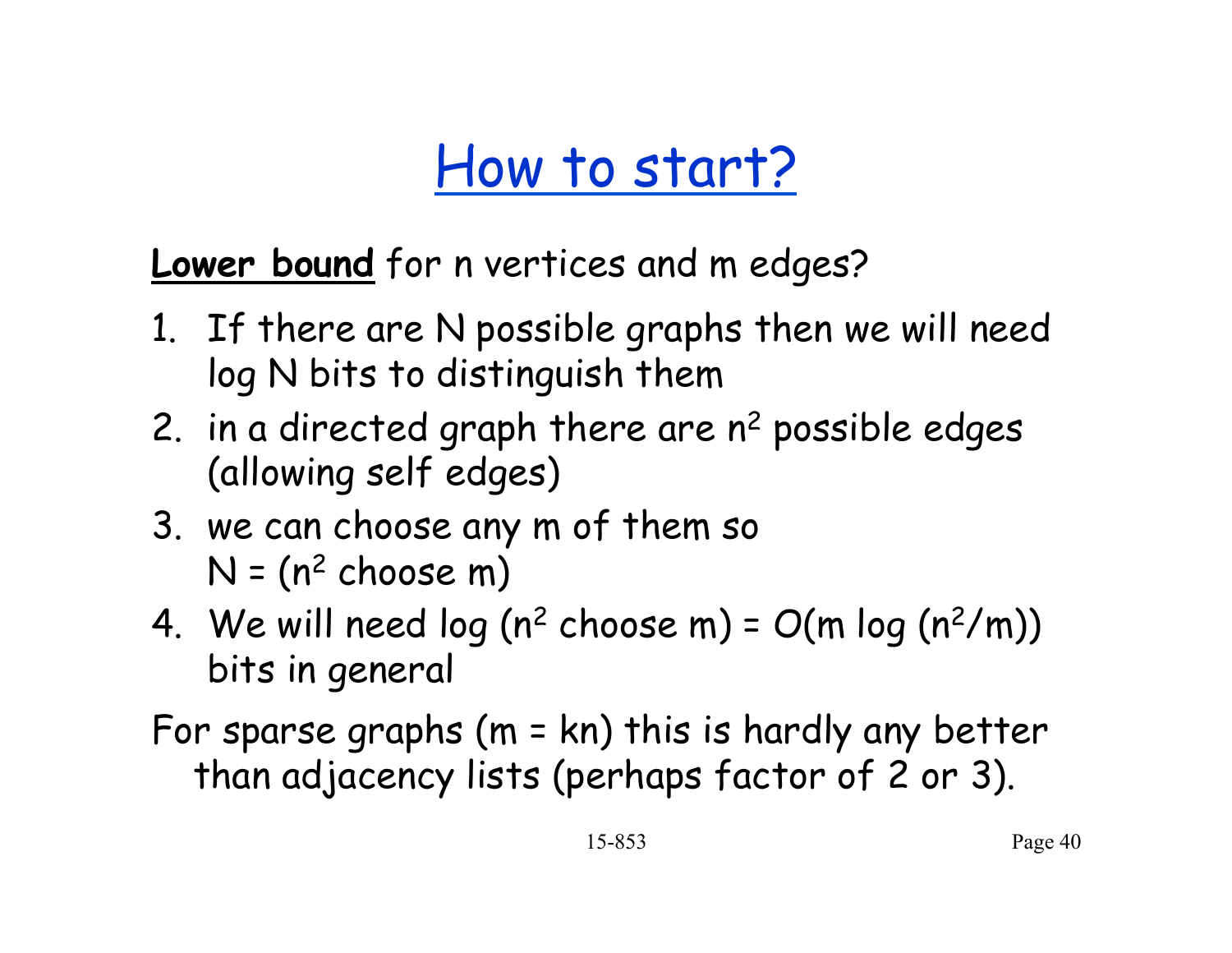# What now?

Are all graphs equally likely?

Are there properties that are common across "real world" graphs?

Consider

- link graphs of the web pages
- map graphs
- router graphs of the internet
- meshes used in simulations
- circuit graphs

#### **LOCAL CONNECTIONS / SMALL SEPARATORS**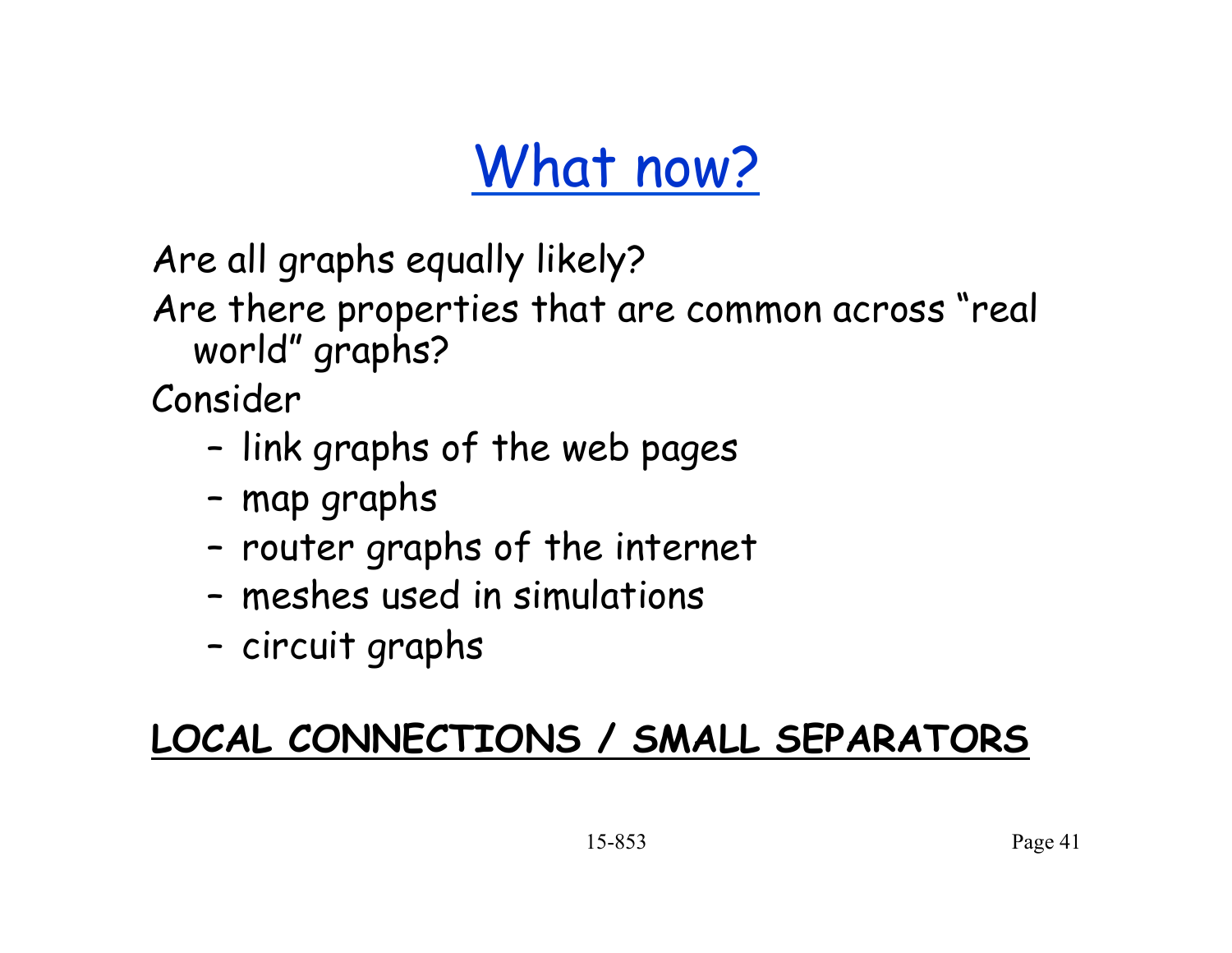# Edge Separators

An *edge separator* for (V,E) is a set of edges E' ½ E whose removal partitions V into two components  $V_1$  and  $V_2$ 

**Goals**:

- **balanced (|V1| ¼ |V2|)**
- **small (|E'| is small)**

A class of graphs S satisfies a f(n)-edge separator theorem if  $9 \alpha < 1, \beta > 0$ 8 (V,E) 2 S, 9 separator E',  $|E'| \triangleleft \beta f(|V|)$ ,  $|V_i| \propto \alpha |V|$ , i = 1,2

Can also define vertex separators.

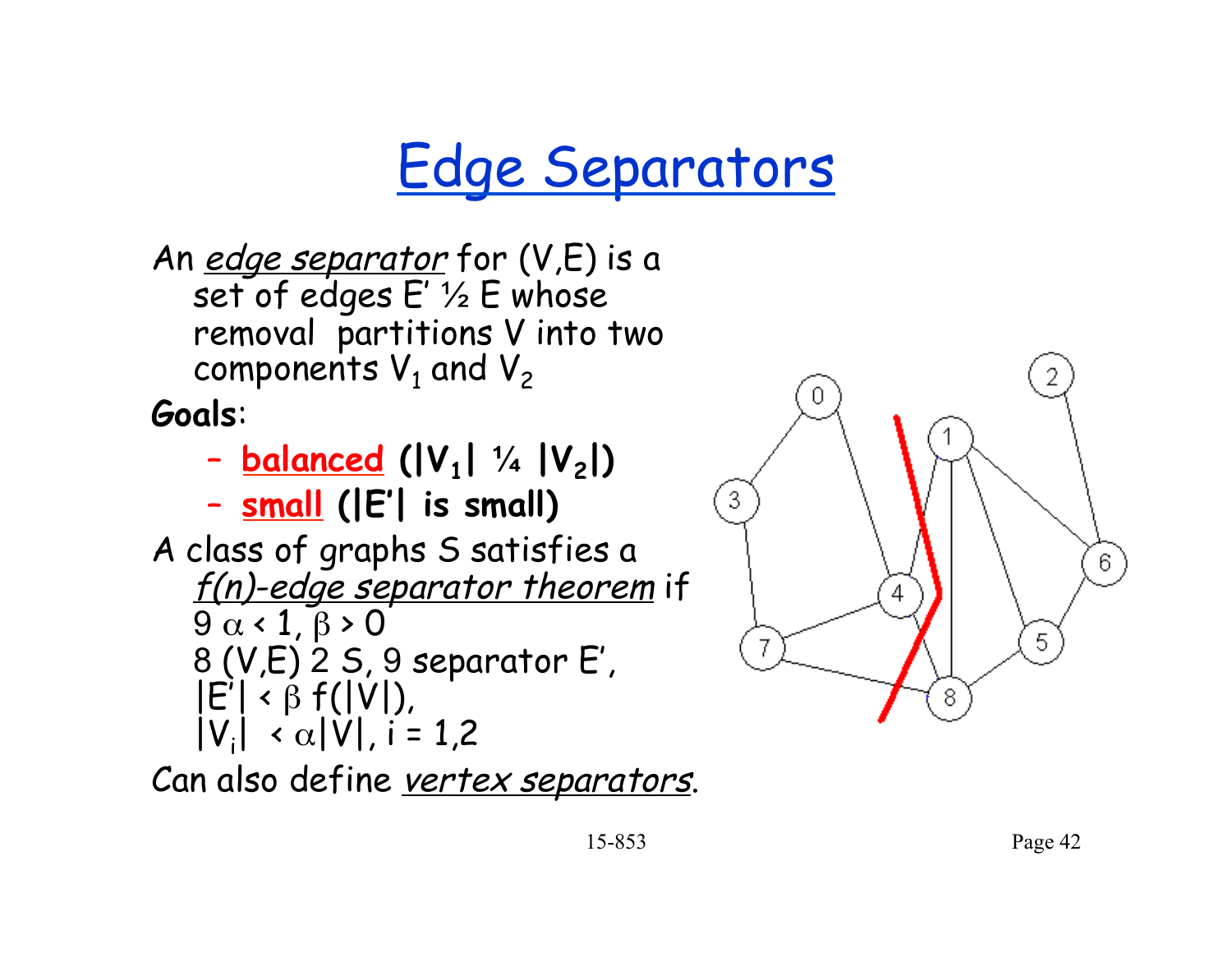# Separable Classes of Graphs

Planar graphs:  $O(n^{1/2})$  separators Well-shaped meshes in  $R<sup>d</sup>$ :  $O(n<sup>1-1/d</sup>)$  [Miller et al.] Nearest-neighbor graphs In practice, good separators from circuit graphs, street graphs, web connectivity graphs, router connectivity graphs

Note: All separable classes of graphs have bounded density (m is O(n))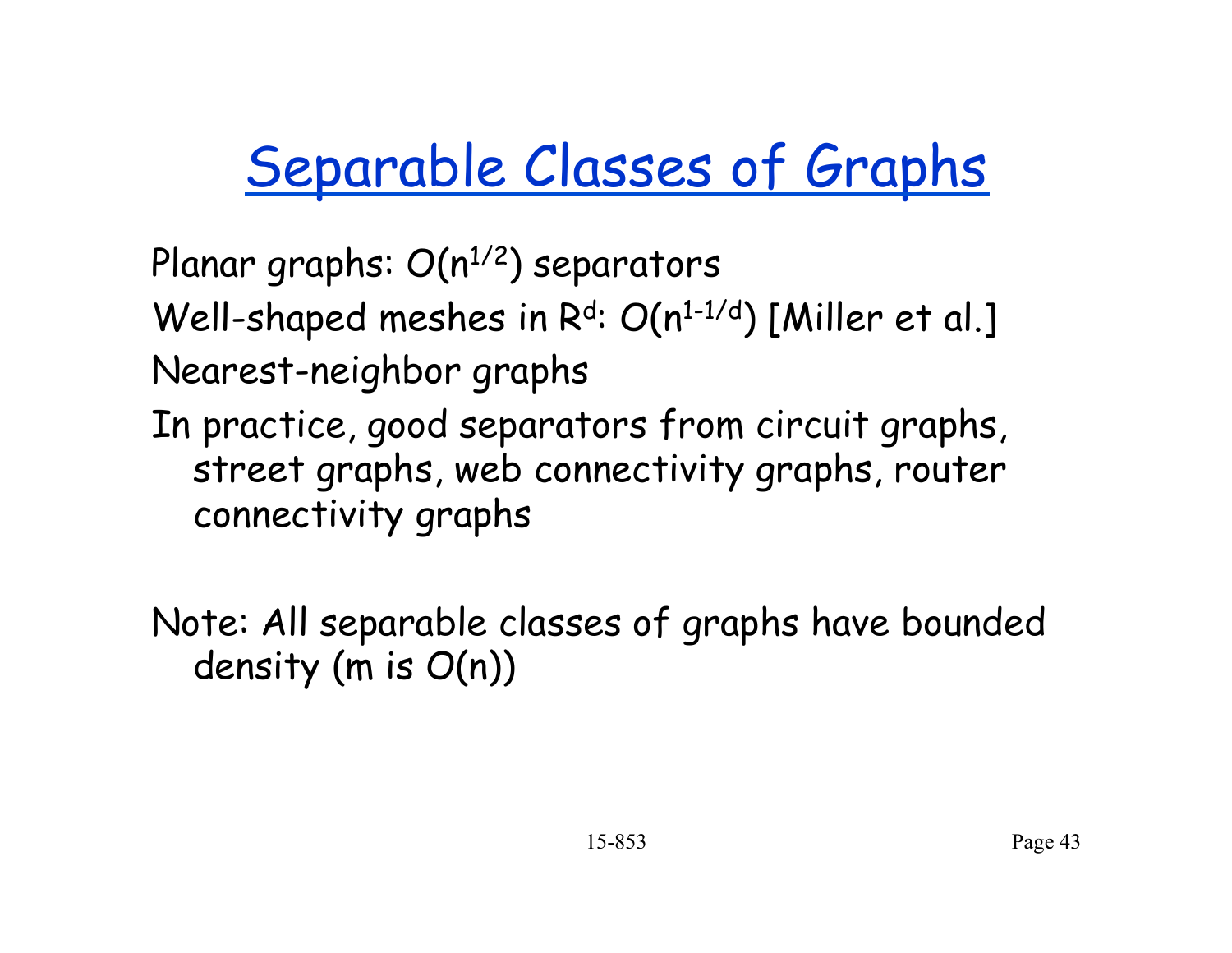# Main Ideas

- Number vertices so adjacent vertices have similar numbers
	- Use separators to do this
- Use difference coding on adjacency lists
- Use efficient data structure for indexing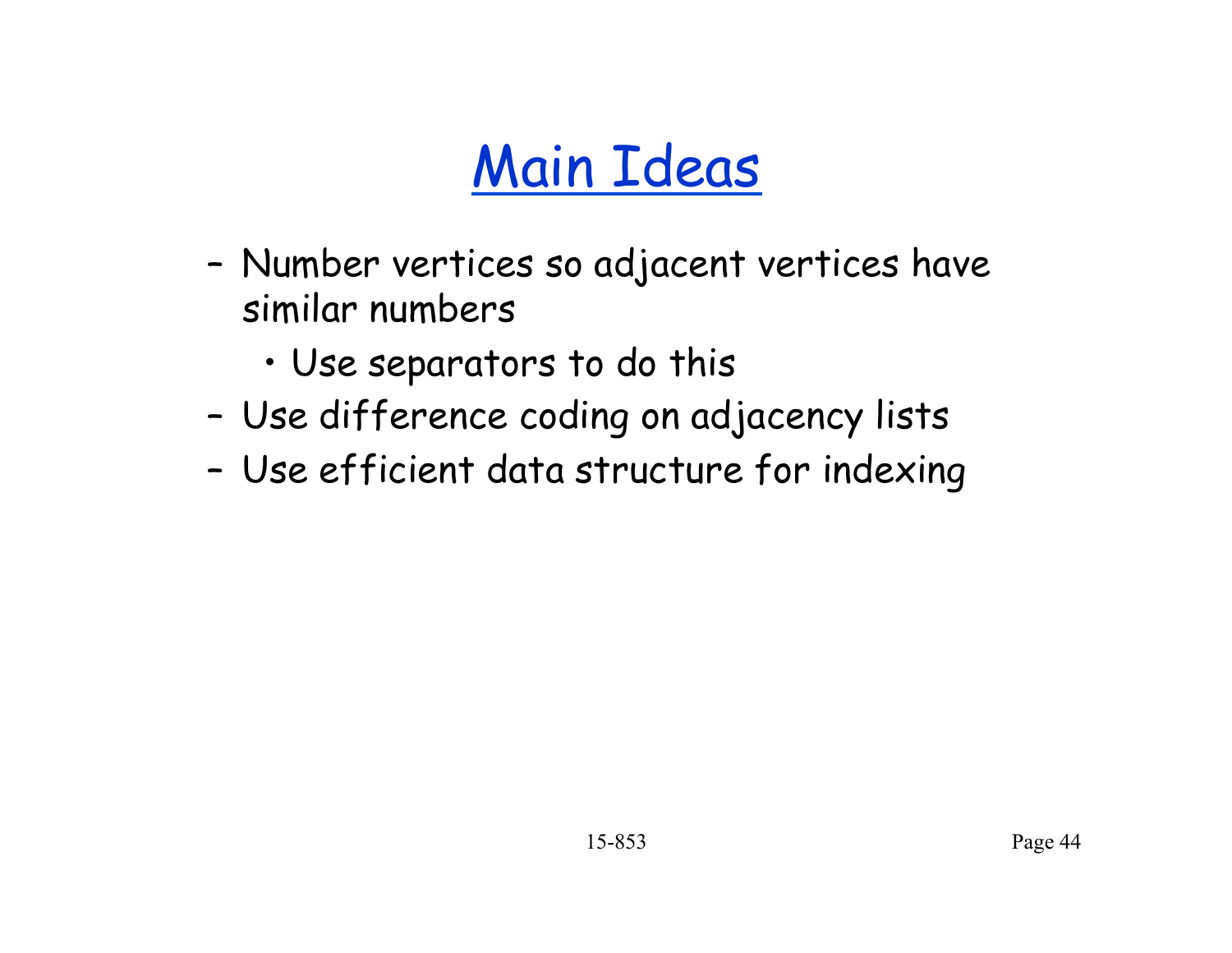# Compressed Adjacency Tables



| #              | D |                          | Neighbors Differences       |
|----------------|---|--------------------------|-----------------------------|
| 0              | 2 | 3<br>-4                  | 3<br>1                      |
| 1              | 4 | 568<br>4                 | 3<br>$1\quad2$<br>1         |
| $\overline{2}$ | 1 | 6                        | 4                           |
| 3              | 2 | 0<br>7                   | -37                         |
| 4              | 4 | 8<br>1<br>7<br>0         | 6<br>1<br>1<br>-4           |
| 5              | 3 | 1<br>6<br>-8             | 52<br>-4                    |
| 6              | 3 | 1<br>-25                 | 3<br>1<br>-5                |
| 7              | 3 | 3<br>8<br>$\overline{4}$ | 1<br>4<br>$-4$              |
| 8              | 4 | 5<br>-7<br>1<br>4        | -7<br>$\sqrt{3}$<br>2<br>-1 |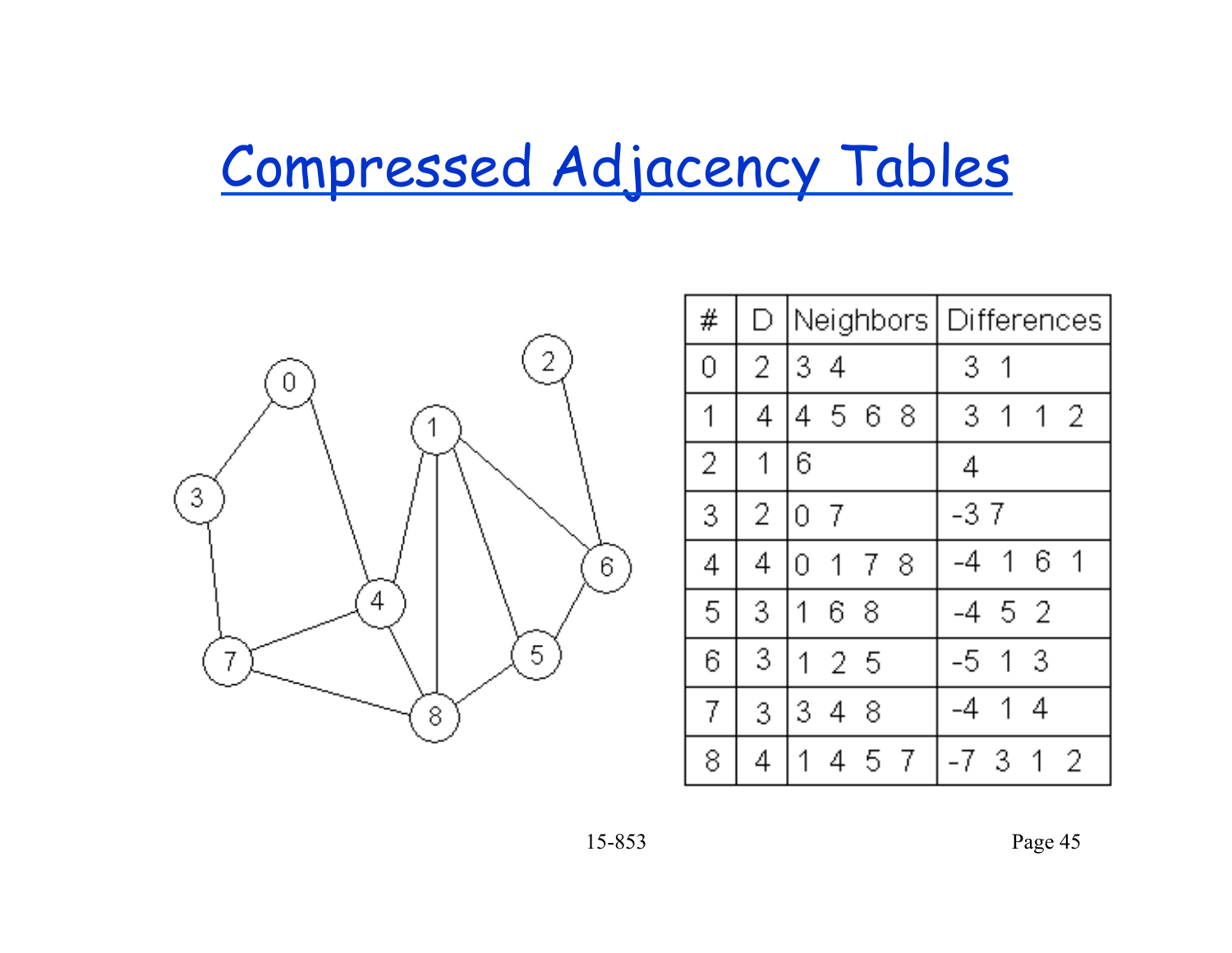# Compressed Adjacency Tables



| #              | D |                     |            | Neighbors Differences |
|----------------|---|---------------------|------------|-----------------------|
| 0              | 1 | 1                   |            | 1                     |
| 1              | 3 | 2 <sub>3</sub><br>0 |            | $-1$ 2 1              |
| $\overline{2}$ | 3 | 1                   | $3\quad 4$ | $-1$ 2 1              |
| 3              | 4 | $\mathbf{1}$        | 24<br>-5   | $1 \t2 \t1$<br>$-1$   |
| 4              | 4 |                     | 2 3 5 6    | -2121                 |
| 5              | 4 | 3<br>4              | 67         | $-2$ 1 2 1            |
| 6              | 3 | 4<br>- 5            | 8          | -21<br>-3             |
| 7              | 2 | 5<br>8              |            | -23                   |
| 8              | 2 | 6<br>- 7            |            | -2<br>-1              |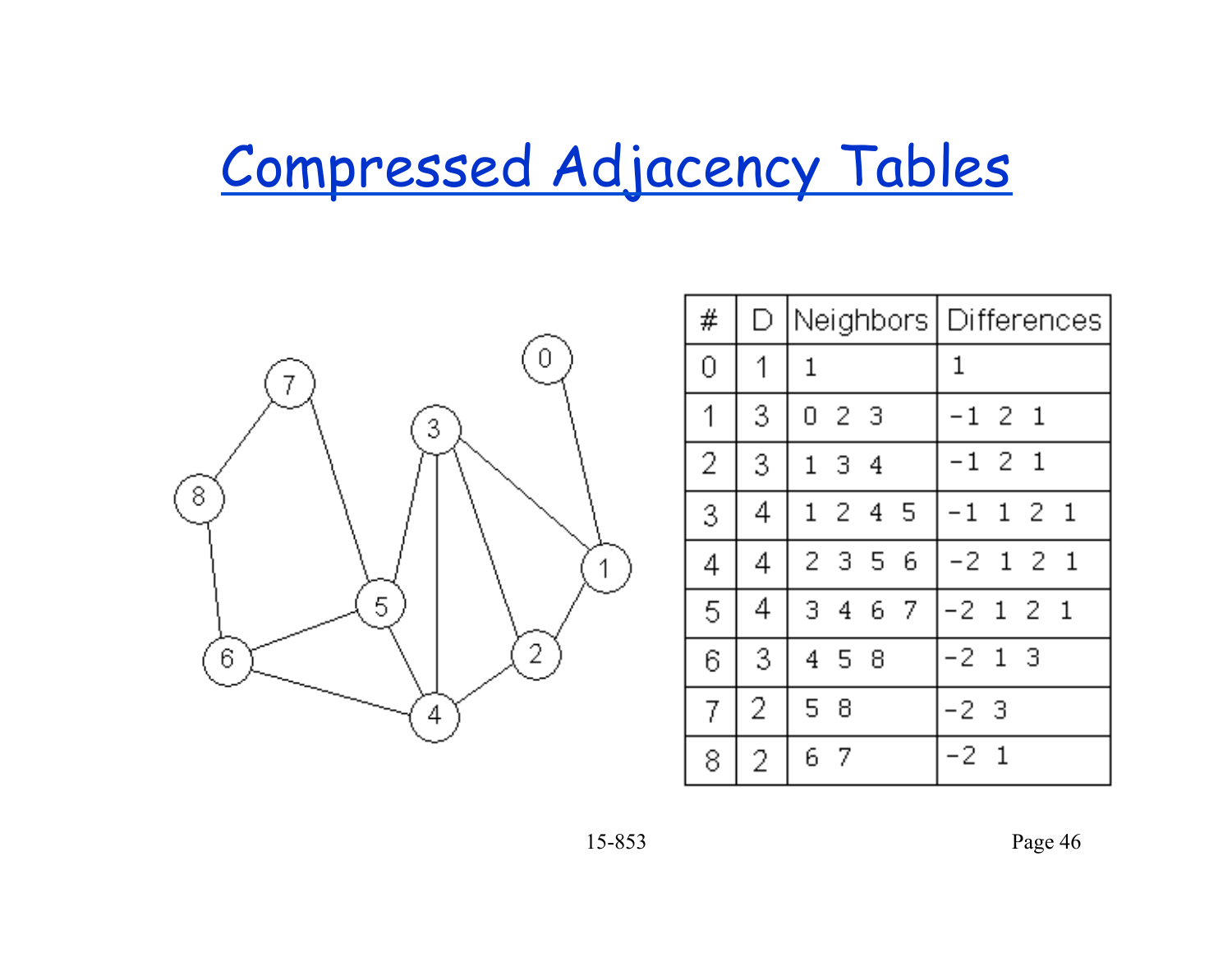# Log-sized Codes

**Log-sized code**: Any prefix code that takes O(log (d)) bits to represent an integer d. Gamma code, delta code, skewed Bernoulli code

|                                    | Decimal | Gamma  |
|------------------------------------|---------|--------|
| Example: Gamma code                |         |        |
| Prefix: unary code for $\log d$    | 2       | 0110   |
| Suffix: binary code for d-2llog dl | 3       |        |
| (binary code for d, except leading | 4       | 001100 |
| 1 is implied)                      | 5       | 001 01 |
|                                    | 6       | 001110 |
|                                    |         |        |

8.

0001 000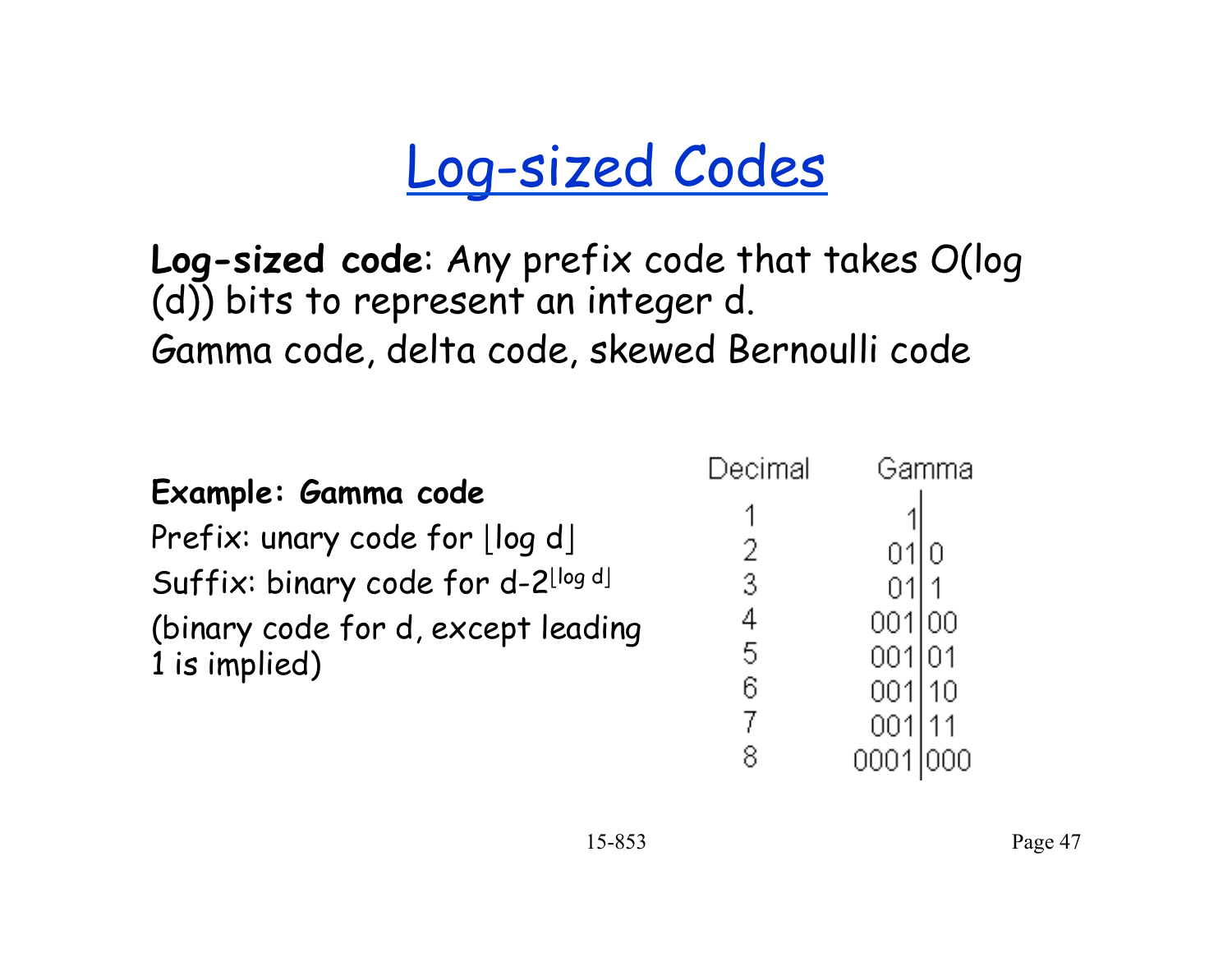# Difference Coding

For each vertex, encode:

- Degree
- Sign of first entry
- Differences in adjacency list

Concatenate vertex encodings to encode the graph



010. 0. 011 1 degree sign 3 1

|  | Differences <sup>'</sup> |  |  |  |  |  |  |
|--|--------------------------|--|--|--|--|--|--|
|  |                          |  |  |  |  |  |  |

00100 1 00100 1 00110 1 degree sign = 4 = 1 = 1 6 1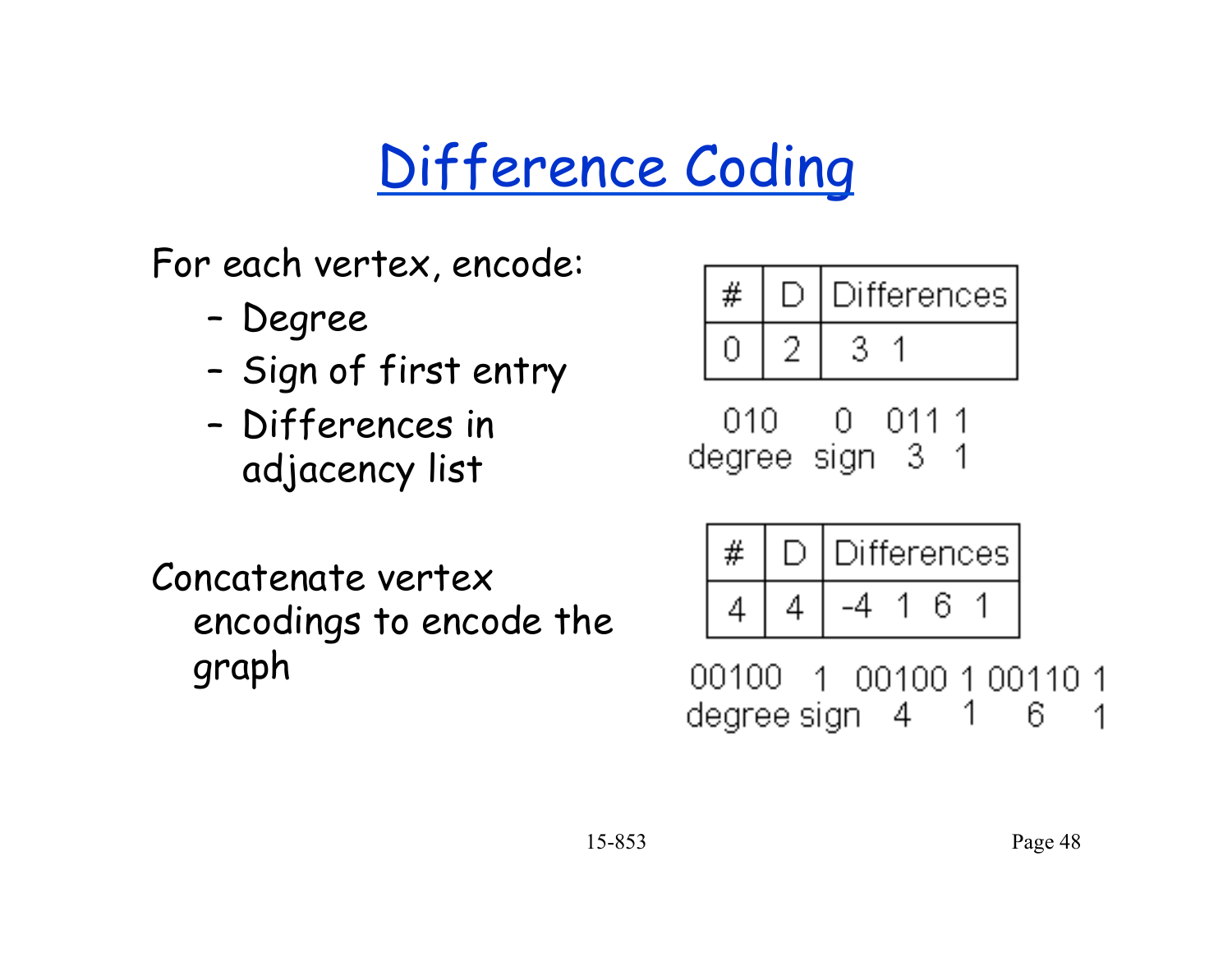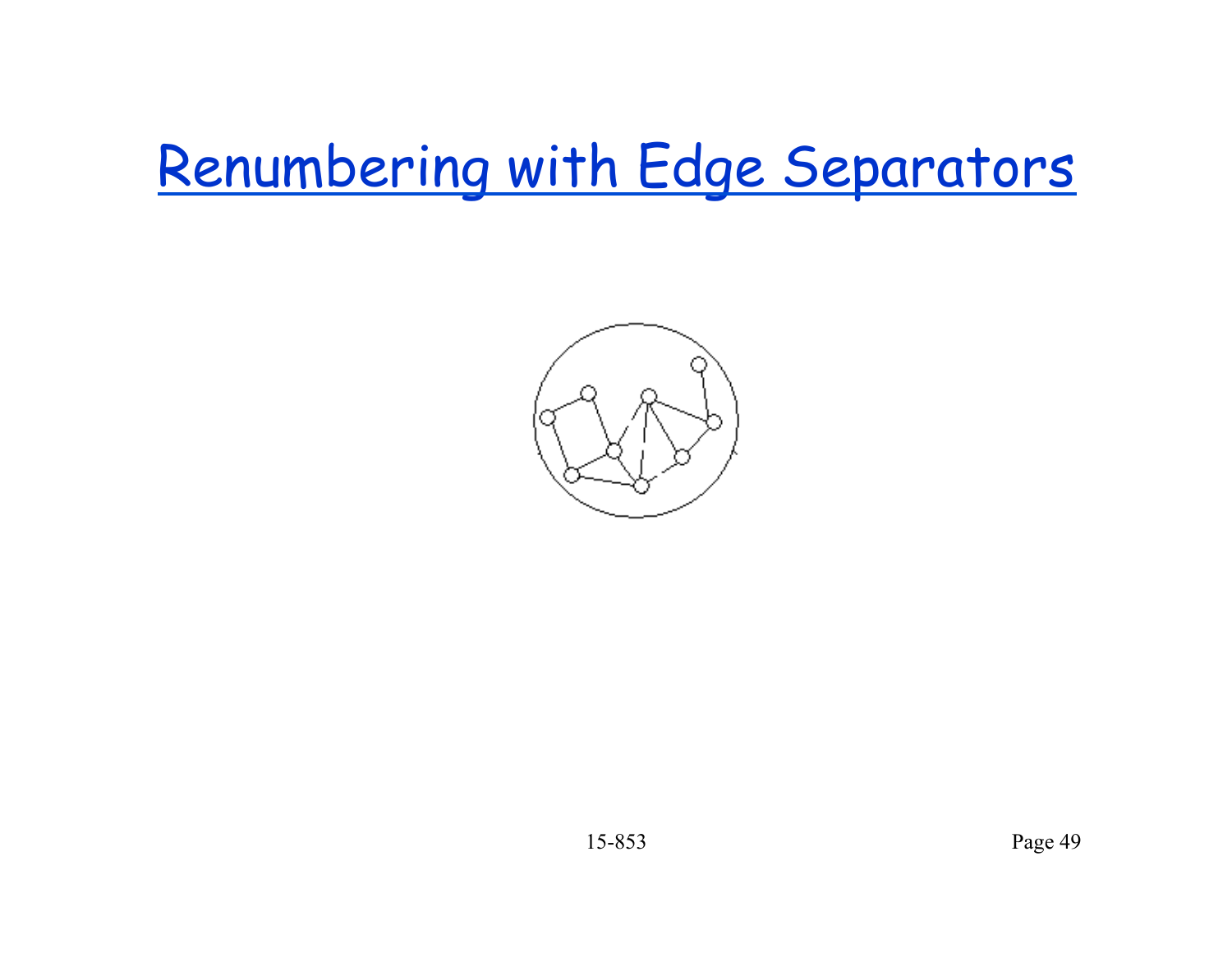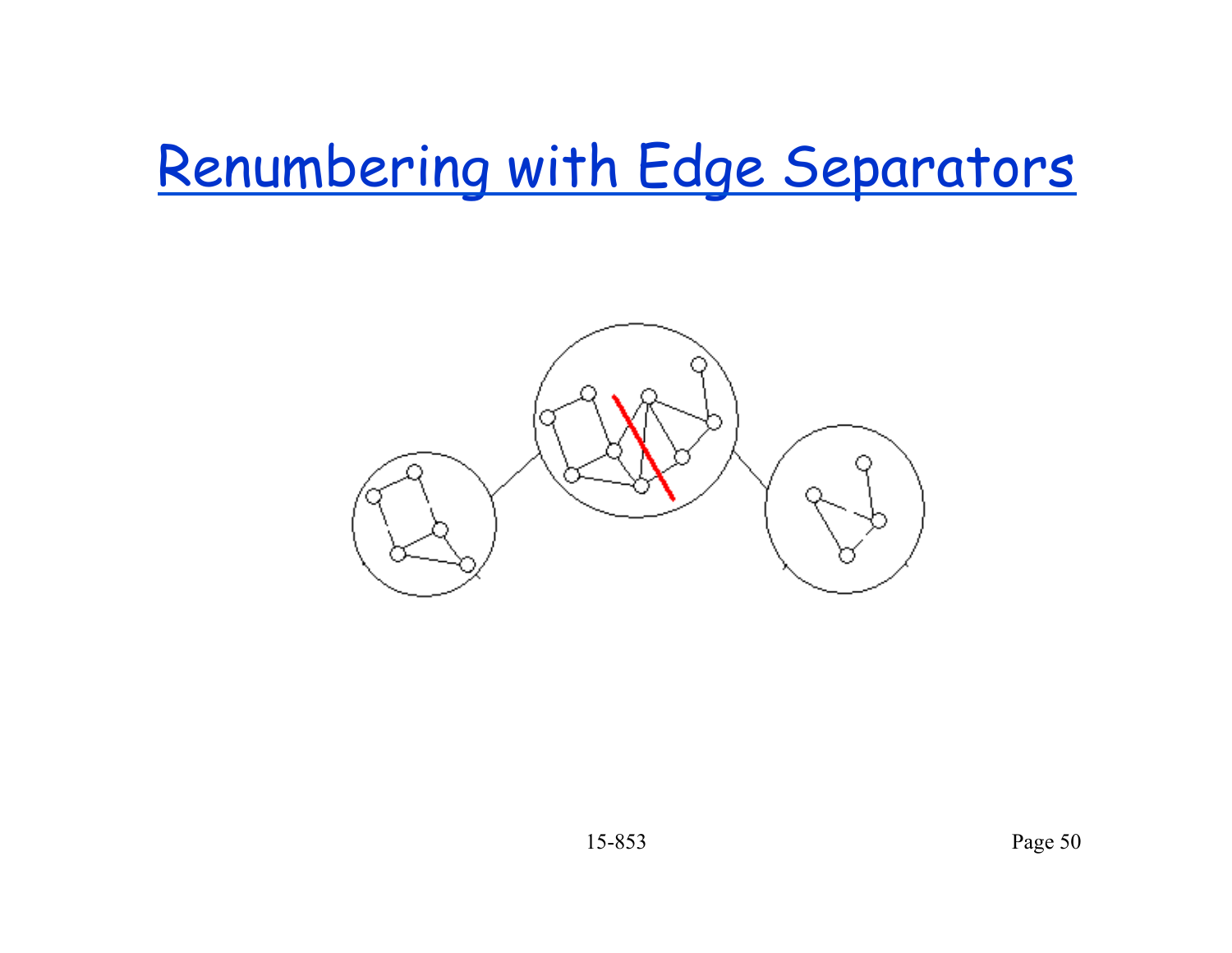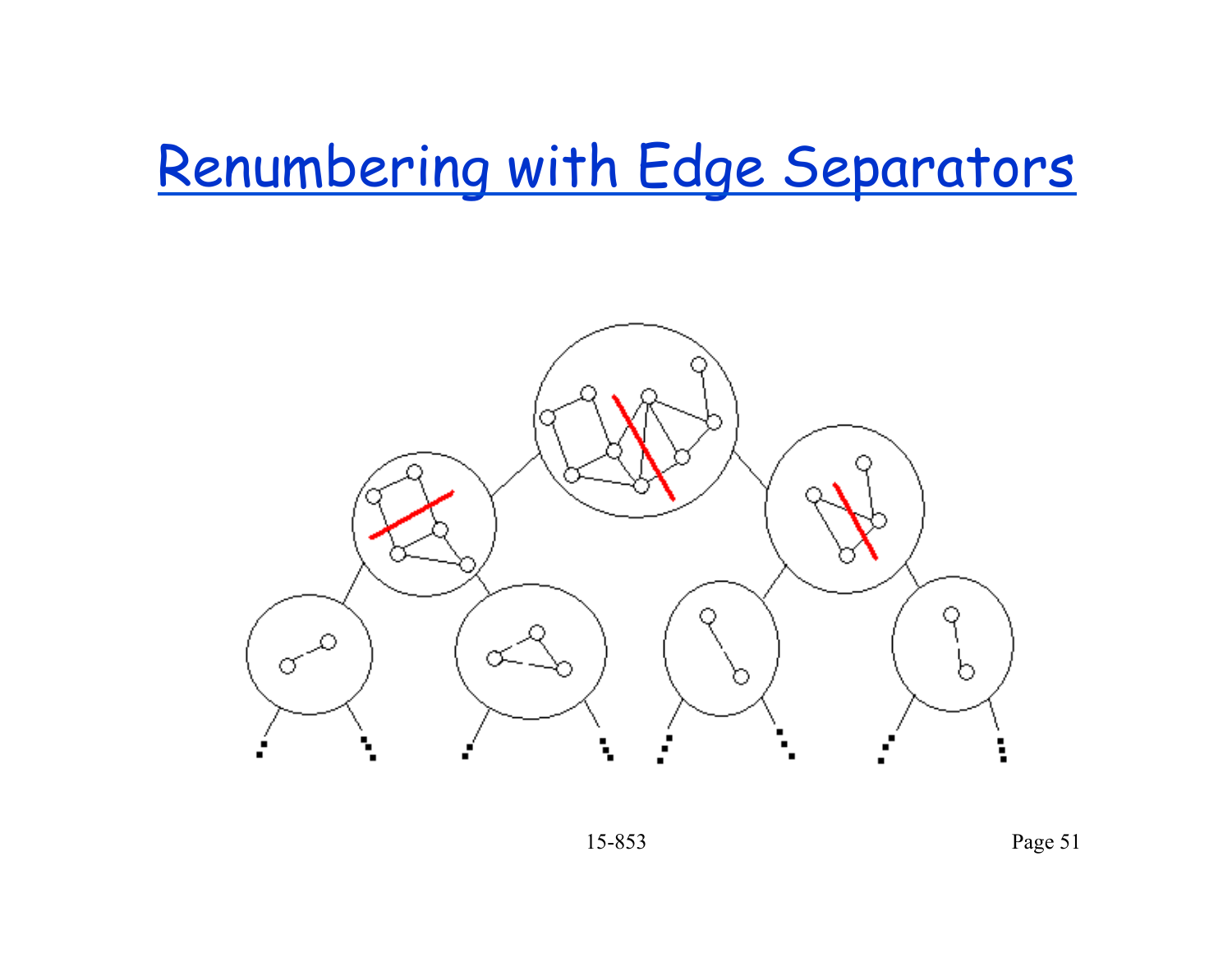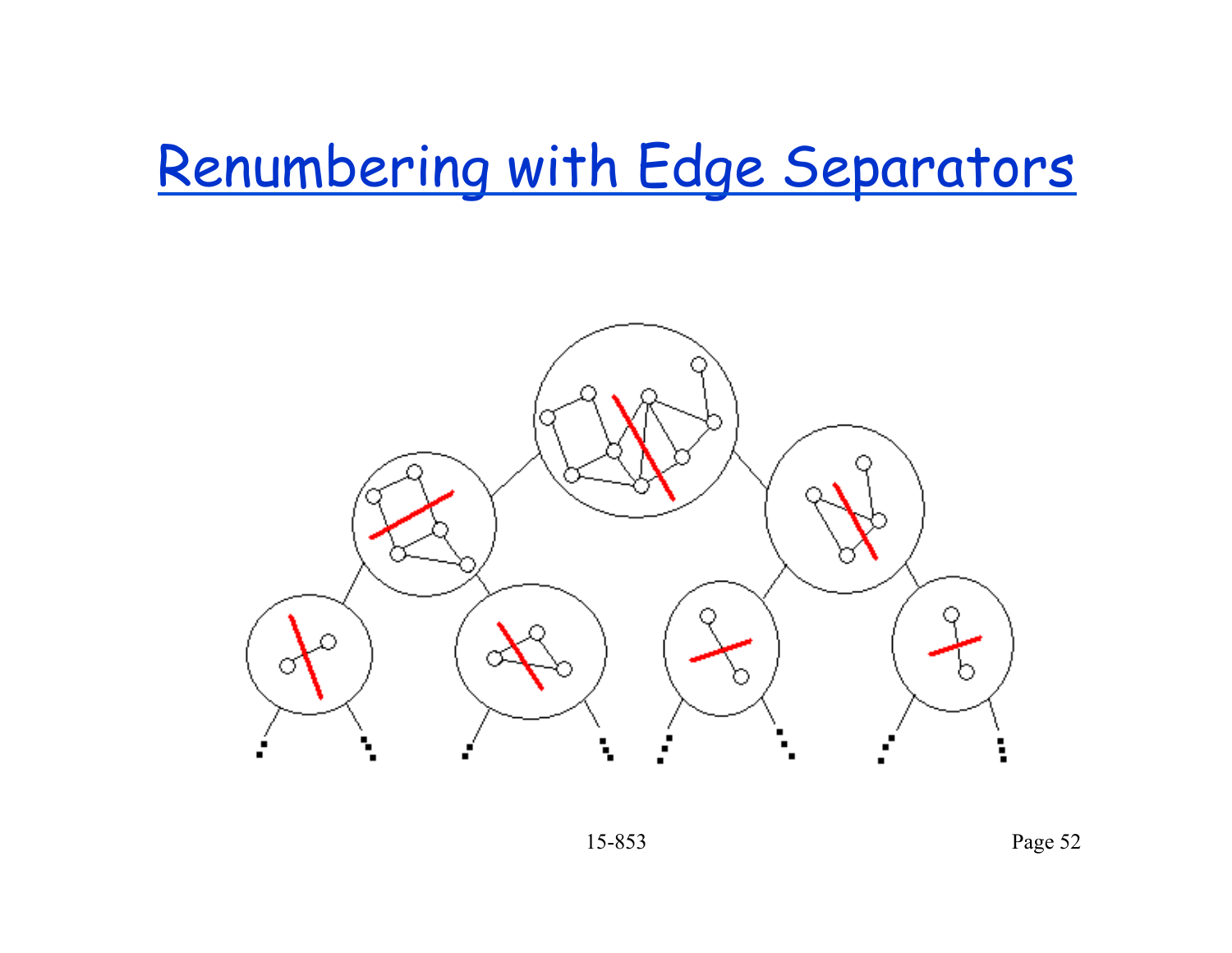# Theorem (edge separators)

Any class of graphs that allows  $O(n^c)$  edge separators can be compressed to O(n) bits with O (1) access time using:

- Difference coded adjacency lists
- O(n)-bit indexing structure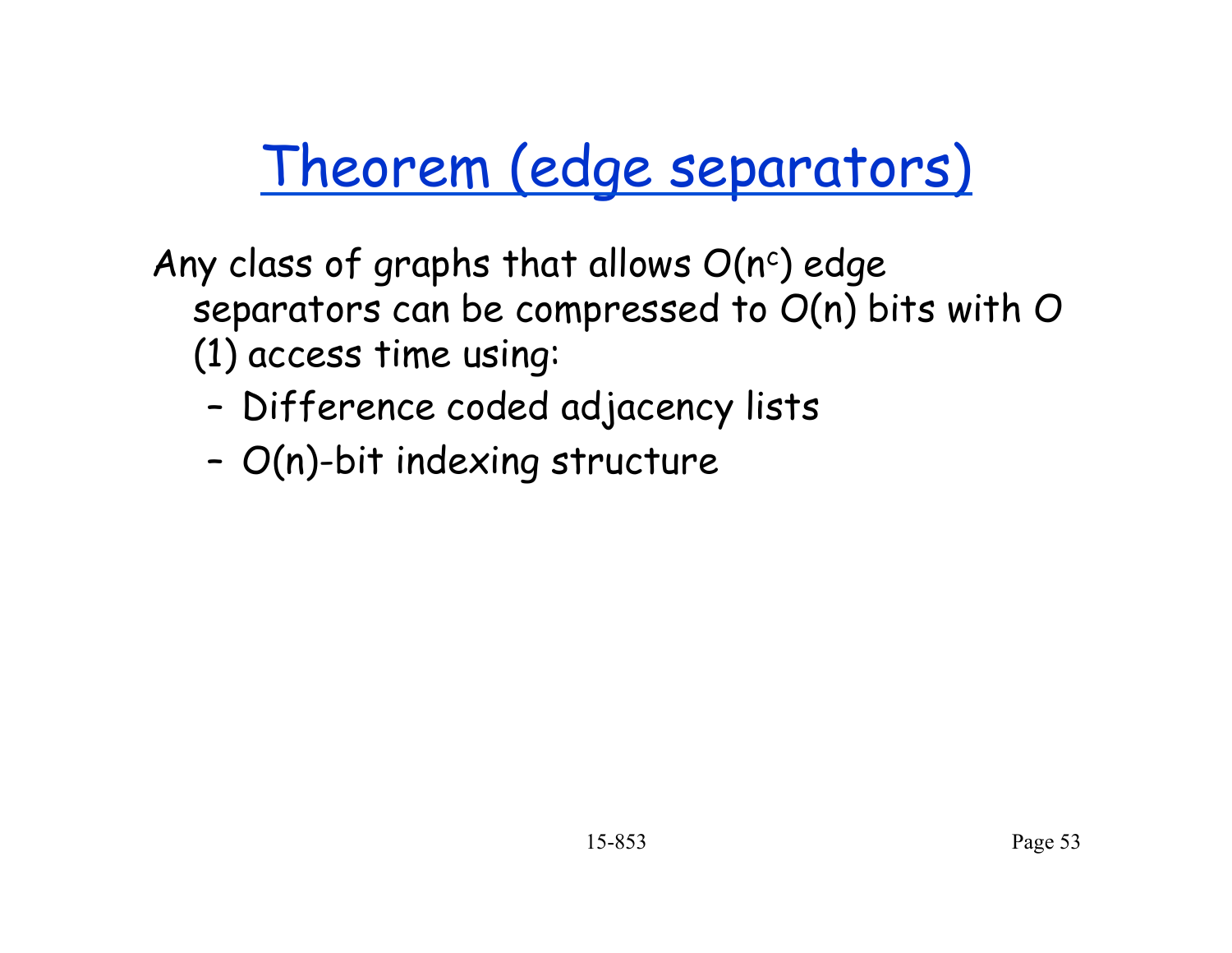# Performance: Adjacency Table

|                  | đŖ       |       | metis-cf |       | bu-bpq  |          | $bu-cf$ |       |
|------------------|----------|-------|----------|-------|---------|----------|---------|-------|
|                  | $T_d\,$  | Space | $T/T_d$  | Space | $T/T_d$ | Space    | $T/T_d$ | Space |
| auto             | 0.79     | 9.88  | 153.11   | 5.17  | 7.54    | 5.90     | 14.59   | 5.52  |
| feocean          | 0.06     | 13.88 | 388.83   | 7.66  | 17.16   | 8.45     | 34.83   | 7.79  |
| m14b             | 0.31     | 10.65 | 181.41   | 4.81  | 8.16    | $5.45\,$ | 15.32   | 5.13  |
| $\mathrm{ihm}17$ | 0.44     | 13.01 | 136.43   | 6.18  | 11.0    | 6.79     | 20.25   | 6.64  |
| ihm18            | 0.48     | 11.88 | 129.22   | 5.72  | 9.5     | 6.24     | 17.29   | 6.13  |
| CA               | 0.76     | 8.41  | 382.67   | 4.38  | 14.61   | 4.90     | 35.21   | 4.29  |
| PA               | 0.43     | 8.47  | 364.06   | 4.45  | 13.95   | 4.98     | 33.02   | 4.37  |
| googleI          | $1.4\,$  | 7.44  | 186.91   | 4.08  | 12.71   | 4.18     | 40.96   | 4.14  |
| googleO          | 1.4      | 11.03 | 186.91   | 6.78  | 12.71   | 6.21     | 40.96   | 6.05  |
| lucent           | 0.04     | 7.56  | 390.75   | 5.52  | 19.5    | 5.54     | 45.75   | 5.44  |
| scan             | $0.12\,$ | 8.00  | 280.25   | 5.94  | 23.33   | 5.76     | 81.75   | 5.66  |
| Avg              |          | 10.02 | 252.78   | 5.52  | 13.65   | 5.86     | 34.54   | 5.56  |

15-853 Page 54 Time is to create the structure, normalized to time for DFS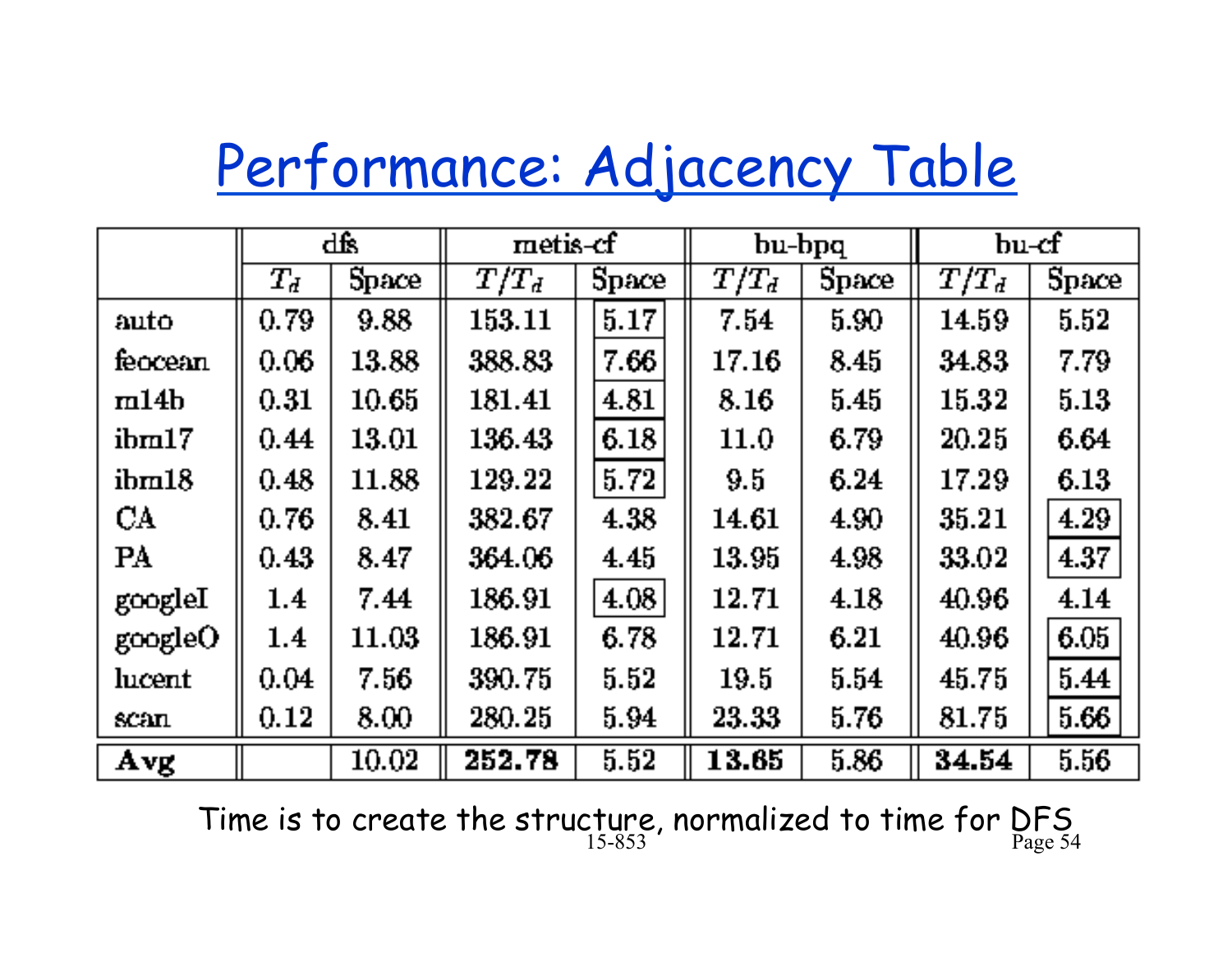# Performance: Overall

|                 | Array |       |      | List  | bu-cf/semi |       |  |
|-----------------|-------|-------|------|-------|------------|-------|--|
| Graph           | time  | space | time | space | time       | space |  |
| auto            | 0.24  | 34.2  | 0.61 | 66.2  | 0.51       | 7.17  |  |
| feocean         | 0.04  | 37.6  | 0.08 | 69.6  | 0.09       | 11.75 |  |
| m14b            | 0.11  | 34.1  | 0.29 | 66.1  | 0.24       | 6.70  |  |
| ibm17           | 0.15  | 33.3  | 0.40 | 65.3  | 0.34       | 7.72  |  |
| ibm18           | 0.14  | 33.5  | 0.38 | 65.5  | 0.32       | 7.33  |  |
| СA              | 0.34  | 43.4  | 0.56 | 75.4  | 0.58       | 11.66 |  |
| PА              | 0.19  | 43.3  | 0.31 | 75.3  | 0.32       | 11.68 |  |
| googleI         | 0.24  | 37.7  | 0.49 | 69.7  | 0.45       | 7.86  |  |
| googleO         | 0.24  | 37.7  | 0.50 | 69.7  | 0.51       | 9.90  |  |
| $_{\rm lucent}$ | 0.02  | 42.0  | 0.04 | 74.0  | 0.05       | 11.87 |  |
| scan            | 0.04  | 43.4  | 0.06 | 75.4  | 0.08       | 12.85 |  |

time is for one DFS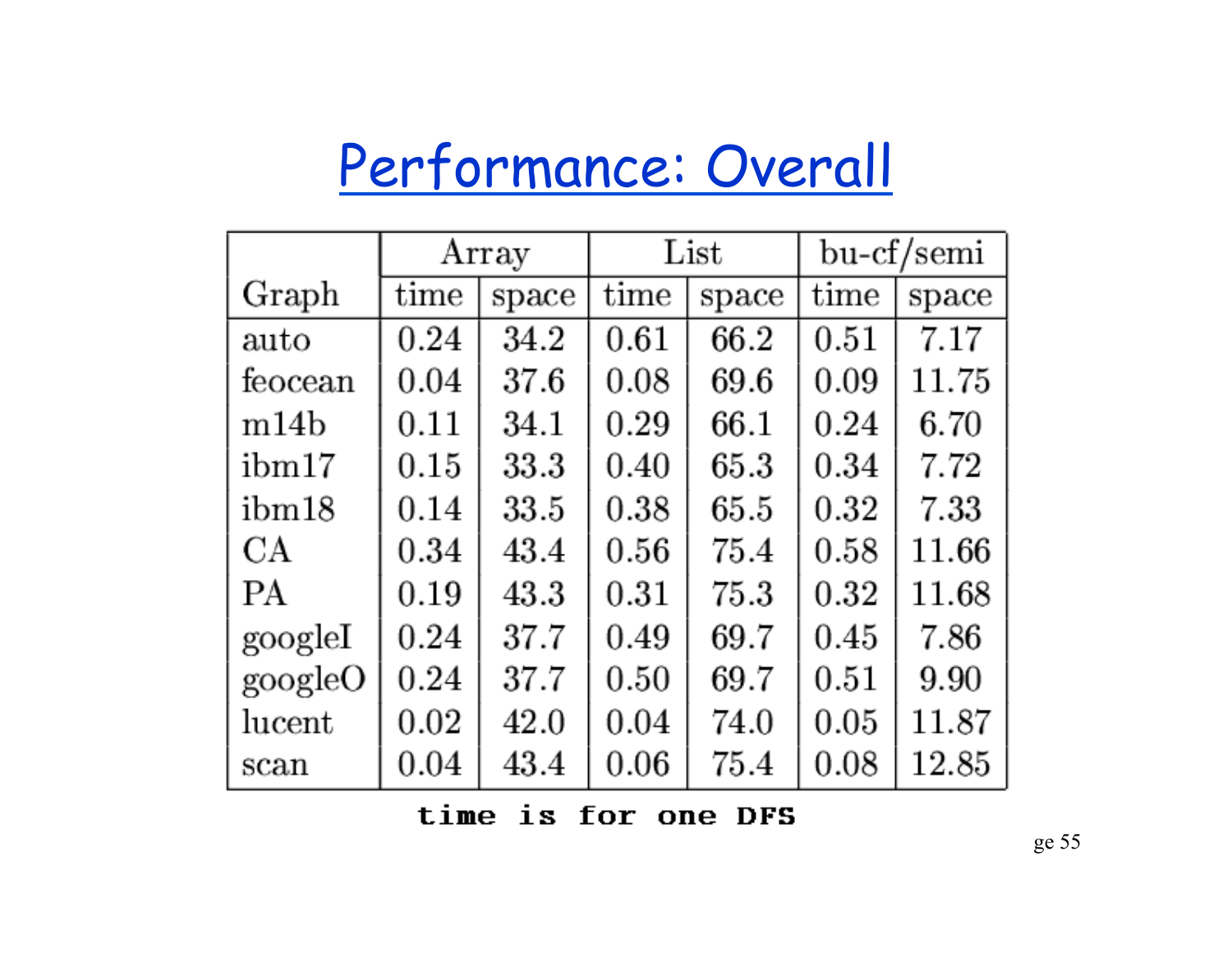# Conclusions

O(n)-bit representation of separable graphs with O(1)-time queries Space efficient and fast in practice for a wide variety of graphs.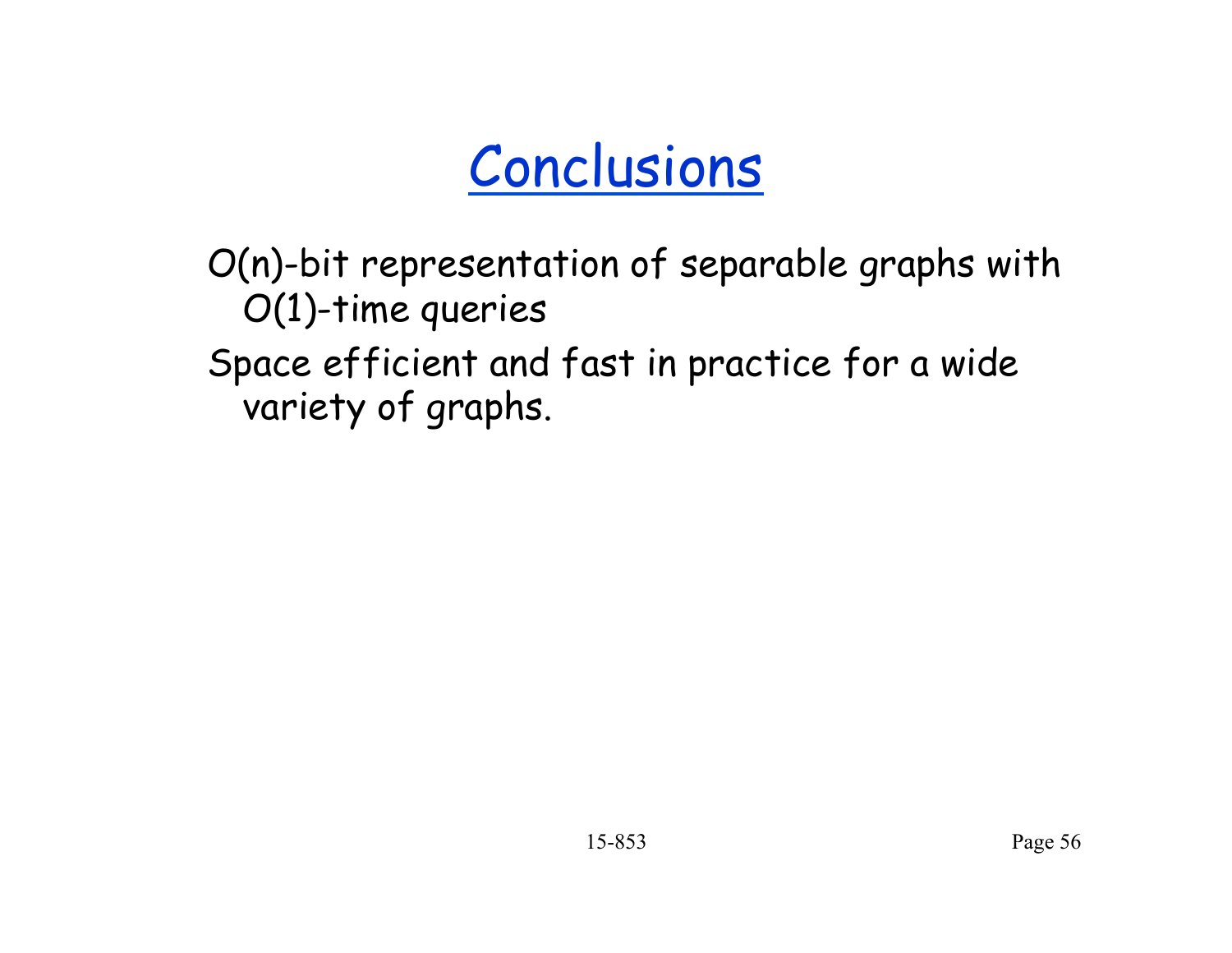## Compression Summary

Compression is all about **probabilities** 



We want the model to skew the probabilities as much as possible (i.e., decrease the **entropy**)